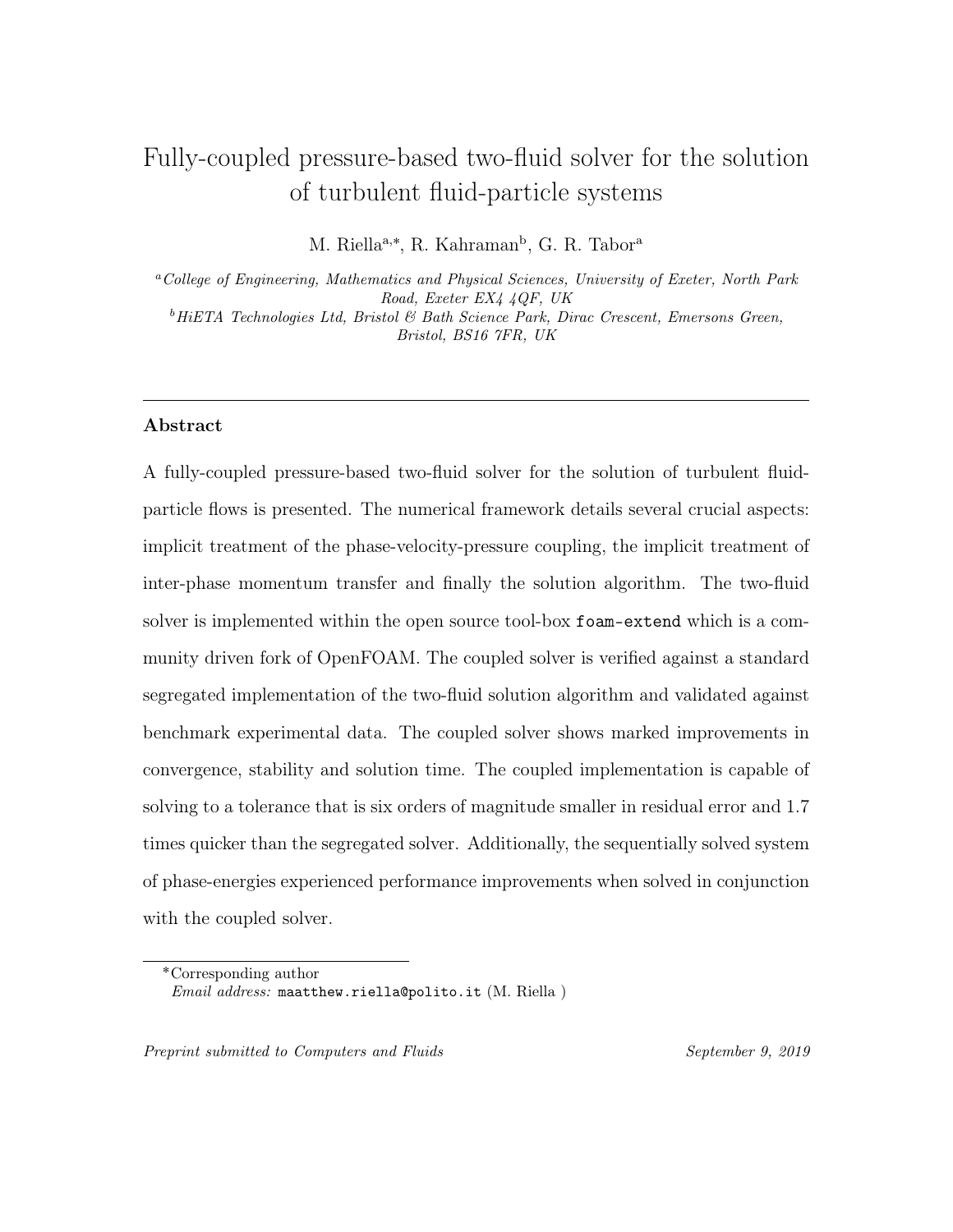### 1. Introduction

 In Computational Fluid Dynamics (CFD), the coupling of pressure and velocity has proven to be one of the major challenges when solving the Naiver-Stokes equa- tions (NSE) [\[14,](#page-51-0) [25\]](#page-52-0). Traditionally, this problem has been solved by solving the NSE in a decoupled manner [\[1,](#page-49-0) [14\]](#page-51-0) by employing a pressure-correction approach. First, an estimate for the velocity field is found by the momentum equation using an initial guess of the pressure field. Then a Poisson equation for pressure is solved for by taking the divergence of the momentum equation. After its solution, the velocity field is corrected to ensure continuity is satisfied.

 This pressure-based (meaning a pressure-correction equation is formulated) ap- proach make up two of the most widely used algorithms in CFD; SIMPLE [\[25\]](#page-52-0) and PISO [\[17\]](#page-51-1). Typically, these system of equations are solved in a segregated manner. The velocity and pressure are decoupled within the matrix with each variable being solved separately. The unknowns in each respective equation i.e. pressure in the momentum equation and momentum in the pressure equation, are treated explic- itly. The computational overhead required to store and operate on a single variable matrix is cheap and the emphasis is thus put on the time taken to do repeated op- erations. Two of the major drawbacks of these algorithms is the use of arbitrary under-relaxation factors, due to high rates of change in dependent variables and the slow convergence rates, due to the decoupling of velocity and pressure. In transient flows, the time-step size is used as an effective under-relaxation method in order to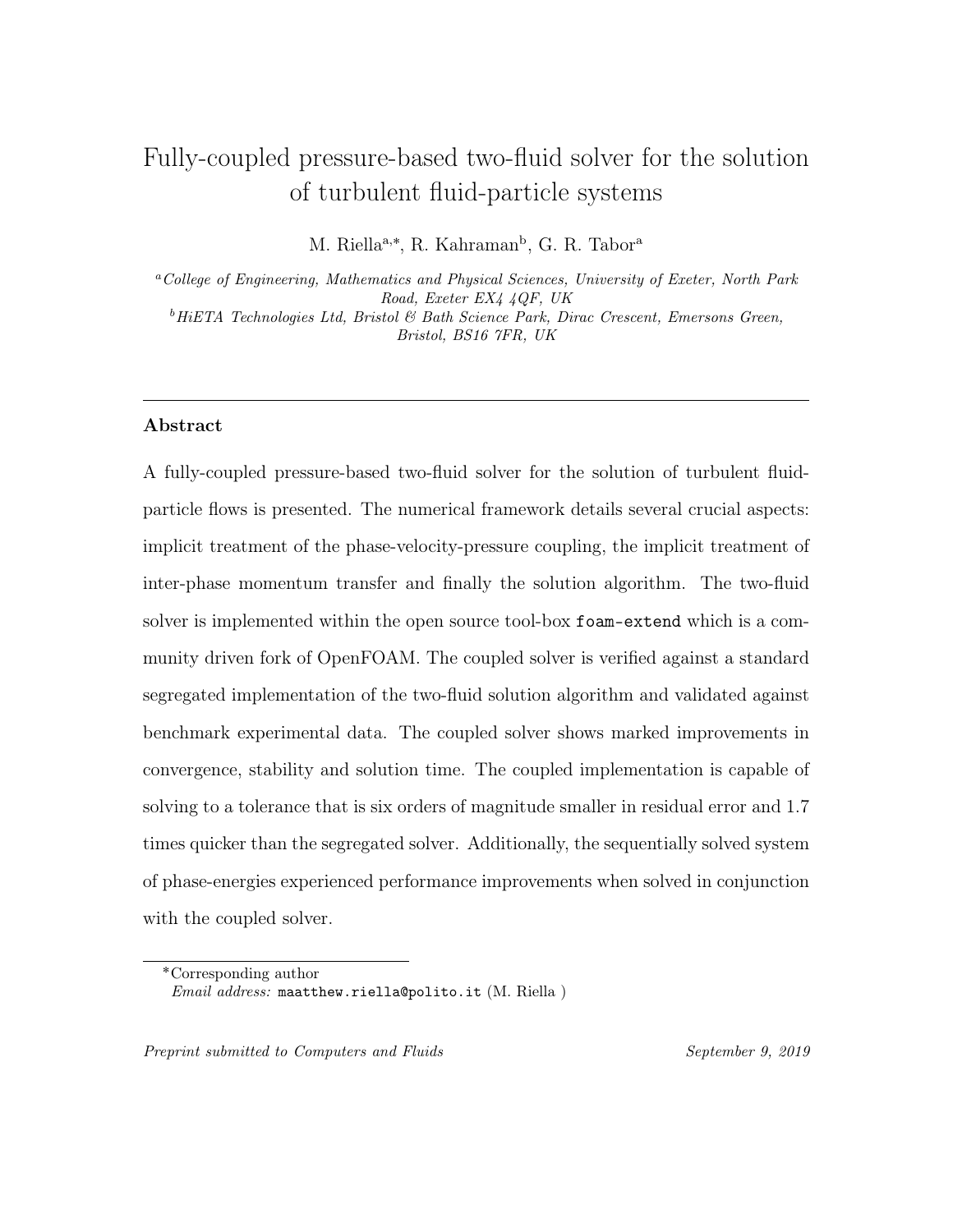cope with abrupt rates of change in the dependant variable.

 Recently, pressure-based approach has been employed within a Finite-Volume-<sup>24</sup> Method (FVM) block-coupled framework  $[6, 11, 12, 39]$  $[6, 11, 12, 39]$  $[6, 11, 12, 39]$  $[6, 11, 12, 39]$  $[6, 11, 12, 39]$  $[6, 11, 12, 39]$  $[6, 11, 12, 39]$  although other coupling ap-25 proaches have been developed: including the direct methods of  $[2, 5, 20, 23, 24, 35]$  $[2, 5, 20, 23, 24, 35]$  $[2, 5, 20, 23, 24, 35]$  $[2, 5, 20, 23, 24, 35]$  $[2, 5, 20, 23, 24, 35]$  $[2, 5, 20, 23, 24, 35]$  $[2, 5, 20, 23, 24, 35]$  $[2, 5, 20, 23, 24, 35]$  $[2, 5, 20, 23, 24, 35]$  $[2, 5, 20, 23, 24, 35]$  $[2, 5, 20, 23, 24, 35]$  i.e. solved in their primitive form and the control volume finite element method  $_{27}$  (CVFEM) [\[16,](#page-51-3) [21,](#page-51-4) [26,](#page-52-3) [37,](#page-53-1) [36\]](#page-53-2). Within the block-coupled framework the system of equations are solved within one single block-matrix in which the influence of velocity- pressure coupling can be introduced through inter-equation coupling terms. This ensures that the system of equations are solved implicitly using the current iteration values. As a single block-matrix of coefficients needs to be solved for the compu- tational overhead is high, unlike in the segregated approach. Due to the current computational power available, these methods are receiving increased attention as they do not require under-relaxation and show major improvements in convergence, stability and robustness.

 The pressure-based approach was first applied to co-located grids in the CVFEM framework by Webster [\[36,](#page-53-2) [37\]](#page-53-1). The approach shows dramatic improvements in convergence on both structured and unstructured grids in comparison to the SIMPLE <sup>39</sup> algorithm and shows superior performance on denser meshes. This framework [\[16,](#page-51-3) [26,](#page-52-3) [36,](#page-53-2) [37\]](#page-53-1) has since been extended to multiphase applications - namely the two-fluid model [\[3\]](#page-49-4). In this approach the entire system is coupled i.e. two momentum equations and a pressure field leading to tighter inter-equation coupling. The coupled solver showed far superior performance over its segregated counterpart with improvements in the number of iterations and computational time.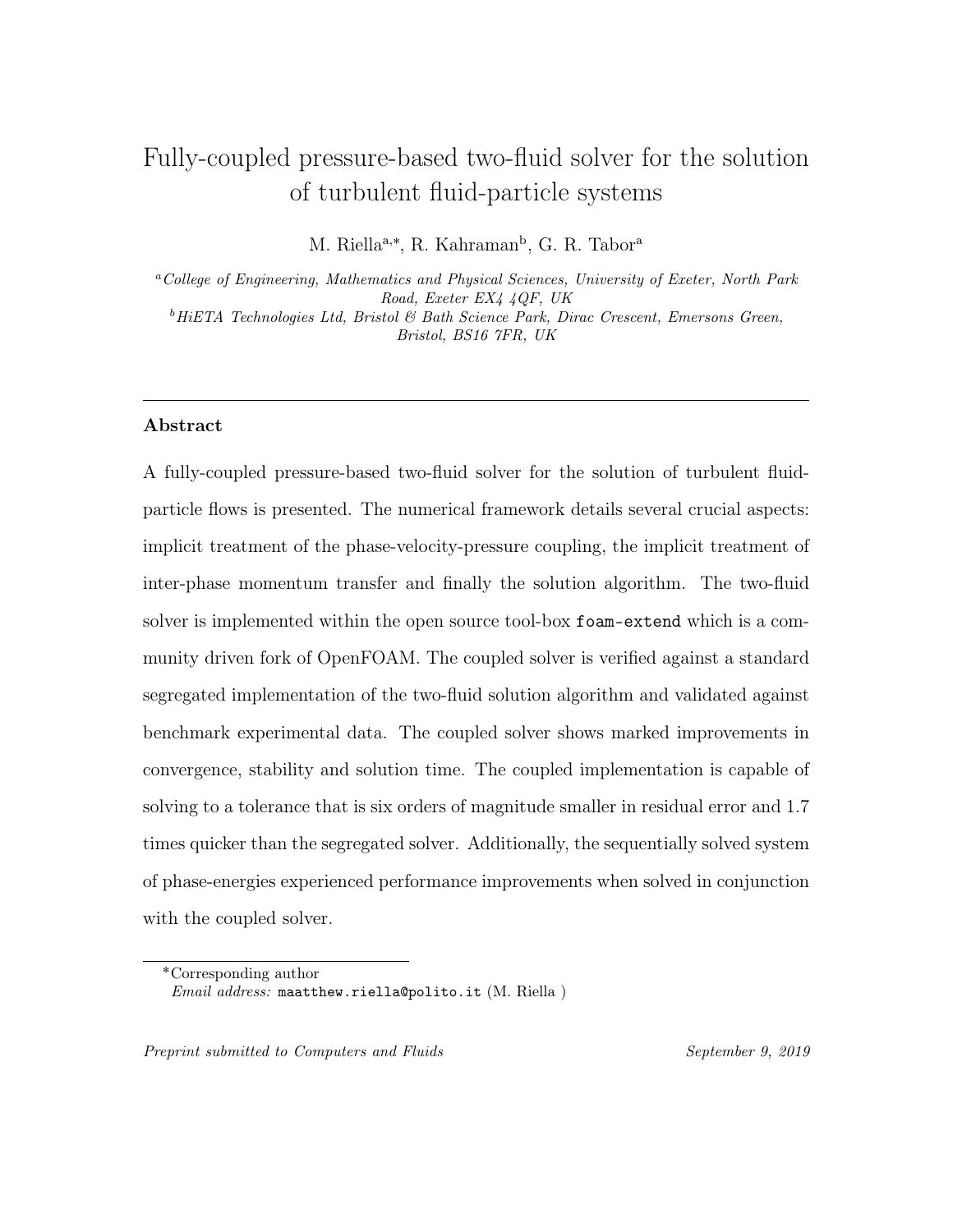The two-fluid model is particularly well placed for such an extension due to the formulation of the governing equations. Two phase-momentum equations are coupled via a shared pressure field with inter-phase coupling through drag. When solved within a segregated framework the system of equations are solved in a decoupled manner in which the decoupled phase-velocity-pressure and inter-phase drag terms are treated explicitly putting a computational constraint on the solution time and adversely affecting convergence.

 In a FVM framework, Darwish et al. [\[10\]](#page-50-2) has recently proposed a two-fluid fully- coupled pressure-based solver in which their single-phase framework [\[11,](#page-50-0) [12\]](#page-50-1) is ex- tended to a multiphase framework. The governing equations are solved within a fully conservative formulation i.e. the volume fraction and density are left in the momen- tum equations, typically used to capture compressibility effects. They derived their model in a 2D framework and verify their results on 1D laminar test cases showing a rate of solution acceleration between 1.3 and 4.6.

 More recently, Ferreira et al. [\[13\]](#page-50-3) proposed a fully-coupled pressure-based multi- fluid framework. In their work they solve the phase-intensive formulation i.e. di- viding out by volume fraction and density and employing the Compact Momentum  $\epsilon_2$  Interpolation (CMI) practice of Cubero et al.  $|9|$  and guess-and-correct procedure  $\epsilon_{\rm s}$  shown in Darwish et al. [\[10\]](#page-50-2). Overall, this treatment was shown to enhance stability <sup>64</sup> and convergence through the correct treatment of the temporal, drag and body force interpolation especially when a large drag force was present. The multi-fluid solver is verified on 2D laminar test cases showing superior performance when compared to  $\epsilon_7$  the segregated solver reporting computational speedups from 4.6 to 9.3 times.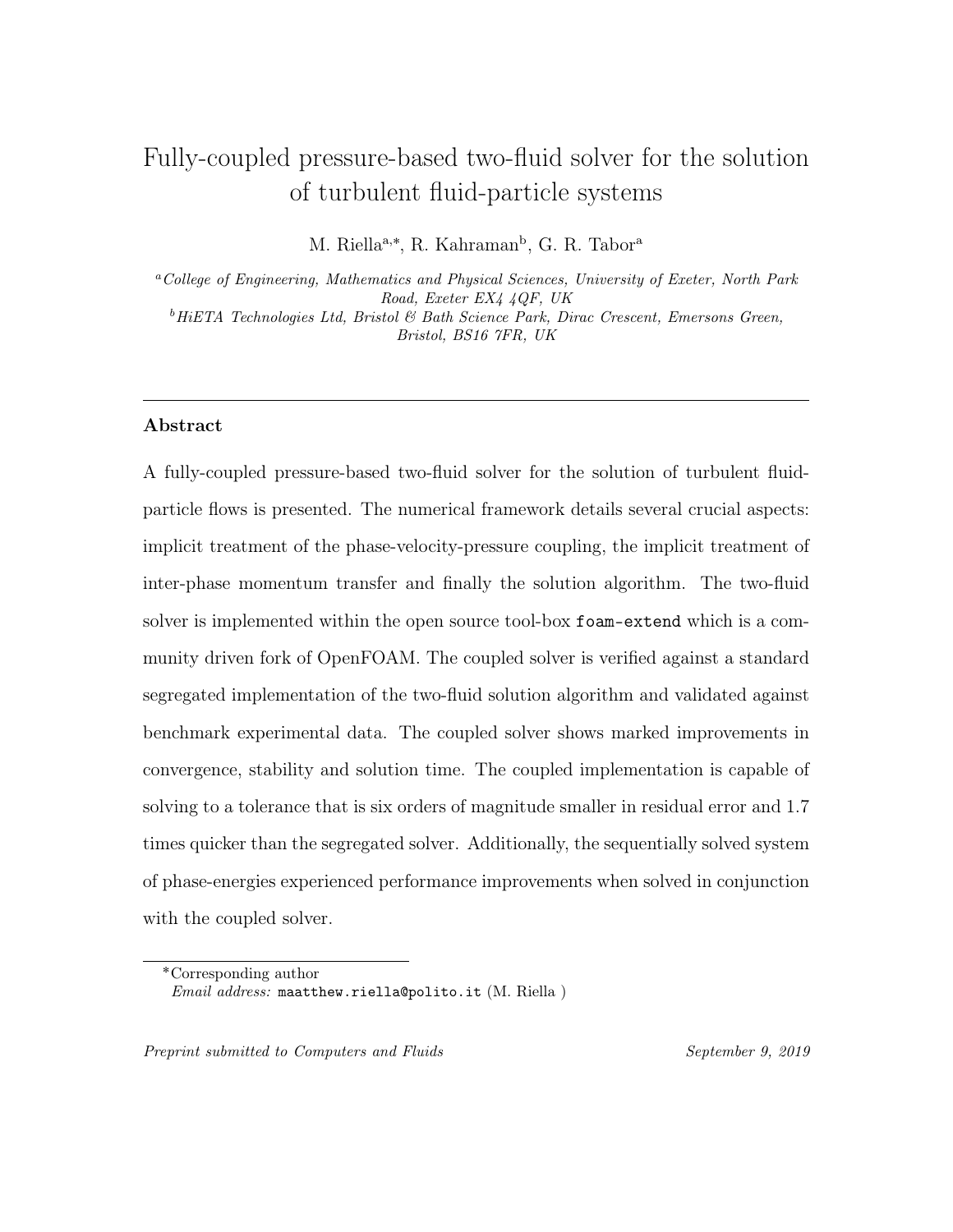In this work we propose a fully-coupled pressure-based two-fluid solver for tur- bulent fluid-particle flows. The two-fluid model [\[29\]](#page-52-4) is implicitly coupled in phase- velocity-pressure and inter-phase drag and employing the CMI practice of Cubero et al. [\[9\]](#page-50-4). The framework is implemented within the open-source tool-box foam-extend which is a community driven fork of OpenFOAM. The fully-coupled two-fluid pressure- based solver for turbulent fluid-particle flows is verified against a segregated im- plementation and validated against benchmark validation data. Additionally, the performance of the coupled and segregated solvers are compared and contrasted.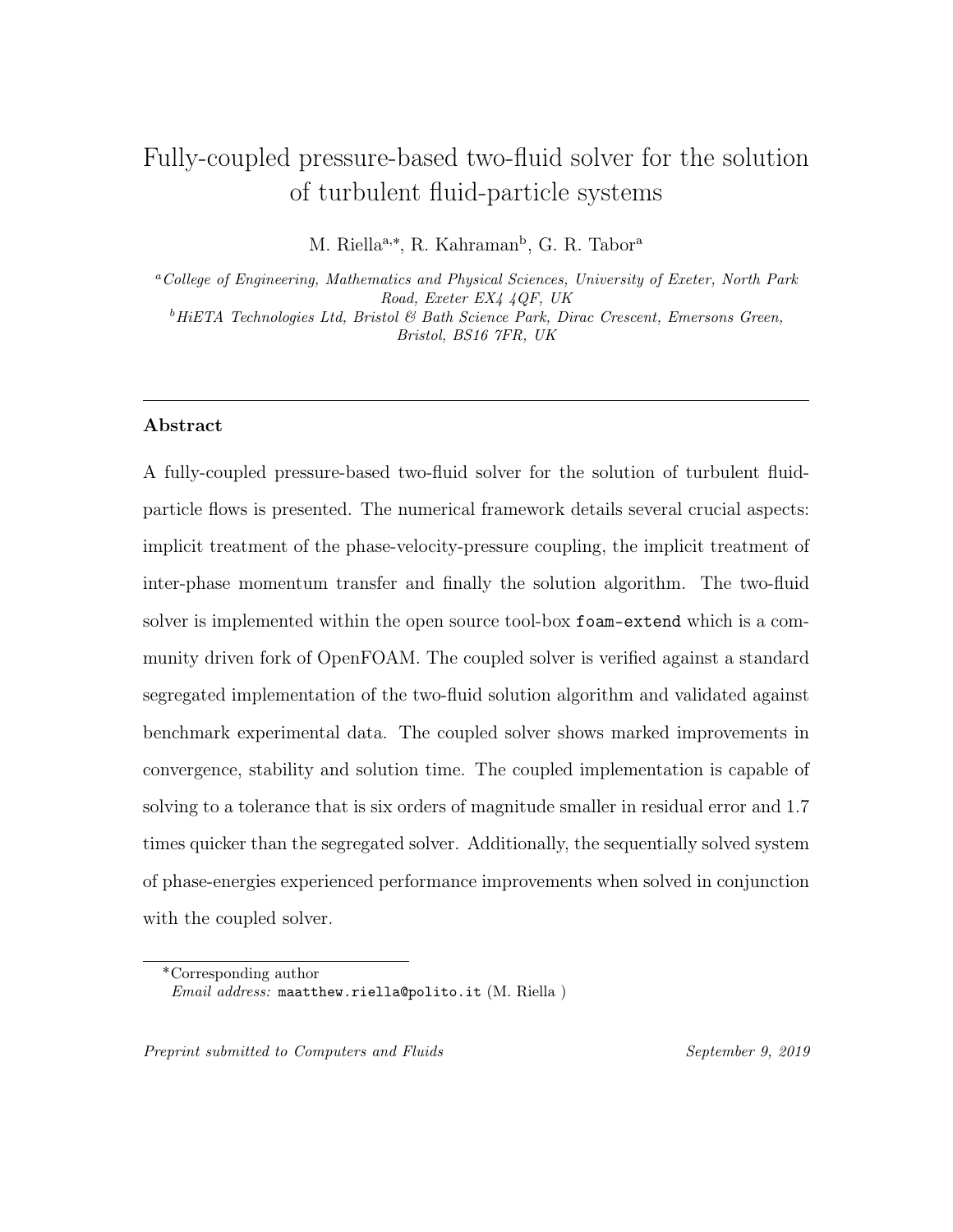#### <sup>76</sup> 2. RA-TFM governing equations

<sup>77</sup> We begin with a simplified set of equations from the Reynolds-Averaged Two-<sup>78</sup> Fluid model (RA-TFM) of Fox [\[15\]](#page-51-5). The continuity and momentum equations of the <sup>79</sup> particle- and fluid-phases are as follows:

$$
\frac{\partial(\alpha_p \rho_p)}{\partial t} + \nabla \cdot (\alpha_p \rho_p \mathbf{u}_p) = 0, \qquad (1)
$$

$$
\frac{\partial(\alpha_f \rho_f)}{\partial t} + \nabla \cdot (\alpha_f \rho_f \mathbf{u}_f) = 0, \qquad (2)
$$

<span id="page-5-0"></span>
$$
\frac{\partial(\alpha_p \rho_p \mathbf{u}_p)}{\partial t} + \nabla \cdot (\alpha_p \rho_p \mathbf{u}_p \mathbf{u}_p) = \nabla \cdot (\alpha_p \rho_p \overline{\mathbf{R}}_{\text{eff,p}}) + \beta (\mathbf{u}_f - \mathbf{u}_p) - \beta \frac{\nu_{ft}}{\text{Sc}_{fs} \alpha_p \alpha_f} \nabla \alpha_p
$$
\n
$$
-\nabla p_p - \alpha_p \nabla p_f + \alpha_p \rho_p \mathbf{g},
$$
\n(3)

<span id="page-5-1"></span>
$$
\frac{\partial(\alpha_f \rho_f \mathbf{u}_f)}{\partial t} + \nabla \cdot (\alpha_f \rho_f \mathbf{u}_f \mathbf{u}_f) = \nabla \cdot (\alpha_f \rho_f \overline{\mathbf{R}}_{\text{eff},f}) + \beta (\mathbf{u}_p - \mathbf{u}_f) + \beta \frac{\nu_{ft}}{\text{Sc}_{fs} \alpha_p \alpha_f} \nabla \alpha_p
$$
\n
$$
-\alpha_f \nabla p_f + \alpha_f \rho_f \mathbf{g}.
$$
\n(4)

 The accompanying phase-energy transport equations that make up the complete RA-TFM can be found in Table [1.](#page-6-0) In this work they are treated sequentially and are therefore not given special treatment here. Definitions of the aforementioned 83 equations can be found in Tables  $4 \& 5$  $4 \& 5$ .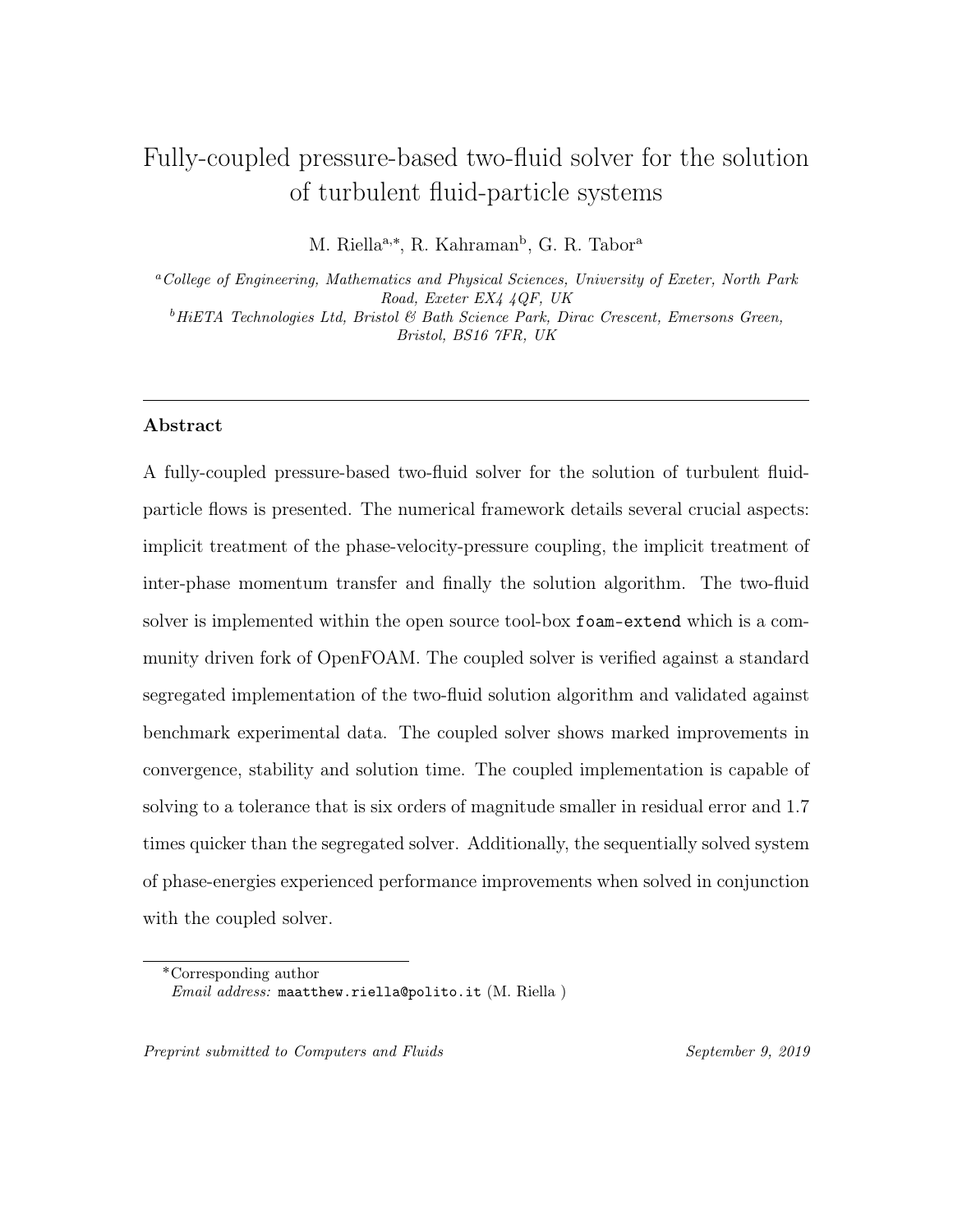<span id="page-6-0"></span>Table 1: RA-TFM phase-energy equations.

The particle-phase energy transport equations:

$$
\frac{\partial(\alpha_p \rho_p k_p)}{\partial t} + \nabla \cdot (\alpha_p \rho_p k_p \mathbf{u}_p) = \nabla \cdot \left(\mu_p + \frac{\mu_{pt}}{\sigma_{pk}}\right) \nabla k_p + \alpha_p \rho_p \Pi_p - \alpha_p \rho_p \varepsilon_p
$$
\n
$$
+ \beta (k_{fp} - k_p) \tag{5}
$$

$$
\frac{\partial(\alpha_p \rho_p \varepsilon_p)}{\partial t} + \nabla \cdot (\alpha_p \rho_p \varepsilon_p \mathbf{u}_p) = \nabla \cdot \left(\mu_p + \frac{\mu_{pt}}{\sigma_{pk}}\right) \nabla \varepsilon_p + \frac{\varepsilon_p}{k_p} (C_1 \alpha_p \rho_p \Pi_p - C_2 \alpha_p \rho_p \varepsilon_p) + \beta(\varepsilon_{fp} - \varepsilon_p)
$$
\n(6)

$$
\frac{3}{2} \Big[ \frac{\partial (\alpha_p \rho_p \Theta_p)}{\partial t} + \nabla \cdot (\alpha_p \rho_p \Theta_p \mathbf{u}_p) \Big] = \nabla \cdot \Big( \kappa_{\Theta} + \frac{3\mu_{pt}}{2Pr_{pt}} \Big) \nabla \Theta_p + 2\mu_p \overline{\mathbf{S}}_{\mathbf{p}} : \overline{\mathbf{S}}_{\mathbf{p}} -p_p \nabla \cdot \mathbf{u}_p + \alpha_p \rho_p \varepsilon_p - 3\beta \Theta_p
$$
\n(7)

The fluid-phase energy transport equations:

$$
\frac{\partial(\alpha_f \rho_f k_f)}{\partial t} + \nabla \cdot (\alpha_f \rho_f k_f \mathbf{u}_f) = \nabla \cdot \left(\mu_t + \frac{\mu_{ft}}{\sigma_{fk}}\right) \nabla k_f + \alpha_f \rho_f \Pi_f - \alpha_f \rho_f \varepsilon_f
$$
\n
$$
+ \beta (k_{fp} - k_f)
$$
\n(8)

$$
\frac{\partial(\alpha_f \rho_f \varepsilon_f)}{\partial t} + \nabla \cdot (\alpha_f \rho_f \varepsilon_f \mathbf{u}_f) = \nabla \cdot \left(\mu_t + \frac{\mu_{ft}}{\sigma_{fk}}\right) \nabla \varepsilon_f + \frac{\varepsilon_f}{k_f} \Big[ C_1 \alpha_f \Pi_f - C_2 \alpha_f \rho_f \varepsilon_f \Big] \tag{9}
$$
\n
$$
+ C_3 \beta(\varepsilon_{fp} - \varepsilon_f)
$$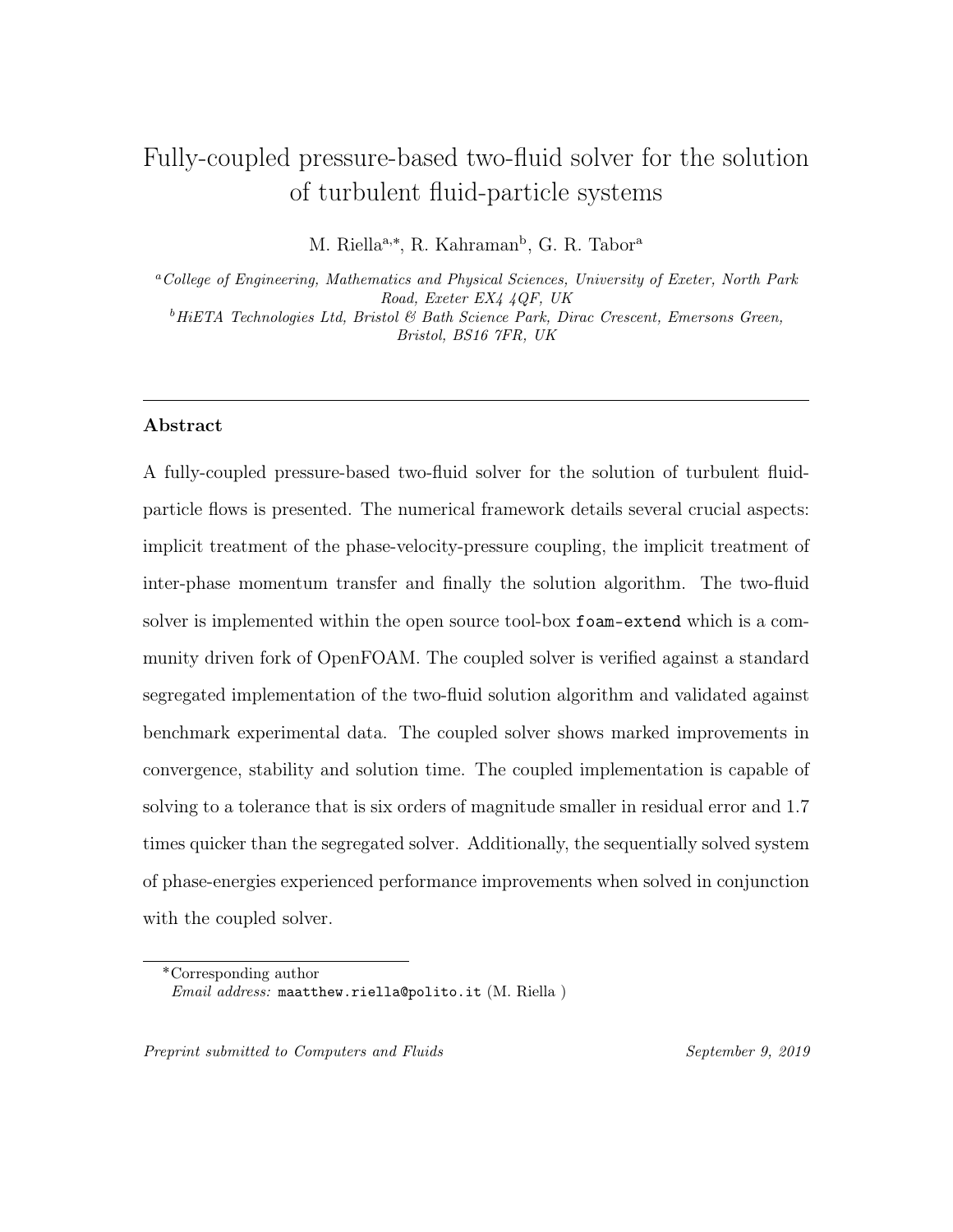#### 84 3. Segregated solution algorithm

#### 85 3.1. Phase intensive momentum equations

 Here we follow the phase intensive formulation of Rusche [\[32\]](#page-53-3), Weller [\[38\]](#page-53-4). For  $\sigma$  simplicity the turbulent dispersion term is now denoted as  $\mathscr{D}$ , separating the drag contributions into explicit and implicit terms and dividing by both the phase fraction and density we are left with:

<span id="page-7-0"></span>
$$
\frac{\partial \mathbf{u}_p}{\partial t} + \nabla \cdot (\mathbf{u}_p \mathbf{u}_p) - \mathbf{u}_p \nabla \cdot \mathbf{u}_p + \frac{\nabla \alpha_p}{\alpha_p^*} \cdot \overline{\mathbf{R}}_{\text{eff},p}^c + \nabla \cdot \overline{\mathbf{R}}_{\text{eff},p}^c - \nabla \cdot (\nu_{\text{eff},p} \nabla \mathbf{u}_p) + \frac{\beta \mathbf{u}_p}{\alpha_p \rho_p} \n- \nabla \cdot (\nu_{\text{eff},p} \frac{\nabla \alpha_p}{\alpha_p^*} \mathbf{u}_p) + \mathbf{u}_p \nabla \cdot (\nu_{\text{eff},p} \frac{\nabla \alpha_p}{\alpha_p^*}) \n= \frac{\beta \mathbf{u}_f}{\alpha_p \rho_p} - \frac{\beta \mathscr{D} \nabla \alpha_p}{\alpha_p \rho_p} - \frac{\nabla p_p}{\alpha_p^* \rho_p} - \frac{\nabla p_f}{\rho_p} + \mathbf{g},
$$
\n(10)

<span id="page-7-1"></span>
$$
\frac{\partial \mathbf{u}_f}{\partial t} + \nabla \cdot (\mathbf{u}_f \mathbf{u}_f) - \mathbf{u}_f \nabla \cdot \mathbf{u}_f + \frac{\nabla \alpha_f}{\alpha_f^*} \cdot \overline{\mathbf{R}}_{\text{eff},f}^c + \nabla \cdot \overline{\mathbf{R}}_{\text{eff},f}^c - \nabla \cdot (\nu_{\text{eff},f} \nabla \mathbf{u}_f) + \frac{\beta \mathbf{u}_f}{\alpha_f \rho_f} \n- \nabla \cdot (\nu_{\text{eff},f} \frac{\nabla \alpha_f}{\alpha_f^*} \mathbf{u}_f) + \mathbf{u}_f \nabla \cdot (\nu_{\text{eff},f} \frac{\nabla \alpha_f}{\alpha_f^*}) \n= \frac{\beta \mathbf{u}_p}{\alpha_f \rho_f} + \frac{\beta \mathcal{D} \nabla \alpha_p}{\alpha_f \rho_f} - \frac{\nabla p_f}{\rho_f} + \mathbf{g},
$$
\n(11)

where  $\alpha_p^* = \alpha_p + \delta$  and  $\alpha_f^* = \alpha_f + \delta$ , and  $\delta$  is introduced to avoid a division by zero and is  $\mathcal{O}(10^{-6})$ . It is important to clarify the behaviour of terms with the volume 92 fraction in their denominator. The drag terms containing the phase-velocities i.e.  $\beta$  in 93 which the numerator contains  $\alpha_p \alpha_f$  (see Table [4\)](#page-47-0) which ensures the correct behavior 94 of the function as  $\alpha_p \to 0$ . The turbulent dispersion term contains the gradient of 95 volume fraction which in the limit  $\alpha_p \to 0$  means that the ratio approaches zero.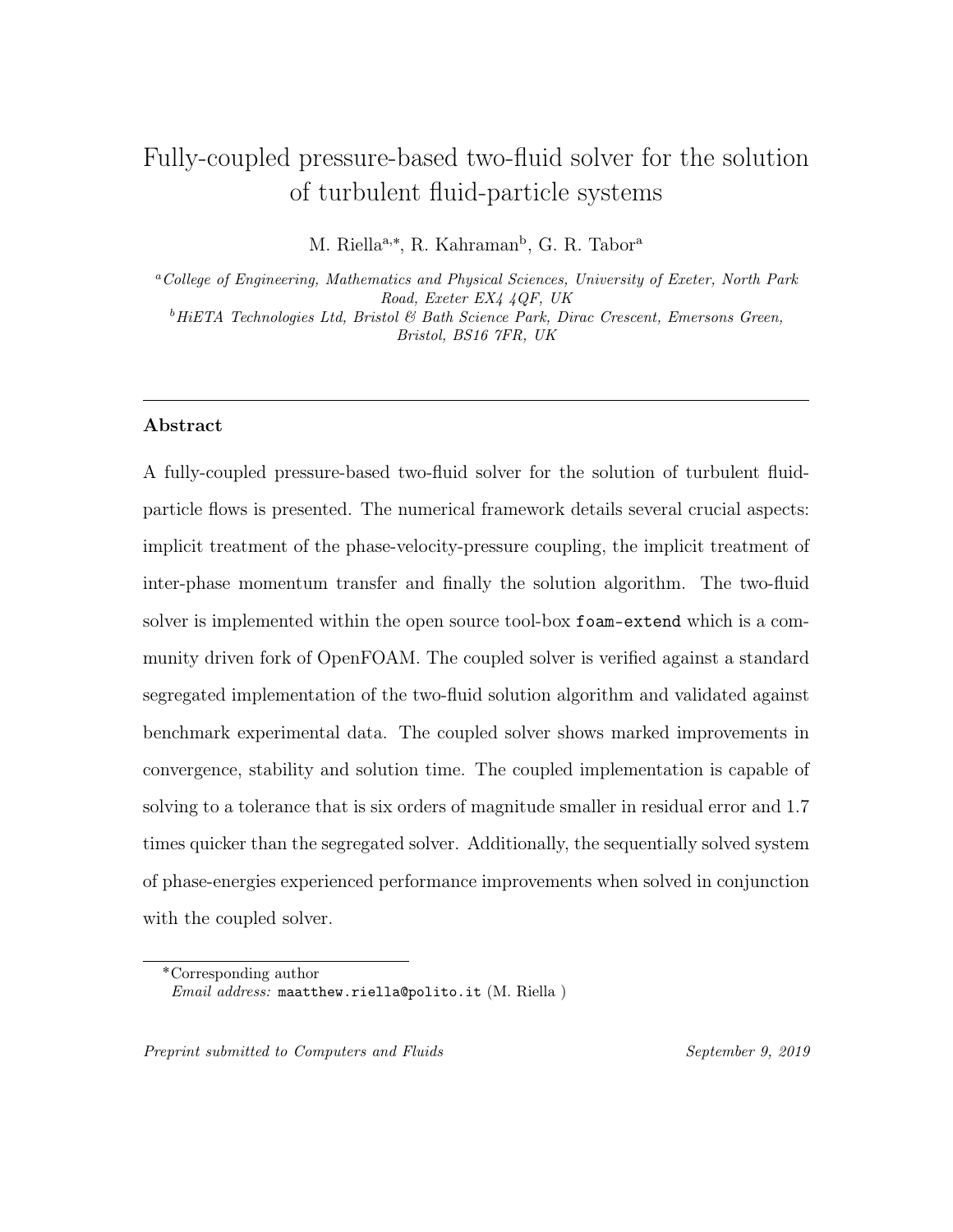<sup>96</sup> This ensures that the momentum equations are able to be solved everywhere within <sup>97</sup> the domain despite diminishing particle volume fractions.

98 As it can be seen from the system of equations in Eqs.  $3 \& 4$  $3 \& 4$  $3 \& 4$  no diffusive flux exists that can be treated implicitly. This can have advantages when solving the equations i.e enhanced matrix positively and diagonal dominance. Therefore, following Weller [\[38\]](#page-53-4), Rusche [\[32\]](#page-53-3) the Reynolds stress term can be rewritten into a diffusive and corrective component:

$$
\overline{\mathbf{R}}_{\text{eff},i} = \overline{\mathbf{R}}_{\text{eff},i} + \nu_{\text{eff},i} \nabla \mathbf{u}_{i} - \nu_{\text{eff},i} \nabla \mathbf{u}_{i}
$$
\n
$$
= -\nu_{\text{eff},i} (\nabla \mathbf{u}_{i} + \nabla^{T} \mathbf{u}_{i}) + \frac{2}{3} \nu_{\text{eff},i} \mathbf{I} \nabla \cdot \mathbf{u}_{i}
$$
\n
$$
+ \nu_{\text{eff},i} \nabla \mathbf{u}_{i} - \nu_{\text{eff},i} \nabla \mathbf{u}_{i}
$$
\n
$$
= (-\nu_{\text{eff},i} \nabla^{T} \mathbf{u}_{i} + \frac{2}{3} \nu_{\text{eff},i} \mathbf{I} \nabla \cdot \mathbf{u}_{i}) - \nu_{\text{eff},i} \nabla \mathbf{u}_{i}
$$
\n
$$
= \overline{\mathbf{R}}_{\text{eff},i}^{c} - \nu_{\text{eff},i} \nabla \mathbf{u}_{i}.
$$
\n(12)

### <sup>103</sup> 3.2. Discretisation of the intensive momentum equations

<sup>104</sup> First, we discretise the left hand side of the equation which contains the convec-<sup>105</sup> tive, diffusive and implicit-drag transport terms:

$$
\mathcal{T}_p := \left[ \frac{\partial [\![\mathbf{u}_p]\!]}{\partial t} \right] + \left[ \nabla \cdot (\mathbf{u}_p [\![\mathbf{u}_p]\!]) \right] - \left[ (\nabla \cdot \mathbf{u}_p) [\![\mathbf{u}_p]\!] \right] + \frac{\nabla \alpha_p}{\alpha_p^*} \cdot \overline{\mathbf{R}}_{\text{eff},p}^c + \nabla \cdot \overline{\mathbf{R}}_{\text{eff},p}^c
$$

$$
- \left[ \nabla \cdot (\nu_{\text{eff},p} \nabla [\![\mathbf{u}_p]\!]) \right] - \left[ \nabla \cdot (\nu_{\text{eff},p} \frac{\nabla \alpha_p}{\alpha_p^*} [\![\mathbf{u}_p]\!]) \right] \tag{13}
$$

$$
- \left[ \nabla \cdot (\nu_{\text{eff},p} \frac{\nabla \alpha_p}{\alpha_p^*}) [\![\mathbf{u}_p]\!]) \right] + \left[ \frac{\beta [\![\mathbf{u}_p]\!]}{\alpha_p \rho_p} \right],
$$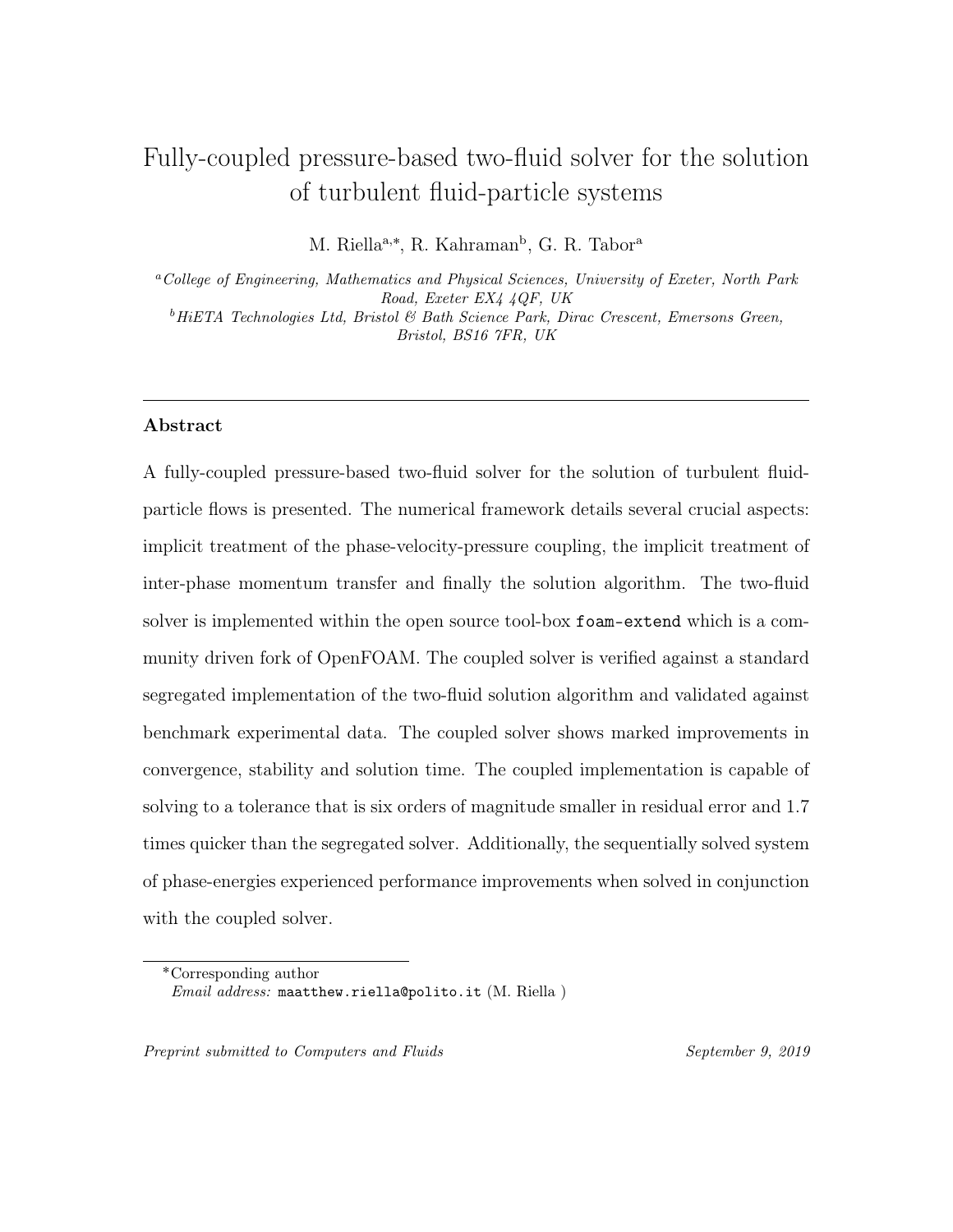$$
\mathcal{T}_f := \left[ \frac{\partial [\![ \mathbf{u}_f ]\!] }{\partial t} \right] + \left[ \nabla \cdot (\mathbf{u}_f [\![ \mathbf{u}_f ]\!]) \right] - \left[ (\nabla \cdot \mathbf{u}_f) [\![ \mathbf{u}_f ]\!] \right] + \frac{\nabla \alpha_f}{\alpha_f^*} \cdot \overline{\mathbf{R}}_{\text{eff},f}^c + \nabla \cdot \overline{\mathbf{R}}_{\text{eff},f}^c
$$

$$
- \left[ \nabla \cdot (\nu_{\text{eff},f} \nabla [\![ \mathbf{u}_f ]\!]) \right] - \left[ \nabla \cdot (\nu_{\text{eff},f} \frac{\nabla \alpha_f}{\alpha_f^*} [\![ \mathbf{u}_f ]\!]) \right] \tag{14}
$$

$$
- \left[ \nabla \cdot (\nu_{\text{eff},f} \frac{\nabla \alpha_f}{\alpha_f^*}) [\![ \mathbf{u}_f ]\!]) \right] + \left[ \frac{\beta [\![ \mathbf{u}_f ]\!] }{\alpha_f \rho_f} \right],
$$

106 where [ $\cdot$ ] is the implicit dicretisation of the term,  $\mathcal{T}_p$  &  $\mathcal{T}_f$  represents the nu- merical coefficients of each respective algebraic system given by the discretisation. The second and third terms on the RHS represent convection and have been split up into a convection term minus a divergence terms as it enhances boundedness of the solution.

<span id="page-9-0"></span>111 The discretised momentum equations,  $\mathcal{T}_p \& \mathcal{T}_f$  represents the system of algebraic <sup>112</sup> equations which are written in the form,

$$
(\mathcal{T}_p)_{coeffs}\mathbf{u}_p = (\mathcal{T}_p)_s,\tag{15a}
$$

$$
(\mathcal{T}_f)_{coeffs}\mathbf{u}_f = (\mathcal{T}_f)_s,\tag{15b}
$$

113 where  $\int_{coeffs}$  represents the off-diagonal and diagonal coefficients and  $\int_{s}$  repre-<sup>114</sup> sents the source terms i.e. explicit terms. This discretised form of the momentum <sup>115</sup> equations will be revisited once the source terms on the RHS have been addressed.

116 Now addressing the RHS of Eq. [10](#page-7-0)  $\&$  [11](#page-7-1) which reads as

$$
\dots = \frac{\beta \mathbf{u}_f}{\alpha_p \rho_p} - \frac{\beta \mathcal{D} \nabla \alpha_p}{\alpha_p \rho_p} - \frac{\nabla p_f}{\rho_p} - \frac{\nabla p_p}{\alpha_p^* \rho_p} + \mathbf{g},\tag{16a}
$$

$$
\dots = \frac{\beta \mathbf{u}_p}{\alpha_f \rho_f} + \frac{\beta \mathcal{D} \nabla \alpha_p}{\alpha_f \rho_f} - \frac{\nabla p_f}{\rho_f} + \mathbf{g}.
$$
 (16b)

<sup>117</sup> Following the solution procedure of Weller [\[38\]](#page-53-4) all terms on the RHS are evaluated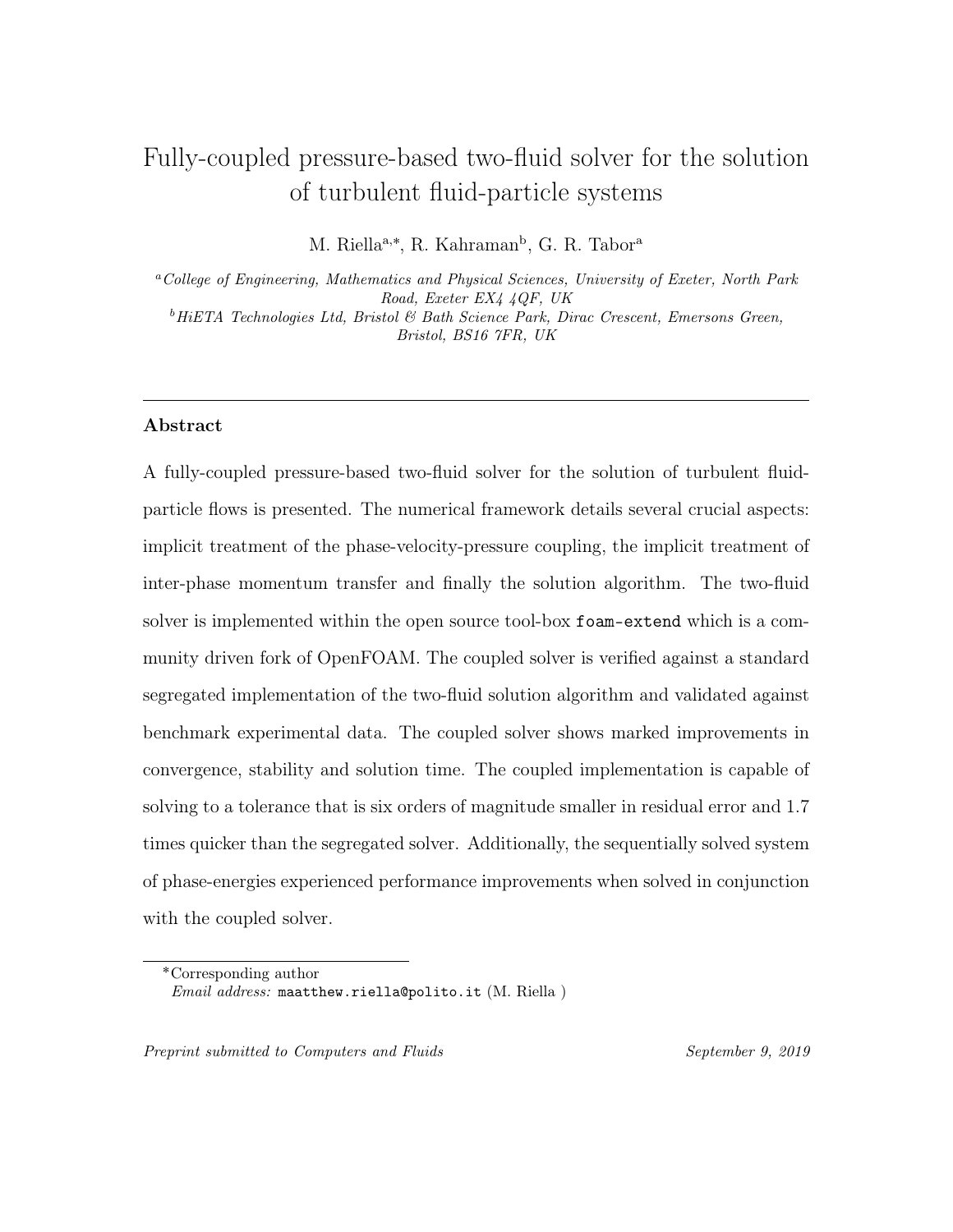at cell faces. In order to avoid checker-boarding in the solution, which is a prevalent problem on collocated grids due to the storage of values at cell centres and interpo- lating onto the face, the group of terms on the RHS are treated in a Rhie-Chow like manner [\[27\]](#page-52-5).

#### <sup>122</sup> 3.3. Phase momentum flux correction equations

<sup>123</sup> Now a semi-discretised formulation of both the particle- and fluid-phase can be <sup>124</sup> written. Invoking Eqs. [15](#page-9-0) and splitting up the total coefficients appearing in each <sup>125</sup> system into a diagonal,  $A_i$  and an explicit,  $H_i$  [\[19\]](#page-51-6) contribution. The latter consisting 126 of two parts, the neighbouring coefficients,  $\mathcal{O}_N$  multiplied by its respective phase 127 velocity and the source terms,  $\mathbf{H}_i = -(\mathbf{A}_i)_N \mathbf{u}_i + (\mathbf{A}_i)_S$ . The equations can then be <sup>128</sup> written as:

<span id="page-10-0"></span>
$$
\mathbf{A}_p \mathbf{u}_p = \mathbf{H}_p + \frac{\beta \mathbf{u}_f}{\alpha_p \rho_p} - \frac{\beta \mathcal{D} \nabla \alpha_p}{\alpha_p \rho_p} - \frac{\nabla p_f}{\rho_p} - \frac{\nabla p_p}{\alpha_p^* \rho_p} + \mathbf{g},\tag{17a}
$$

$$
\mathbf{A}_f \mathbf{u}_f = \mathbf{H}_f + \frac{\beta \mathbf{u}_p}{\alpha_f \rho_f} + \frac{\beta \mathcal{D} \nabla \alpha_p}{\alpha_f \rho_f} - \frac{\nabla p_f}{\rho_f} + \mathbf{g}.
$$
 (17b)

<span id="page-10-1"></span><sup>129</sup> Rearranging Eqs. [17](#page-10-0) gives the phase momentum correction equations, note these <sup>130</sup> equations are not used in the solution algorithm, but are required to derive a flux <sup>131</sup> predictor and corrector:

$$
\mathbf{u}_p = \frac{\mathbf{H}_p}{\mathbf{A}_p} + \frac{\beta \mathbf{u}_f}{\alpha_p \rho_p \mathbf{A}_p} - \frac{\beta \mathcal{D} \nabla \alpha_p}{\alpha_p \rho_p \mathbf{A}_p} - \frac{\nabla p_f}{\rho_p \mathbf{A}_p} - \frac{\nabla p_p}{\alpha_p^* \rho_p \mathbf{A}_p} + \frac{\mathbf{g}}{\mathbf{A}_p},
$$
(18a)

$$
\mathbf{u}_f = \frac{\mathbf{H}_f}{\mathbf{A}_f} + \frac{\beta \mathbf{u}_p}{\alpha_f \rho_f \mathbf{A}_f} + \frac{\beta \mathcal{D} \nabla \alpha_p}{\alpha_f \rho_f \mathbf{A}_f} - \frac{\nabla p_f}{\rho_f \mathbf{A}_f} + \frac{\mathbf{g}}{\mathbf{A}_f}.
$$
 (18b)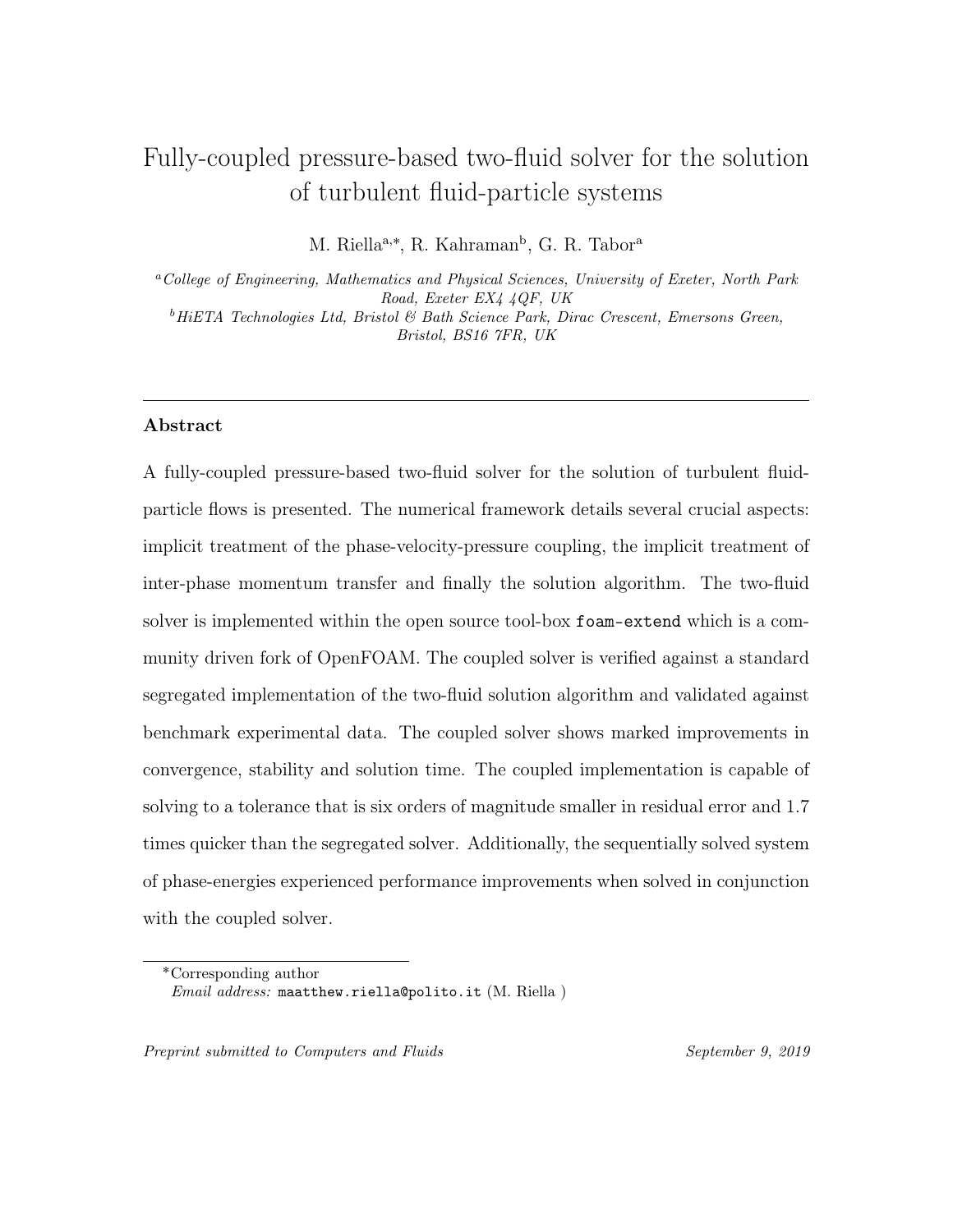#### <sup>132</sup> 3.4. Construction of the pressure equation

<sup>133</sup> In order to derive a pressure equation the continuity equation is enforced globally. <sup>134</sup> The global continuity equation thus reads:

<span id="page-11-1"></span>
$$
\nabla \cdot [(\alpha_p)_f \phi_p + (\alpha_f)_f \phi_f] = 0,\tag{19}
$$

135 where the subscript  $\int_{f}$  denotes the face value which is found through linear inter-136 polation i.e. central differencing and  $\phi_i = \mathbf{u}_{i,f} \cdot \mathbf{S}_f$  is the volumetric face flux where subscript f is used to denote variables that are evaluated at the control volume's face. From here the face fluxes are found by interpolating the momentum correc- tion equation (Eqs. [18\)](#page-10-1) onto face centres using Rhie-Chow interpolation [\[27\]](#page-52-5). The interpolation increases pressure-velocity coupling by introducing cell-to-cell pressure coupling by evaluating the gradient of pressure on cell faces using the neighbouring cell centre contribution. Using central differencing and denoting the gradient at a 143 face as,  $\nabla_f$ , we can write

$$
\phi_p = \phi_p^* - \frac{1}{\rho_p(\mathbf{A}_p)_f} \nabla_f^{\perp} p_f |\mathbf{S}_f|,\tag{20a}
$$

$$
\phi_f = \phi_f^* - \frac{1}{\rho_f(\mathbf{A}_f)_f} \nabla_f^{\perp} p_f |\mathbf{S}_f|,\tag{20b}
$$

<span id="page-11-0"></span><sup>144</sup> where  $\nabla^{\perp}_f \phi_i$  is the face normal gradient which is the inner product of the face gradient, 145  $\mathbf{n} \cdot \nabla_f \phi_i$ . The flux prediction terms,  $\phi_p^* \& \phi_f^*$  are written as:

<span id="page-11-2"></span>
$$
\phi_p^* = \left(\frac{\mathbf{H}_p}{\mathbf{A}_p}\right)_f \cdot \mathbf{S}_f + \frac{(\beta)_f}{(\alpha_p)_f \rho_p(\mathbf{A}_p)_f} \phi_f - \frac{(\beta)_f(\mathcal{D})_f}{(\alpha_p)_f \rho_p(\mathbf{A}_p)_f} \nabla_f^{\perp} \alpha_p |\mathbf{S}_f| - \frac{1}{(\alpha_p^*)_f \rho_p(\mathbf{A}_p)_f} \nabla_f^{\perp} p_p |\mathbf{S}_f| + \frac{\mathbf{g}}{(\mathbf{A}_p)_f} \cdot \mathbf{S}_f, \tag{21}
$$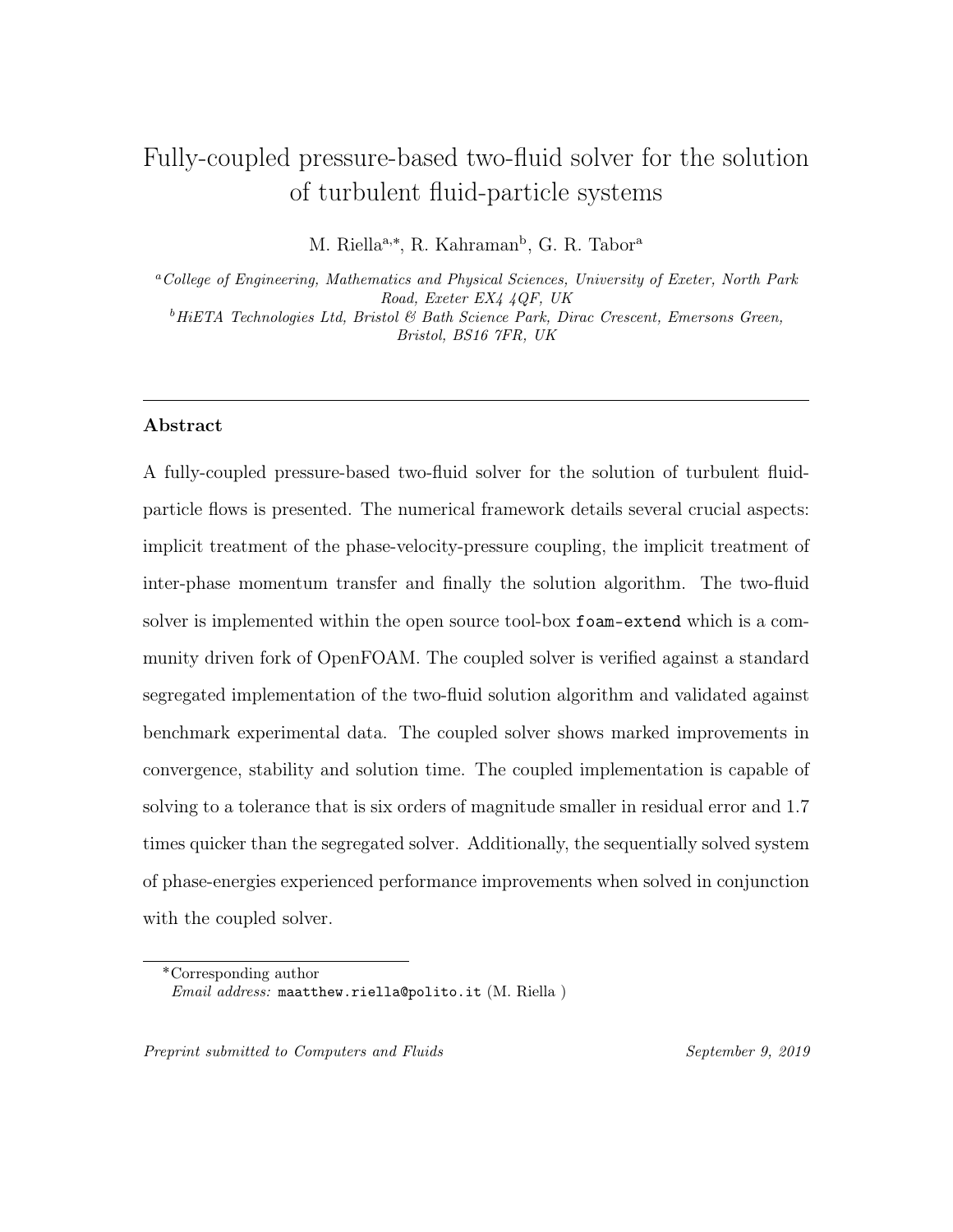<span id="page-12-0"></span>
$$
\phi_f^* = \left(\frac{\mathbf{H}_f}{\mathbf{A}_f}\right)_f \cdot \mathbf{S}_f + \frac{(\beta)_f}{(\alpha_f)_f \rho_f(\mathbf{A}_f)_f} \phi_p - \frac{(\beta)_f(\mathcal{D})_f}{(\alpha_f)_f \rho_f(\mathbf{A}_f)_f} \nabla_f^{\perp} \alpha_p |\mathbf{S}_f| + \frac{\mathbf{g}}{(\mathbf{A}_f)_f} \cdot \mathbf{S}_f.
$$
\n(22)

<sup>146</sup> Now the pressure equation can be constructed by substituting Eqs. [20](#page-11-0) into Eq. [19](#page-11-1) <sup>147</sup> which reads:

<span id="page-12-1"></span>
$$
\[\nabla \cdot \left( D_p \nabla_f [\![p_f]\!] \cdot \mathbf{S}_f \right)\] = \nabla \cdot \left( (\alpha_p)_f \phi_p^* + (\alpha_f)_f \phi_f^* \right),\tag{23}
$$

<sup>148</sup> where

$$
D_p = \frac{(\alpha_p)_f}{\rho_p(\mathbf{A}_p)_f} + \frac{(\alpha_f)_f}{\rho_f(\mathbf{A}_f)_f},\tag{24}
$$

 is the pressure diffusivity matrix and the pressure gradient has been discretised im- plicitly on the LHS as a diffusion term i.e. Laplacian. Essentially a shared or mixture pressure field is solved for, this ensures that continuity is obeyed throughout as the coupling is provided through the pressure equation.

 Once this equation has been solved the phase fluxes need to be updated to satisfy continuity, as in the predictor step the influence of the pressure gradient is removed, this can be achieved by solving Eq. [20.](#page-11-0) From this stage the solution does not completely satisfy continuity as the velocities, which are stored at the cell centres, need to be corrected with the influence of the pressure gradient.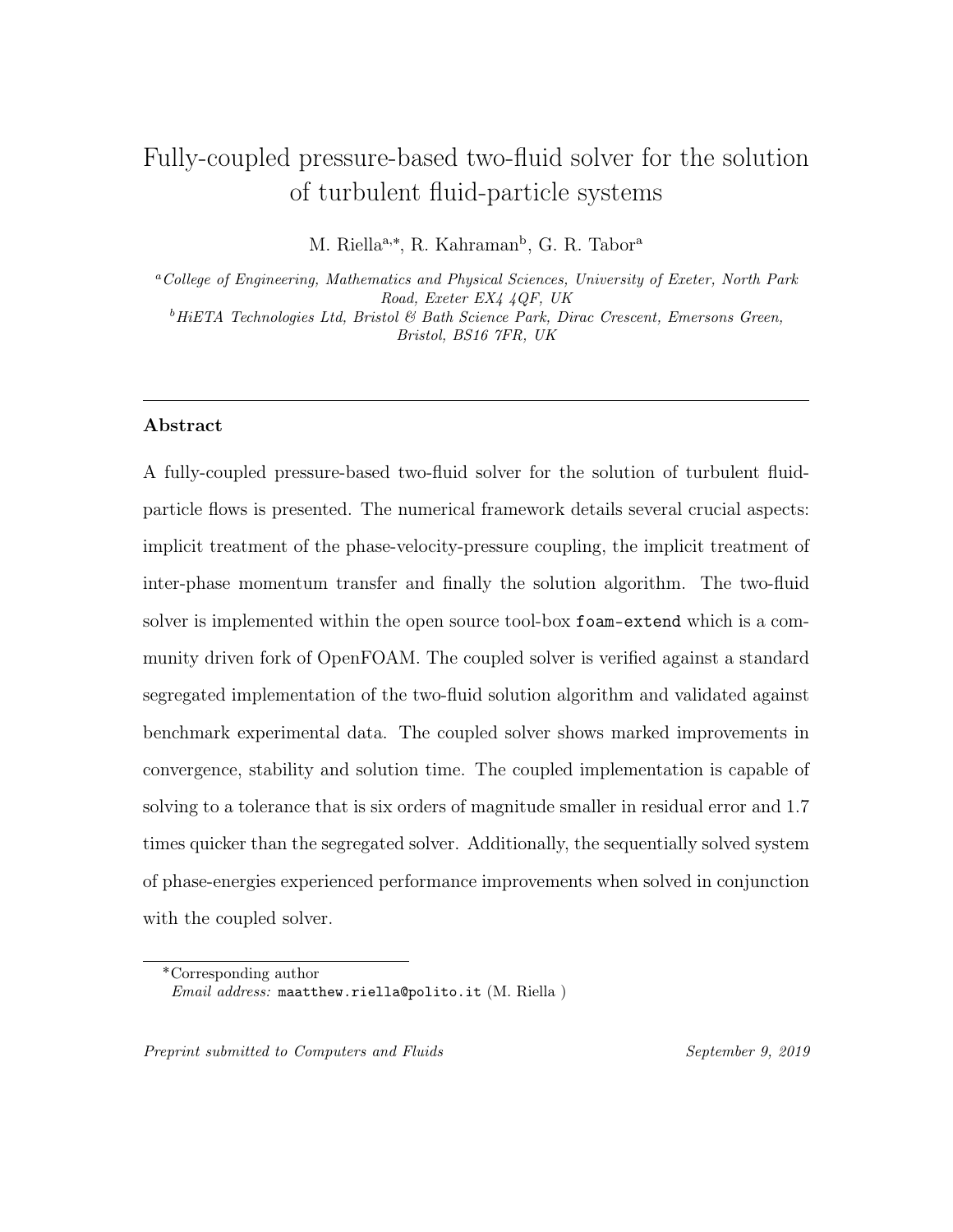This is achieved by invoking:

<span id="page-13-1"></span>
$$
\mathbf{u}_p = \frac{\mathbf{H}_p}{\mathbf{A}_p} + \left[ \phi_p^* - \frac{1}{\rho_p(\mathbf{A}_p)_f} \nabla_f^{\perp} p_f |\mathbf{S}_f| \right]_{f \to c}, \qquad (25a)
$$

$$
\mathbf{u}_f = \frac{\mathbf{H}_f}{\mathbf{A}_f} + \left[ \phi_f^* - \frac{1}{\rho_f(\mathbf{A}_f)_f} \nabla_f^{\perp} p_f |\mathbf{S}_f| \right]_{f \to c}, \tag{25b}
$$

158 where the subscript  $f \rightarrow c$  denotes a vector field reconstruction from face flux values to cell centre values. The influence of the gradient of pressure is incorporated into the reconstruction of the phase velocity - this ensures the phase velocity obeys continuity.

#### <sup>162</sup> 3.5. Solution of the phase-mixed continuity equation

<sup>163</sup> In practice the phase-mixed continuity equation is solved first based on the initial <sup>164</sup> conditions but for the sake of logical progression is presented now. Following Weller <sup>165</sup> [\[38\]](#page-53-4) the particle phase continuity equation Eq. [19](#page-11-1) can be reformulated as:

$$
\frac{\partial \alpha_p}{\partial t} + \nabla \cdot (\mathbf{u}_T \alpha_p) + \nabla \cdot (\mathbf{u}_r \alpha_p \alpha_f) = 0, \qquad (26)
$$

166 where  $\mathbf{u}_T = \alpha_p \mathbf{u}_p + \alpha_f \mathbf{u}_f$  is the mixture velocity and  $\mathbf{u}_r = \mathbf{u}_p - \mathbf{u}_f$  is the relative <sup>167</sup> velocity. This equation can then be discretised as

<span id="page-13-0"></span>
$$
\left[\frac{\partial[\![\alpha_p]\!]}{\partial t}\right] + \left[\!\left[\nabla \cdot \left(\phi[\![\alpha_p]\!]\right)\right]\!\right] + \left[\!\left[\nabla \cdot \left(\phi_{r,p}[\![\alpha_p]\!]\right)\right]\!\right] = 0,\tag{27}
$$

168 where  $\phi_{r,p} = (\alpha_f)_f \phi_r$  and  $\phi_r = \phi_p - \phi_f$ . The second term on the LHS is ensured to 169 be bounded between 0 and 1 due to the mixture flux,  $\phi = \mathbf{u}_{p,f} \cdot \mathbf{S}_f + \mathbf{u}_{f,f} \cdot \mathbf{S}_f$  satisfying <sup>170</sup> the mixture continuity equation. The third term is now non-linear and requires a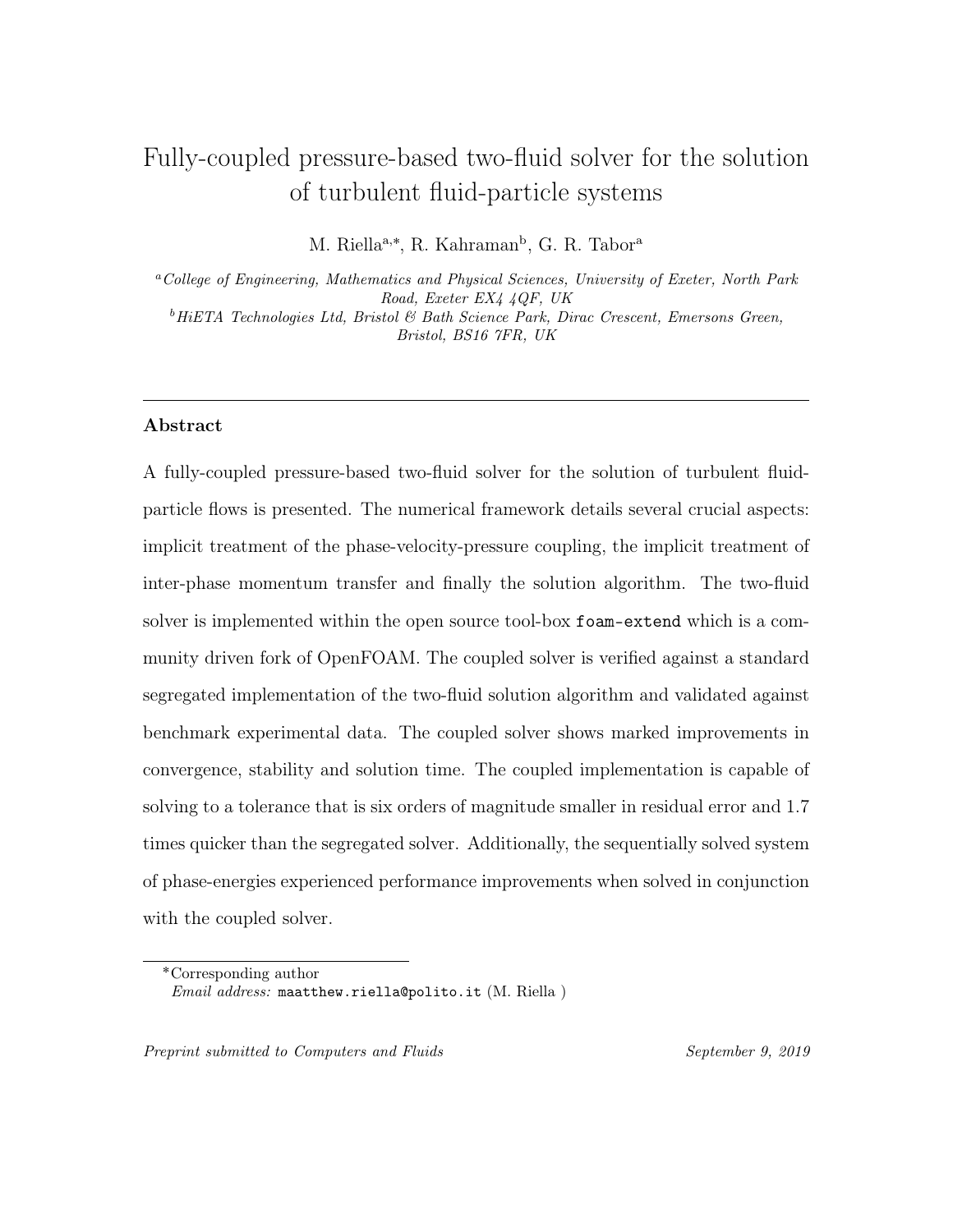Total Variation Diminishing (TVD) scheme to ensure the term is bounded between 0 and 1. As an aside the particles volume fraction should be bounded at a much lower 173 value i.e. its maximum packing limit  $\approx 0.62$ . This can be achieved by including the particle pressure calculation directly in the continuity equation. Interested readers are referred to ? ].

<sup>176</sup> An overview of the numerical procedure can be found below:

177

The numerical procedure adopted in the segregated algorithm:

- 1. Solve the volume fraction (Eq. [27\)](#page-13-0).
- 2. Construct  $\mathbf{A}_i$  in each phase (Eqs. [15\)](#page-9-0).
- 3. Enter PISO-Loop:
	- (a) Predict fluxes using Eqs. [21](#page-11-2) & [22.](#page-12-0)
	- (b) Construct and solve the pressure equation (Eq. [23\)](#page-12-1).
	- (c) Correct the phase fluxes using Eqs. [20.](#page-11-0)
	- (d) Reconstruct the phase velocities using Eqs. [25.](#page-13-1)
- 4. Solve the system of phase energy equations.
- 5. Advance in time.

178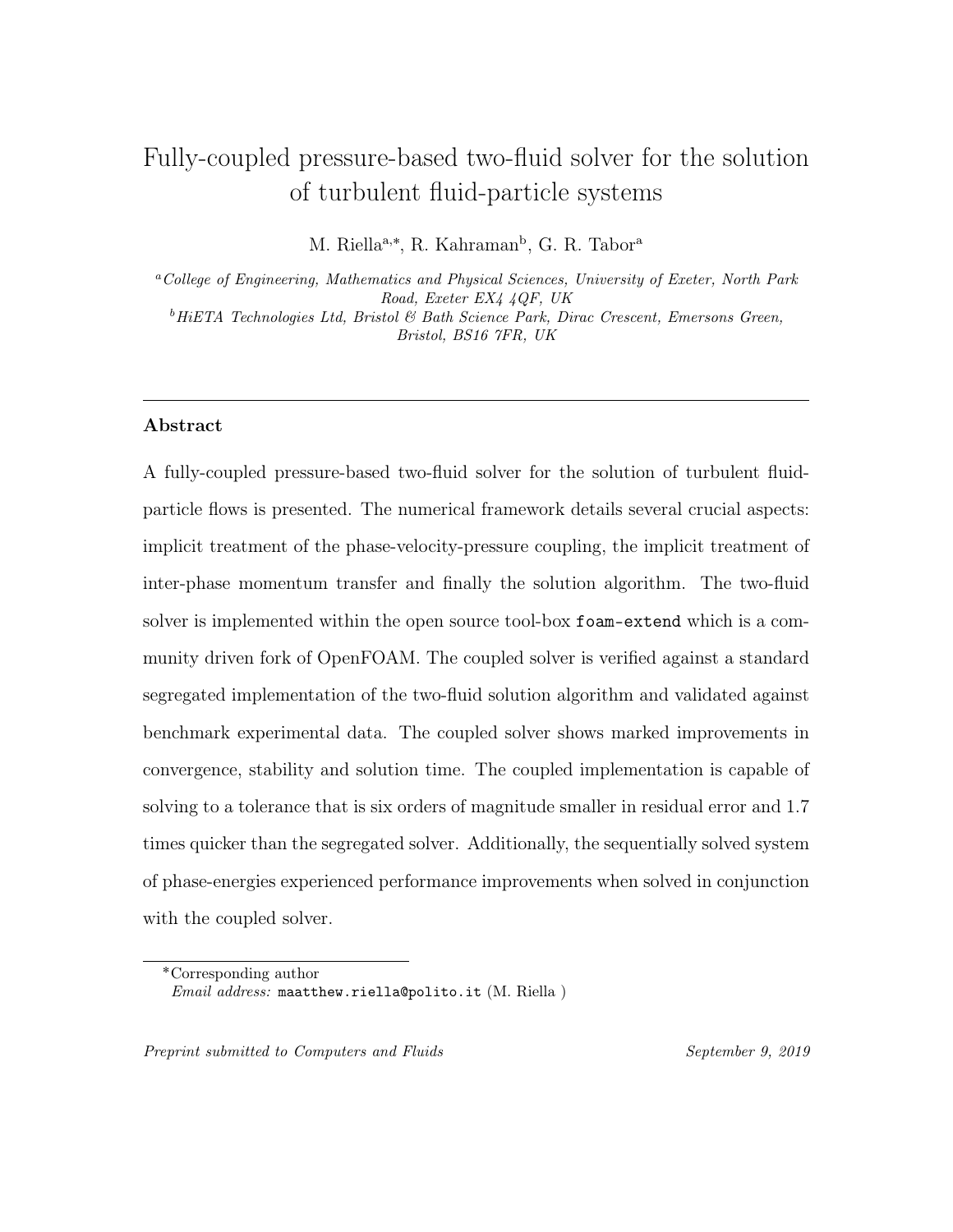#### <sup>179</sup> 4. Coupled solution algorithm

#### <sup>180</sup> 4.1. Semi-discretised momentum equations

<sup>181</sup> The phase-intensive formulation of the momentum equations are implemented in <sup>182</sup> an analogous manner to Ferreira et al. [\[13\]](#page-50-3). First, we start at the semi-discretised <sup>183</sup> equations as presented above:

$$
\mathbf{A}_p \mathbf{u}_p = \mathbf{H}_p + \frac{\beta \mathbf{u}_f}{\alpha_p \rho_p} - \frac{\beta \mathcal{D} \nabla \alpha_p}{\alpha_p \rho_p} - \frac{\nabla p_f}{\rho_p} - \frac{\nabla p_p}{\alpha_p^* \rho_p} + \mathbf{g},\tag{28a}
$$

$$
\mathbf{A}_f \mathbf{u}_f = \mathbf{H}_f + \frac{\beta \mathbf{u}_p}{\alpha_f \rho_f} + \frac{\beta \mathcal{D} \nabla \alpha_p}{\alpha_f \rho_f} - \frac{\nabla p_f}{\rho_f} + \mathbf{g}.
$$
 (28b)

<span id="page-15-0"></span> From here we follow Cubero et al. [\[9\]](#page-50-4) and separate out the temporal and drag co- efficients from the semi-discretised equations. Additionally, the turbulent dispersion <sup>186</sup> and gravity are absorbed into the  $H_i$  operator as well as the particle pressure for the particle phase. Which now reads as:

$$
[\mathbf{A}_p + \mathbf{A}_{Tp} + \mathbf{A}_{Dp}]\mathbf{u}_p = \mathbf{H}_p + \mathbf{H}_{Tp} + \frac{\beta \mathbf{u}_f}{\alpha_p \rho_p} - \frac{\nabla p_f}{\rho_p},
$$
\n(29a)

$$
[\mathbf{A}_f + \mathbf{A}_{Tf} + \mathbf{A}_{Df}] \mathbf{u}_f = \mathbf{H}_f + \mathbf{H}_{Tf} + \frac{\beta \mathbf{u}_p}{\alpha_f \rho_f} - \frac{\nabla p_f}{\rho_f},
$$
(29b)

where the time coefficient for each phase, considering a first-order Euler scheme with a fixed time step, and the drag coefficient is defined as:

<span id="page-15-1"></span>
$$
\mathbf{A}_{Tp} = \frac{\mathbf{H}_{Tp}}{\mathbf{u}_p^{t-1}}, \qquad \mathbf{A}_{Dp} = \frac{\beta}{\alpha_p \rho_p}, \qquad (30a)
$$

$$
\mathbf{A}_{Tf} = \frac{\mathbf{H}_{Tf}}{\mathbf{u}_f^{t-1}}, \qquad \mathbf{A}_{Df} = \frac{\beta}{\alpha_f \rho_f}.
$$
 (30b)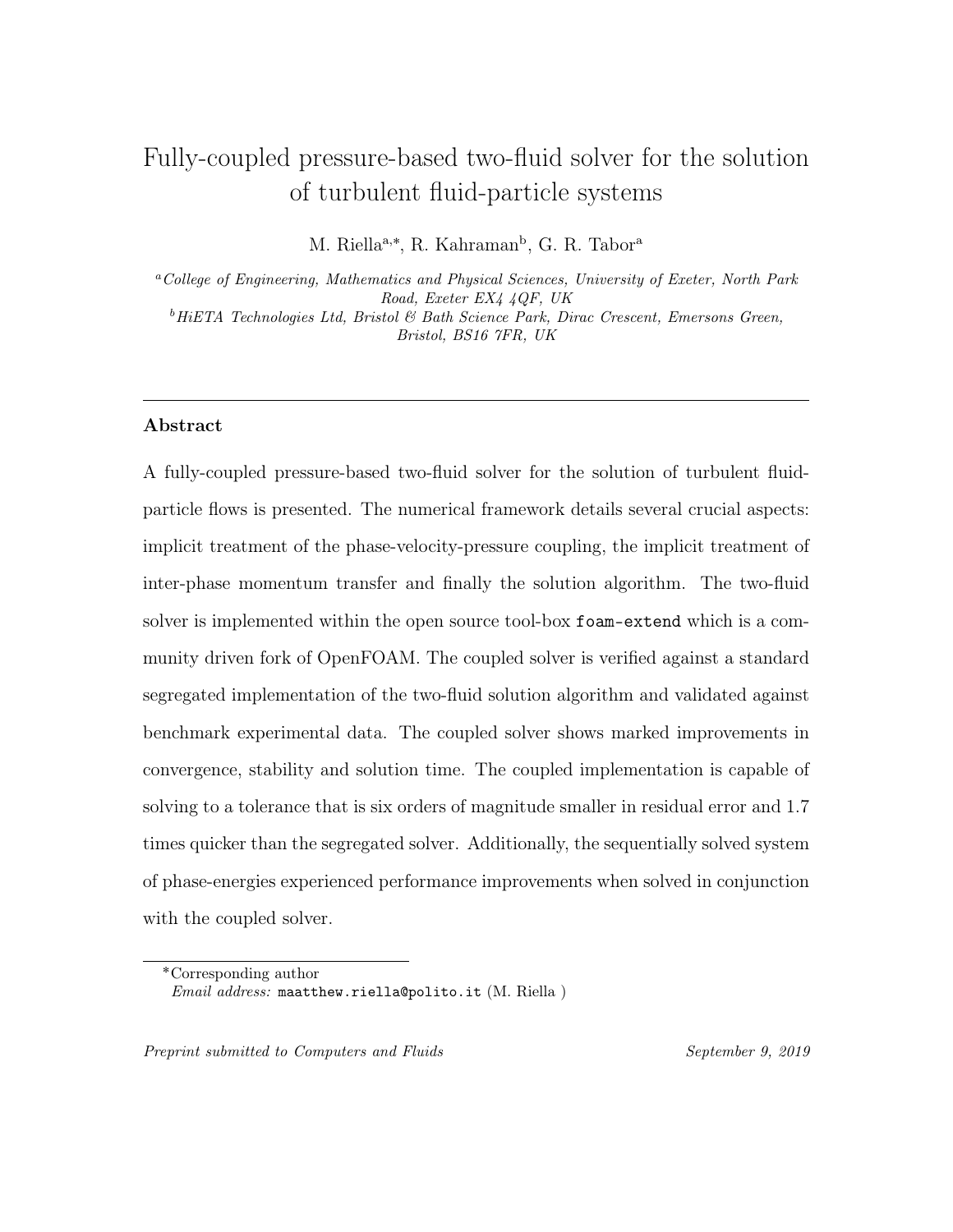<sup>188</sup> Now we divide each side of Eq. [29](#page-15-0) by the diagonal coefficient,  $A_i$  that contains <sup>189</sup> the advection and the implicit contribution of the shear stress terms, which now <sup>190</sup> reads:

$$
[1 + d_{Tp} + d_{Dp}] \mathbf{u}_p = \tilde{\mathbf{u}}_p + d_{Tp} \mathbf{u}_p^{t-1} + d_{Dp} \mathbf{u}_f - \frac{\nabla p_f}{\rho_p \mathbf{A}_p},
$$
(31a)

$$
[1 + d_{Tf} + d_{Df}] \mathbf{u}_f = \tilde{\mathbf{u}}_f + d_{Tf} \mathbf{u}_f^{t-1} + d_{Df} \mathbf{u}_p - \frac{\nabla p_f}{\rho_f \mathbf{A}_f},
$$
(31b)

<sup>191</sup> with the pseudo-velocities defined as:

$$
\tilde{\mathbf{u}}_p = \frac{\mathbf{H}_p}{\mathbf{A}_p}, \qquad \tilde{\mathbf{u}}_f = \frac{\mathbf{H}_f}{\mathbf{A}_f}, \tag{32}
$$

<sup>192</sup> and the coefficients for time, which give a ratio of the temporal to steady coeffi-<sup>193</sup> cients, are defined as:

<span id="page-16-1"></span>
$$
\mathrm{d}_{Tp} = \frac{\mathbf{A}_{Tp}}{\mathbf{A}_p}, \qquad \mathrm{d}_{Tf} = \frac{\mathbf{A}_{Tf}}{\mathbf{A}_f}, \tag{33}
$$

<sup>194</sup> and the coefficients for drag, which give a ratio of the drag to steady coefficients, <sup>195</sup> are defined as:

<span id="page-16-2"></span>
$$
d_{Dp} = \frac{A_{Dp}}{A_p}, \qquad d_{Df} = \frac{A_{Df}}{A_f}.
$$
 (34)

<span id="page-16-0"></span><sup>196</sup> Then the approximations for each phase velocity can be obtained as:  $\overline{a}$ 

$$
\mathbf{u}_p = \frac{1}{1 + \mathbf{d}_{Tp} + \mathbf{d}_{Dp}} \left[ \tilde{\mathbf{u}}_p + \mathbf{d}_{Tp} \mathbf{u}_p^{t-1} + \mathbf{d}_{Dp} \mathbf{u}_f - \frac{\nabla p_f}{\rho_p \mathbf{A}_p} \right],\tag{35a}
$$

$$
\mathbf{u}_f = \frac{1}{1 + \mathbf{d}_{Tf} + \mathbf{d}_{Df}} \left[ \tilde{\mathbf{u}}_f + \mathbf{d}_{Tf} \mathbf{u}_f^{t-1} + \mathbf{d}_{Df} \mathbf{u}_p - \frac{\nabla p_f}{\rho_f \mathbf{A}_f} \right]. \tag{35b}
$$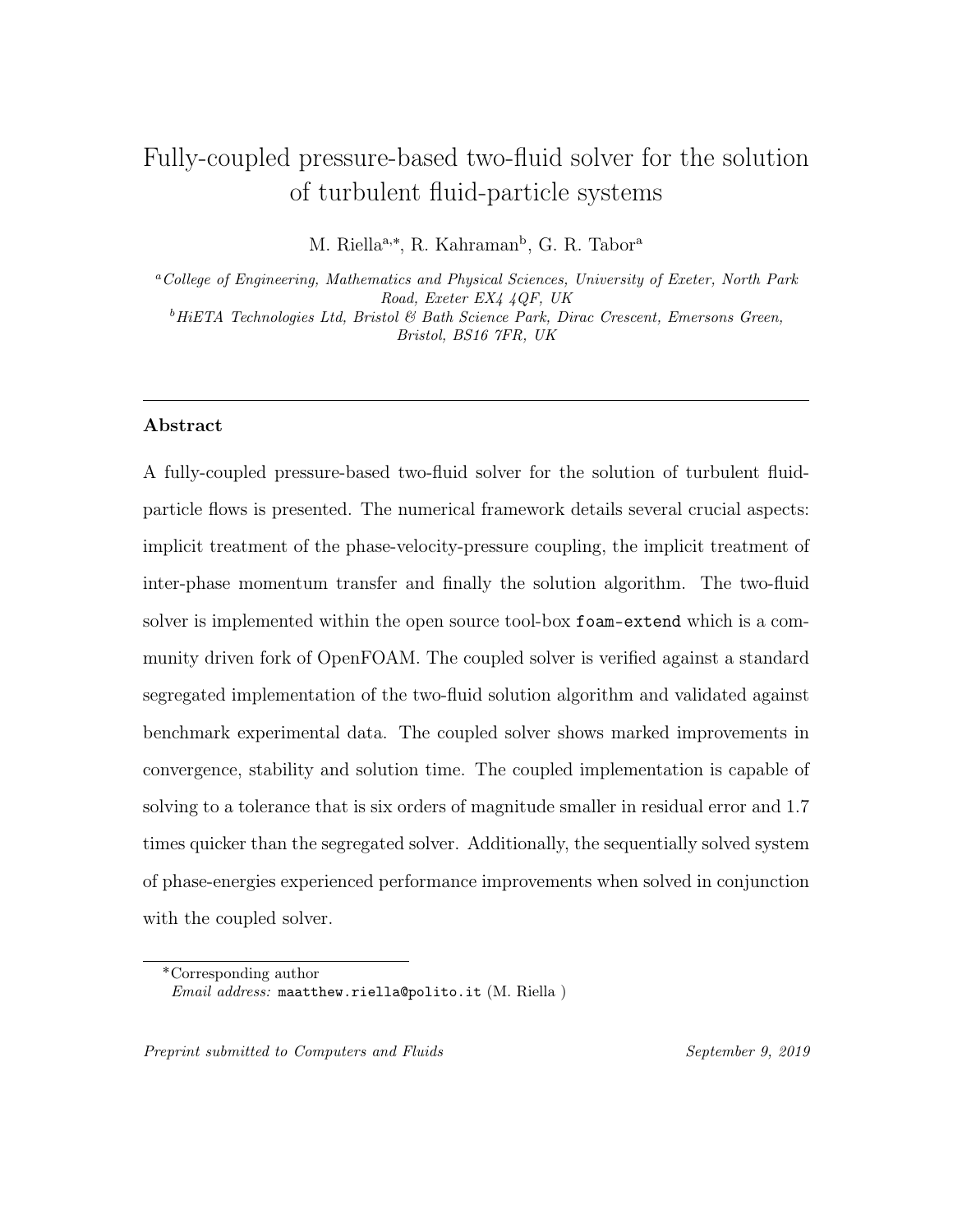## <sup>197</sup> 4.2. Momentum interpolation

<sup>198</sup> Following Cubero and Fueyo [\[8\]](#page-50-5), Cubero et al. [\[9\]](#page-50-4), the velocities at the cell faces <sup>199</sup> can be written as:

<span id="page-17-0"></span>
$$
\mathbf{u}_{i,f} = (\mathbf{u}_i)_f + \langle \mathbf{u}_i \rangle, \tag{36}
$$

200 where  $(\mathbf{u}_i)_f$  is the linearly interpolated velocity at the face and  $\langle \mathbf{u}_i \rangle$  is the velocity <sup>201</sup> correction term. The correction term can be obtained by rewriting Eq. [36](#page-17-0) as:

$$
\langle \mathbf{u}_i \rangle = \mathbf{u}_{i,f} - (\mathbf{u}_i)_f. \tag{37}
$$

<sup>202</sup> From here, Eqs. [35](#page-16-0) can be substituted into the above equation to give:

<span id="page-17-1"></span>
$$
\langle \mathbf{u}_p \rangle = \frac{\tilde{\mathbf{u}}_{p,f}}{1 + d_{Tp,f} + d_{Dp,f}} - \left(\frac{\tilde{\mathbf{u}}_p}{1 + d_{Tp} + d_{Dp}}\right)_f
$$

$$
+ \frac{d_{Tp,f} \mathbf{u}_{p,f}^{t-1}}{1 + d_{Tp,f} + d_{Dp,f}} - \left(\frac{d_{Tp} \mathbf{u}_p^{t-1}}{1 + d_{Tp} + d_{Dp}}\right)_f
$$

$$
+ \frac{d_{Dp,f} \mathbf{u}_{f,f}}{1 + d_{Tp,f} + d_{Dp,f}} - \left(\frac{d_{Dp} \mathbf{u}_f}{1 + d_{Tp} + d_{Dp}}\right)_f
$$
(38)
$$
- \frac{\nabla p_{f,f}}{[1 + d_{Tp,f} + d_{Dp,f}] \rho_p \mathbf{A}_{p,f}} + \left(\frac{\nabla p_f}{[1 + d_{Tp} + d_{Dp}] \rho_p \mathbf{A}_p}\right)_f
$$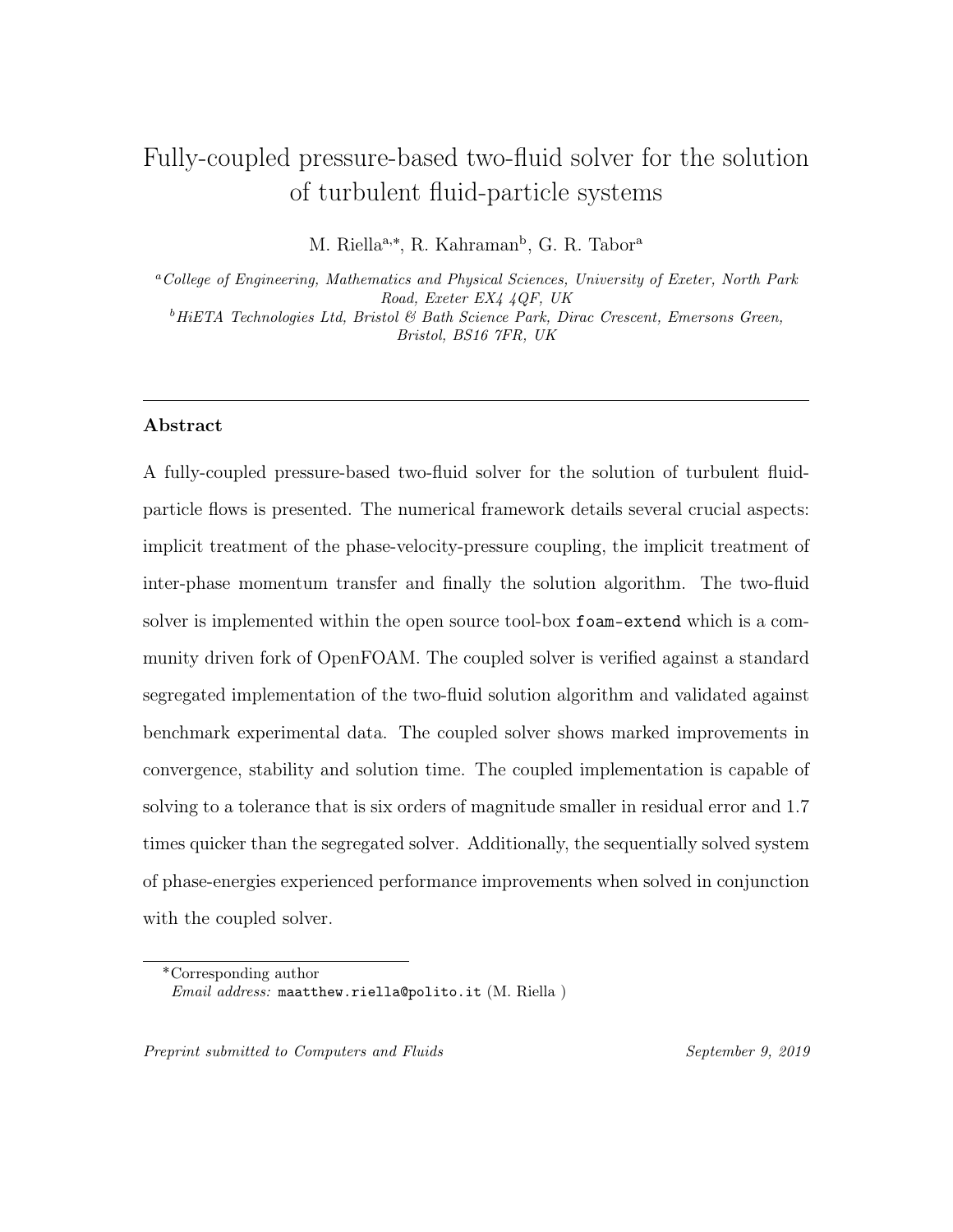<span id="page-18-0"></span>
$$
\langle \mathbf{u}_f \rangle = \frac{\tilde{\mathbf{u}}_{f,f}}{1 + d_{Tf,f} + d_{Df,f}} - \left(\frac{\tilde{\mathbf{u}}_f}{1 + d_{Tf} + d_{Df}}\right)_f
$$

$$
+ \frac{d_{Tf,f}\mathbf{u}_{f,f}^{t-1}}{1 + d_{Tf,f} + d_{Df,f}} - \left(\frac{d_{Tf}\mathbf{u}_f^{t-1}}{1 + d_{Tf} + d_{Df}}\right)_f
$$

$$
+ \frac{d_{Df,f}\mathbf{u}_{p,f}}{1 + d_{Tf,f} + d_{Df,f}} - \left(\frac{d_{Df}\mathbf{u}_p}{1 + d_{Tf} + d_{Df}}\right)_f
$$
(39)
$$
- \frac{\nabla p_{f,f}}{[1 + d_{Tf,f} + d_{Df,f}] \rho_f \mathbf{A}_{f,f}} + \left(\frac{\nabla p_f}{[1 + d_{Tf} + d_{Df}] \rho_f \mathbf{A}_f}\right)_f
$$

 which leads to exact corrections of each face value. However, due to the linear interpolation of many of these variables their respective face values already con- tain their best approximation. As shown in Cubero et al. [\[9\]](#page-50-4) approximating the pseudo-velocities through a linear interpolation reduces them to zero. The cell face values of the momentum-weighted coefficients and the numerical coefficients can be approximated as:

$$
\mathrm{d}_{Ti,f} = (\mathrm{d}_{Ti})_f; \qquad \mathrm{d}_{Di,f} = (\mathrm{d}_{Di})_f; \qquad \mathbf{A}_{i,f} = (\mathbf{A}_i)_f. \tag{40}
$$

<sup>209</sup> The face pressure is calculated from the cell centre assuming central differencing, <sup>210</sup> so that

$$
\nabla p_{f,f} = \nabla_f^{\perp} p_f. \tag{41}
$$

 In Finite Volume CFD codes we can simplify the face interpolation by writing  $(\mathcal{A}_i \phi_i)_f = \mathcal{A}_i(\phi_i)_f$  essentially taking the independent variables outside of the in- terpolation and leaving the dependant variable. This is utilised throughout each correction term.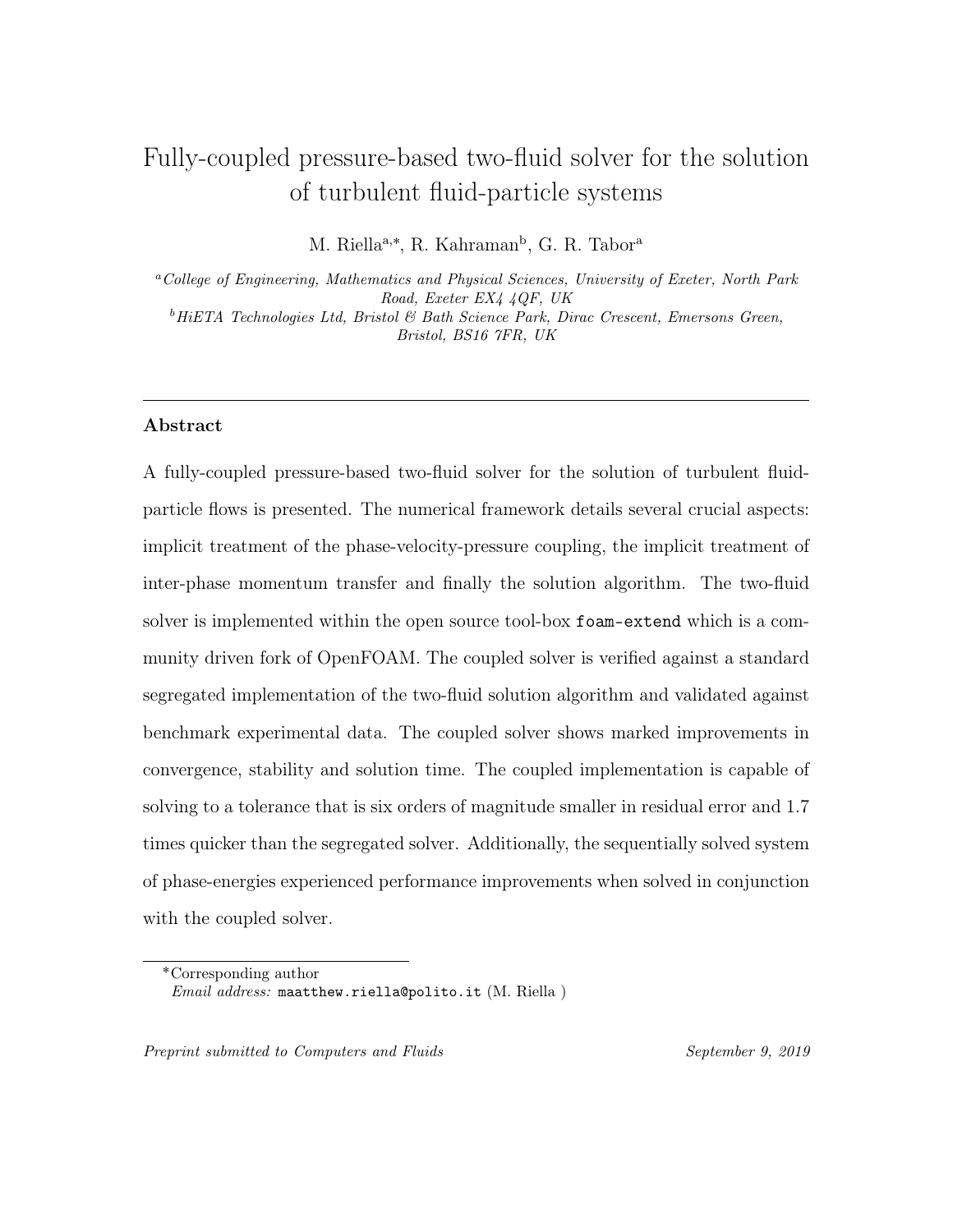<span id="page-19-0"></span>215 Applying the above simplifications and invoking Eq.  $38 \&$  $38 \&$  Eq.  $39$ , which now <sup>216</sup> reads as:

$$
\langle \mathbf{u}_p \rangle = \langle \mathbf{u}_p \rangle_T + \langle \mathbf{u}_p \rangle_D + \langle \mathbf{u}_p \rangle_{\nabla p_f},\tag{42a}
$$

$$
\langle \mathbf{u}_f \rangle = \langle \mathbf{u}_f \rangle_T + \langle \mathbf{u}_f \rangle_D + \langle \mathbf{u}_f \rangle_{\nabla p_f},\tag{42b}
$$

217 where the shared coefficients in each phase are  $\langle \mathbf{u}_i \rangle_T$ , temporal corrections are:

$$
\langle \mathbf{u}_i \rangle_T = \frac{(\mathbf{d}_{Ti})_f [\mathbf{u}_{i,f}^{t-1} - (\mathbf{u}^{t-1})_f]}{1 + (\mathbf{d}_{Ti})_f + (\mathbf{d}_{Di})_f},\tag{43}
$$

218 and  $\langle \mathbf{u}_i \rangle_D$ , drag corrections are:

$$
\langle \mathbf{u}_i \rangle_D = \frac{(\mathrm{d}_{Di})_f [\mathbf{u}_{j,f} - (\mathbf{u}_j)_f]}{1 + (\mathrm{d}_{Ti})_f + (\mathrm{d}_{Di})_f},\tag{44}
$$

 $_{\rm ^{219}}$  and  $\langle {\bf u}_f \rangle_{\nabla p_f},$  pressure correction are:

 $\mathbf{r}$ 

$$
\langle \mathbf{u}_i \rangle_{\nabla p_f} = \frac{-\nabla_f^{\perp} p_f + (\nabla p_f)_f}{\left[1 + (\mathbf{d}_{Ti})_f + (\mathbf{d}_{Di})_f\right] \rho_i(\mathbf{A}_i)_f},\tag{45}
$$

#### <sup>220</sup> 4.3. Construction of implicit pressure equation

<sup>221</sup> Analogous to the segregated implementation an equation for the mixture pressure  $222$  can be found by inserting the phase-fluxes into the continuity equation (Eq. [19\)](#page-11-1). Here <sup>223</sup> we introduce the velocity-corrected flux to read:

$$
\phi_{i,f} = [(\mathbf{u}_i)_f + \langle \mathbf{u}_i \rangle] \cdot \mathbf{S}_f, \tag{46}
$$

 $224$  then inserting the relation into the continuity equation (Eq. [19\)](#page-11-1) reading:

$$
\nabla \cdot \left( (\alpha_p)_f [(\mathbf{u}_p)_f + \langle \mathbf{u}_p \rangle] \cdot \mathbf{S}_f + (\alpha_f)_f [(\mathbf{u}_f)_f + \langle \mathbf{u}_f \rangle] \cdot \mathbf{S}_f \right),\tag{47}
$$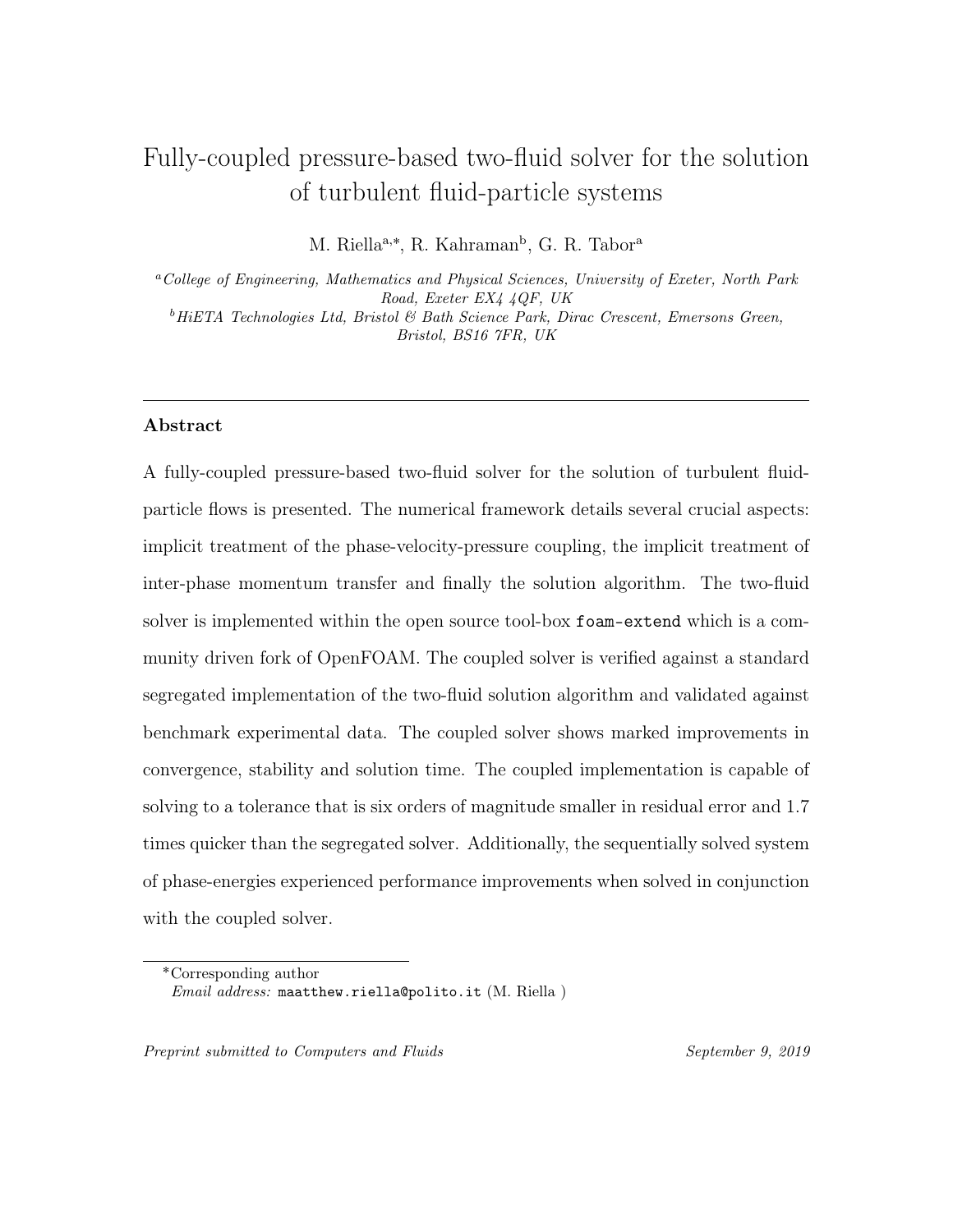<sup>225</sup> then inserting the corrections velocities in Eqs. [42](#page-19-0) results in the full pressure <sup>226</sup> equation: ¸

$$
\nabla \cdot [D_p \nabla_f^{\perp} p_f | \mathbf{S}_f] = \nabla \cdot \left( \sum_{k=1}^P (\alpha_k)_f (\mathbf{u}_k)_f \cdot \mathbf{S}_f \right) + \nabla \cdot [D_p (\nabla p_f)_f \cdot \mathbf{S}_f]
$$

$$
+ \nabla \cdot \left[ \sum_{k=1}^P (\alpha_k)_f \left( \frac{(\mathrm{d}_{Tk})_f [\phi_k^{t-1} - (\mathbf{u}_k^{t-1})_f \cdot \mathbf{S}_f]}{1 + (\mathrm{d}_{Tk})_f} + \frac{\sum_{m=1}^P (\mathrm{d}_{mi})_f [\phi_m - (\mathbf{u}_m)_f \cdot \mathbf{S}_f]}{1 + (\mathrm{d}_{Tm})_f + (\mathrm{d}_{Dm})_f} \right) \right],
$$
(48)

<sup>227</sup> where the pressure diffusivity coefficient reads as

$$
D_p = \sum_{k=1}^{P} \frac{(\alpha_k)_f}{[1 + (\mathbf{d}_{Tk})_f + (\mathbf{d}_{Dk})_f]\rho_k(\mathbf{A}_k)_f}.
$$
(49)

# <sup>228</sup> 4.4. Discretised momentum equations

<sup>229</sup> Here we present the phase-momentum equations in their implemented form as <sup>230</sup> they will be referenced later when discussing the block-coefficients.

<span id="page-20-0"></span>
$$
\begin{aligned}\n\left[\frac{\partial \left[\mathbf{u}_p\right]}{\partial t}\right] + \left[\nabla \cdot (\mathbf{u}_p[\mathbf{u}_p])\right] - \left[(\nabla \cdot \mathbf{u}_p)[\mathbf{u}_p]\right] - \left[\nabla \cdot (\nu_{\text{eff,p}} \nabla [\mathbf{u}_p])\right] \\
-\left[\nabla \cdot (\nu_{\text{eff,p}} \frac{\nabla \alpha_p}{\alpha_p + \delta} [\mathbf{u}_p])\right] - \left[\nabla \cdot (\nu_{\text{eff,p}} \frac{\nabla \alpha_p}{\alpha_p^*}) [\mathbf{u}_p]\right]\n\end{aligned}\n\right]
$$
\n
$$
+ \left[\frac{\beta [\mathbf{u}_p]}{\alpha_p \rho_p}\right] - \left[\frac{\beta [\mathbf{u}_f]}{\alpha_p \rho_p}\right] + \left[\frac{1}{\rho_p} [\nabla p_f]\right]
$$
\n
$$
= -\frac{\nabla \alpha_p}{\alpha_p + \delta} \cdot \overline{\mathbf{R}}_{\text{eff,p}}^c - \nabla \cdot \overline{\mathbf{R}}_{\text{eff,p}}^c - \frac{\beta \mathcal{D} \nabla \alpha_p}{\alpha_p \rho_p} - \frac{\nabla p_p}{\alpha_p^* \rho_p} + \mathbf{g}
$$
\n
$$
\left[\frac{\partial [\mathbf{u}_f]]}{\partial t}\right] + \left[\nabla \cdot (\mathbf{u}_f[\mathbf{u}_f])\right] - \left[(\nabla \cdot \mathbf{u}_f)[\mathbf{u}_f]\right] - \left[\nabla \cdot (\nu_{\text{eff,f}} \nabla [\mathbf{u}_f])\right] \\
-\left[\nabla \cdot (\nu_{\text{eff,f}} \frac{\nabla \alpha_f}{\alpha_f + \delta} [\mathbf{u}_f])\right] - \left[\nabla \cdot (\nu_{\text{eff,f}} \frac{\nabla \alpha_f}{\alpha_f^*}) [\mathbf{u}_f]\right]\right] \\
+ \left[\frac{\beta [\mathbf{u}_f]}{\alpha_f \rho_f}\right] - \left[\frac{\beta [\mathbf{u}_p]}{\alpha_f \rho_f}\right] + \left[\frac{1}{\rho_f} [\nabla p_f]\right] \\
= -\frac{\nabla \alpha_f}{\alpha + \delta} \cdot \overline{\mathbf{R}}_{\text{eff,f}}^c - \nabla \cdot \overline{\mathbf{R}}_{\text{eff
$$

 $\alpha_p \rho_p$ 

<span id="page-20-1"></span> $\alpha_f + \delta$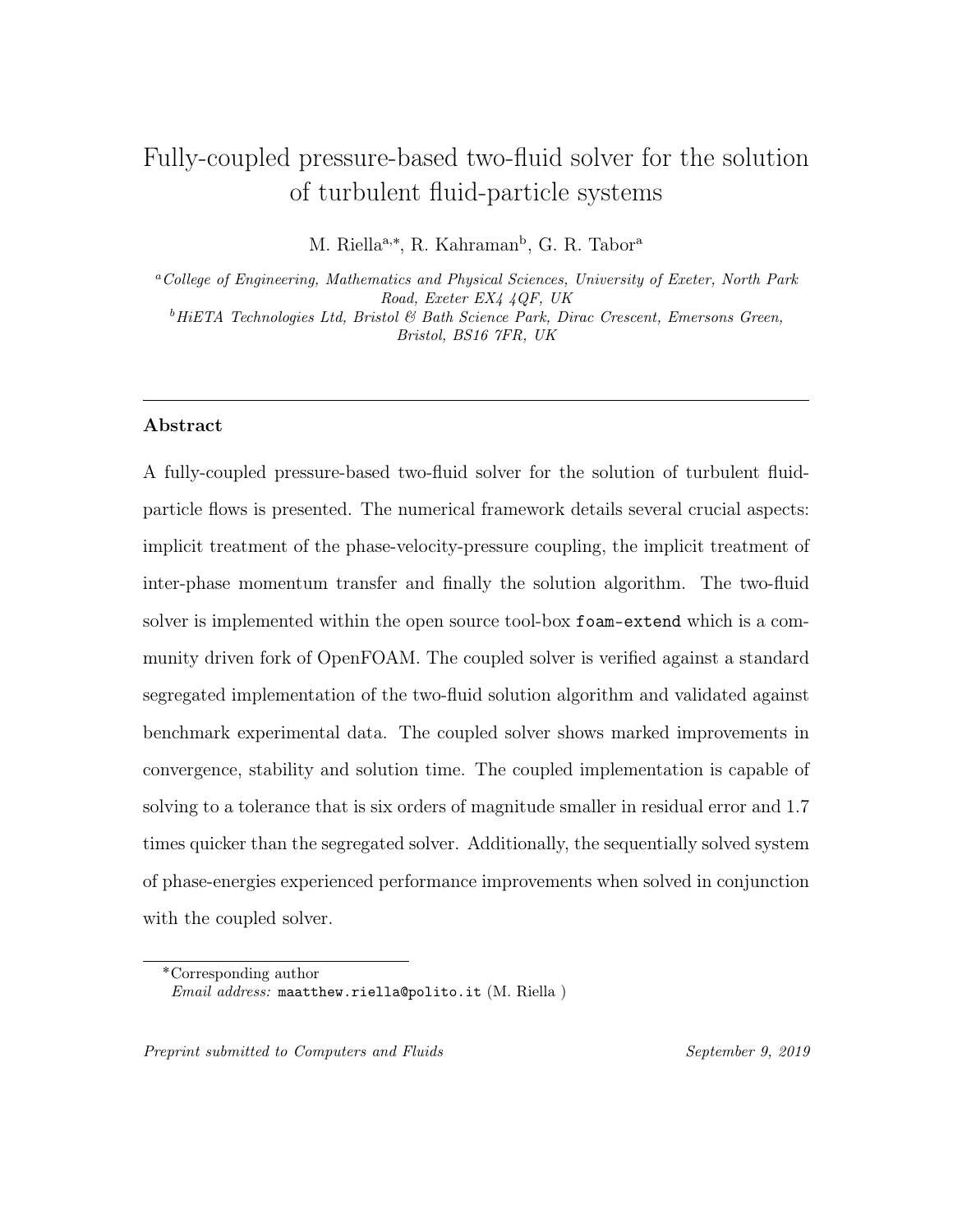#### <sup>231</sup> 4.5. Discretised pressure equation

 The final implemented pressure equation is presented below. The approach out- lined in Cubero and Fueyo [\[8\]](#page-50-5), Darwish et al. [\[11\]](#page-50-0), Ferreira et al. [\[13\]](#page-50-3) is followed to arrive at a pressure equation for the implicit solution of the phase-velocity-pressure coupling. The implicit divergence of the phase-velocities are corrected with the addi- tion of the opposing drag contribution, as shown in Ferreira et al. [\[13\]](#page-50-3). Additionally,  $_{237}$  the whole equation is multiplied by  $-1$  to enhance positivity of the block-coefficient matrix. The implemented pressure equation thus reads:  $\overline{a}$ ;

<span id="page-21-2"></span>
$$
-\nabla \cdot \left[ D_p \nabla_f^{\perp} p_f | \mathbf{S}_f \right] + \nabla \cdot \left[ (\alpha_k)_f - \sum_{m=1}^P \frac{(\alpha_m)_f (\mathrm{d}_{Dm})_f}{1 + (\mathrm{d}_{Tm})_f + (\mathrm{d}_{Dm})_f} (\left[ \mathbf{u}_k \right])_f \cdot \mathbf{S}_f \right]
$$
  
\n
$$
= \nabla \cdot \left[ D_p (\nabla p_f)_f \cdot \mathbf{S}_f \right] \qquad (52)
$$
  
\n
$$
+ \nabla \cdot \left[ \sum_{k=1}^P (\alpha_k)_f \left( \frac{(\mathrm{d}_{Tk})_f [\phi_k^{t-1} - (\mathbf{u}_k^{t-1})_f \cdot \mathbf{S}_f]}{1 + (\mathrm{d}_{Tk})_f + (\mathrm{d}_{Dk})_f} + \frac{\sum_{m=1}^P (\mathrm{d}_{Dm})_f \phi_m}{1 + (\mathrm{d}_{Tk})_f + (\mathrm{d}_{Dk})_f} \right) \right].
$$

#### <sup>239</sup> 4.6. Correction of the phase fluxes

<sup>240</sup> From the solution of the block-coupled matrix, we find new values for the phase-<sup>241</sup> velocity and pressure. Then the face fluxes need to be updated by including the <sup>242</sup> corrections to the phase-velocity that were added to the pressure equation.

<span id="page-21-0"></span>
$$
\phi_p = (\mathbf{u}_p)_f \cdot \mathbf{S}_f + \frac{(\mathrm{d}_{Tp})_f [\phi_p^{t-1} - (\mathbf{u}_p^{t-1})_f \cdot \mathbf{S}_f]}{1 + (\mathrm{d}_{Tp})_f + (\mathrm{d}_{Dp})_f} + \frac{(\mathrm{d}_{Dp})_f [\phi_f^{n-1} - (\mathbf{u}_f^n)_f \cdot \mathbf{S}_f]}{1 + (\mathrm{d}_{Tp})_f + (\mathrm{d}_{Dp})_f} + \frac{[-\nabla_f^{\perp} p_f^n | \mathbf{S}_f] + (\nabla p_f^{n-1})_f \cdot \mathbf{S}_f]}{[1 + (\mathrm{d}_{Tp})_f + (\mathrm{d}_{Dp})_f] \rho_p(\mathbf{A}_p)_f},
$$
\n(53)

<span id="page-21-1"></span>
$$
\phi_f = (\mathbf{u}_f)_f \cdot \mathbf{S}_f + \frac{(d_{Tf})_f [\phi_f^{t-1} - (\mathbf{u}_f^{t-1})_f \cdot \mathbf{S}_f]}{1 + (d_{Tf})_f + (d_{Df})_f} + \frac{(d_{Df})_f [\phi_p^{n-1} - (\mathbf{u}_p^n)_f \cdot \mathbf{S}_f]}{1 + (d_{Tf})_f + (d_{Df})_f} + \frac{[-\nabla_f^{\perp} p_f^n | \mathbf{S}_f] + (\nabla p_f^{n-1})_f \cdot \mathbf{S}_f]}{[1 + (d_{Tf})_f + (d_{Df})_f] \rho_f(\mathbf{A}_f)_f}, \tag{54}
$$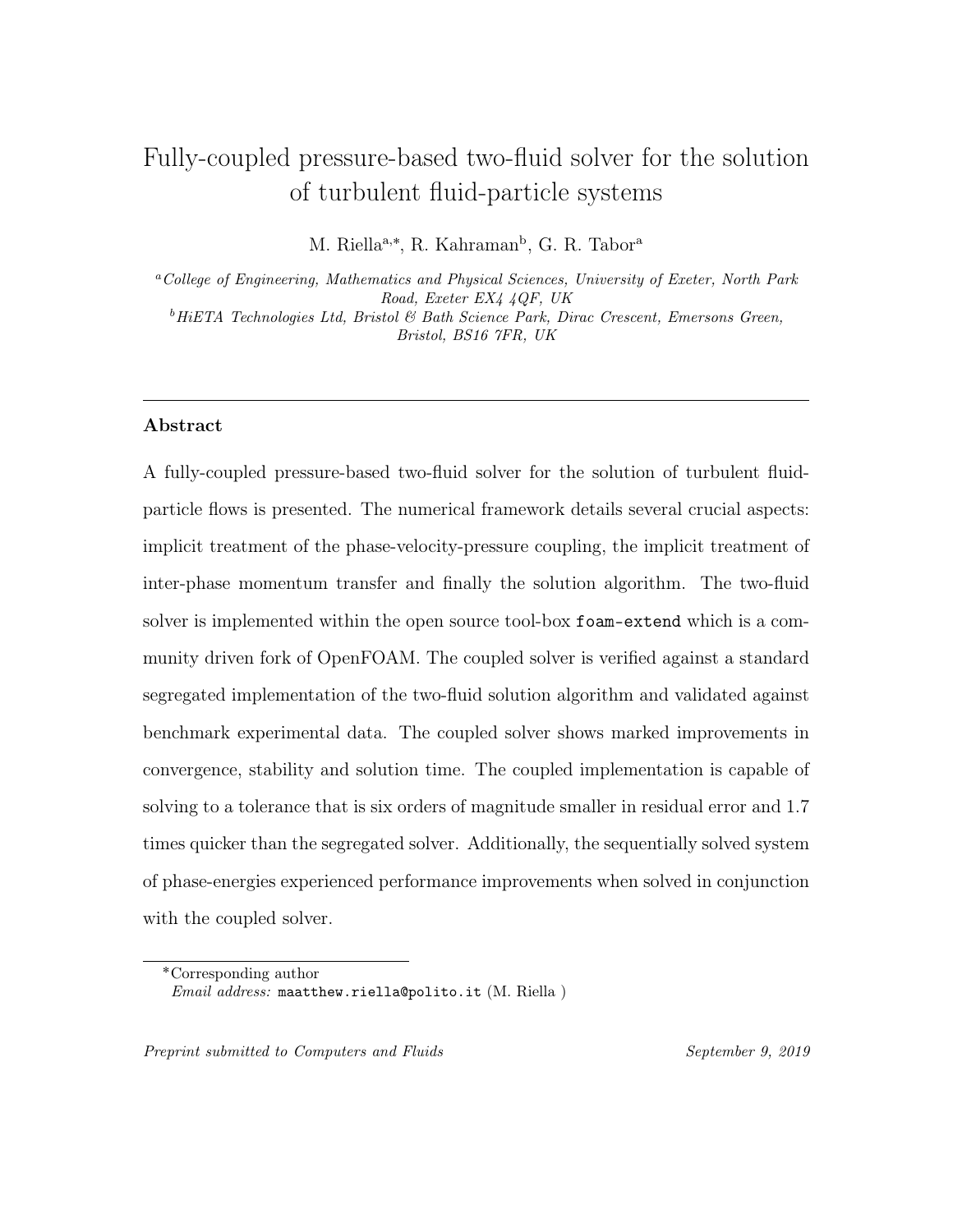<sup>243</sup> where the superscripts n and  $n - 1$  denote the value from the present iteration <sup>244</sup> and the previous iteration, respectively. The outline of the solution procedure can <sup>245</sup> be found below.

246

The numerical procedure adopted in the coupled algorithm:

- 1. Solve the volume fraction (Eq. [27\)](#page-13-0).
- 2. Construct  $\mathbf{A}_i$  and  $\mathbf{H}_i$  in each phase.
- 3. Update the temporal and drag coefficients in Eqs. [30.](#page-15-1)
- 4. Update the momentum-weighted coefficients in Eq. [33](#page-16-1) & [34.](#page-16-2)
- 5. Update the correction velocities in each phase using Eq. [42.](#page-19-0)
- 6. Assemble and solve the 7x7 block-coupled matrix.
	- (a) Feed in the phase momentum equations.
	- (b) Feed in the pressure equation.
	- (c) Remove cross-coupling source and place in implicit off-diagonal.
- 7. Apply the flux update using Eqs. [53](#page-21-0) & [54.](#page-21-1)
- 8. Solve the system of phase energy equations
- 9. Advance in time.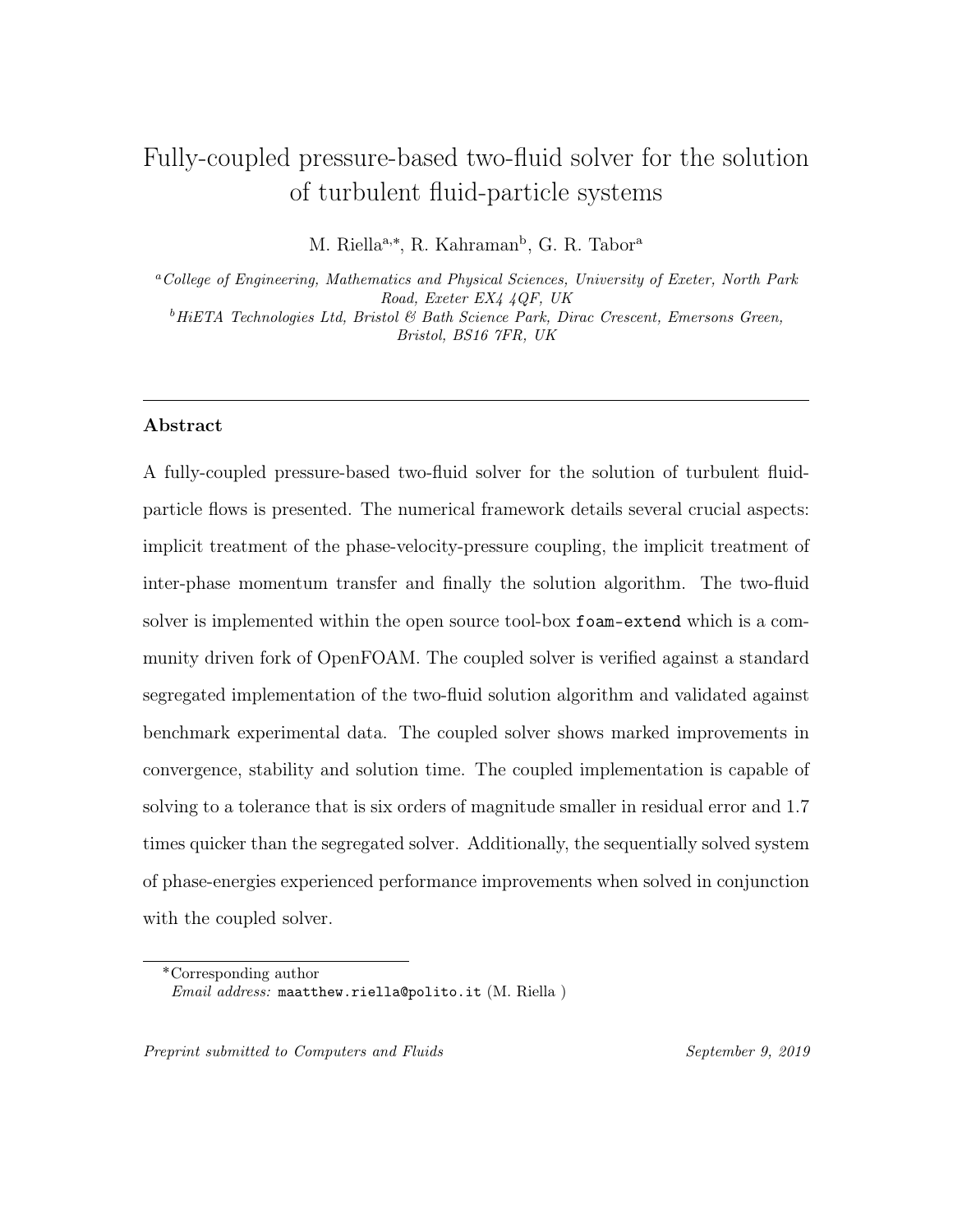## 248 4.7. Implicitly coupled phase-velocity-pressure,  $\mathbf{u}_i - p_f$  system

<sup>249</sup> The system of linear algebraic equations discretised in a Finite Volume framework <sup>250</sup> can be written as:

<span id="page-23-1"></span>
$$
A_{i,j}x_i = b_i,\tag{55}
$$

<sup>251</sup> where  $A_{i,j}$  is the matrix representing diagonal and off-diagonal coefficients.  $x_i$  is  $_{252}$  the solution variable and finally  $b_i$  is the source vector. This discretisation, within a block-coupled solution, can be easier expressed in two steps [\[34\]](#page-53-5): the first level, represents the spatial coupling across the computational domain (Eq. [56\)](#page-23-0) and the second level, which represents the inter-equation coupling i.e. phase-velocity-pressure coupling. Expressing a system with N unknowns, in which N is denoted as the number of cells, Eq. [55](#page-23-1) can be written as:

<span id="page-23-0"></span>
$$
\begin{bmatrix} a_{1,1} & a_{1,2} & \dots & a_{1,N} \\ a_{2,1} & a_{2,2} & \dots & a_{2,N} \\ \vdots & \vdots & \ddots & \vdots \\ a_{N,1} & a_{N,2} & \dots & a_{N,N} \end{bmatrix} \begin{bmatrix} x_1 \\ x_2 \\ \vdots \\ x_N \end{bmatrix} = \begin{bmatrix} b_1 \\ b_2 \\ \vdots \\ b_N \end{bmatrix}, \qquad (56)
$$

<sup>258</sup> where  $a_{i,j}$  represents a block-coefficient and is spatially coupled between cells i <sup>259</sup> and j, the solution vector,  $x_i$  contains the unknowns at cell i and finally,  $b_i$  is the <sup>260</sup> source vector for cell i. As mentioned previously, a second level of discretisation is <sup>261</sup> present within a block-coupled matrix.

 $262$  The solution vector, at cell i now reads: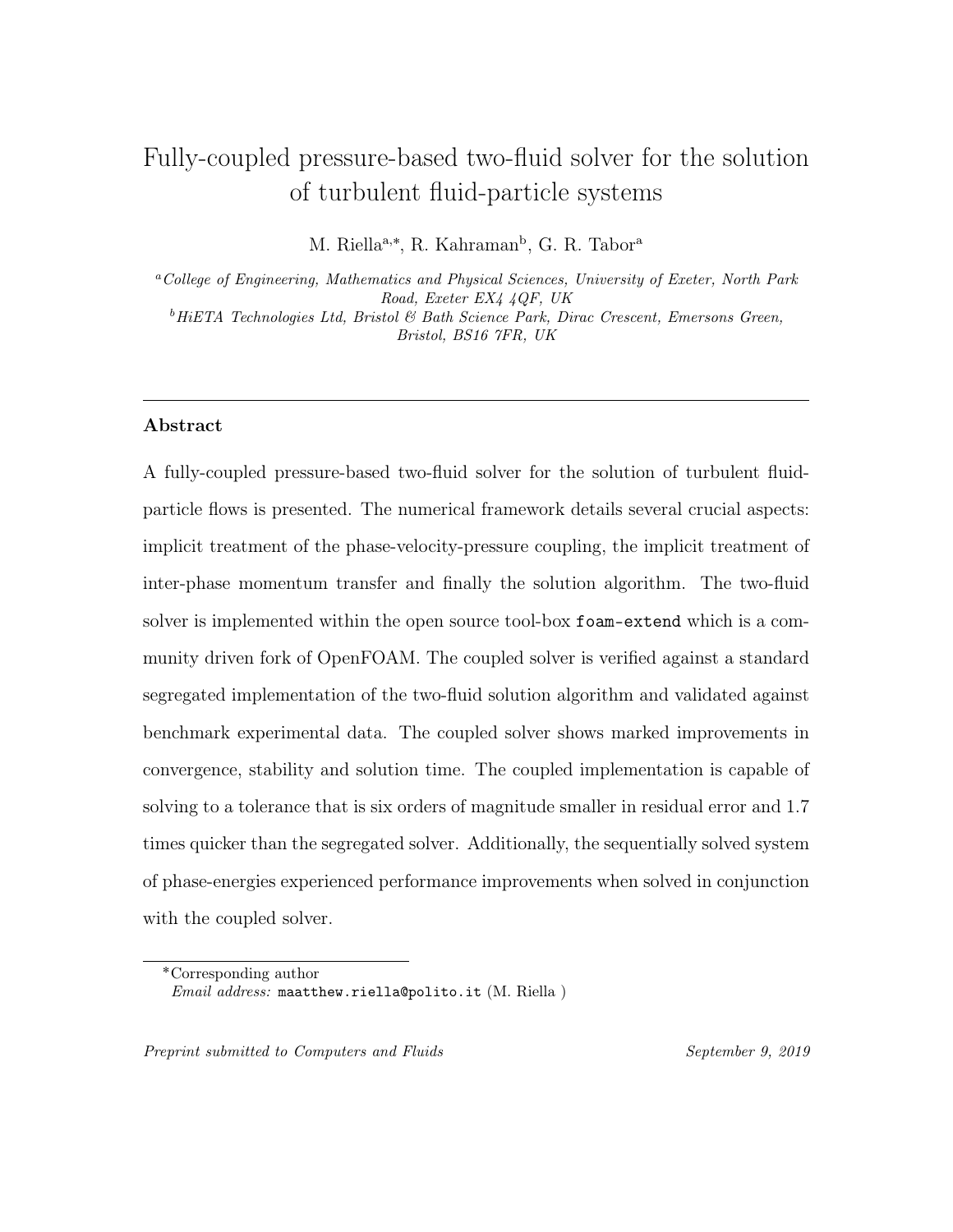<span id="page-24-0"></span>
$$
x_{i} = \begin{bmatrix} u_{p,xi} \\ u_{p,yi} \\ u_{p,zi} \\ u_{f,xi} \\ u_{f,yi} \\ u_{f,zi} \\ u_{f,zi} \\ p_{f,i} \end{bmatrix}, \qquad b_{i} = \begin{bmatrix} b_{u_{p,xi}} \\ b_{u_{p,yi}} \\ b_{u_{p,zi}} \\ b_{u_{f,xi}} \\ b_{u_{f,yi}} \\ b_{u_{f,zi}} \\ b_{u_{f,zi}} \\ b_{u_{f,zi}} \\ b_{p_{f,i}} \end{bmatrix}, \qquad (57)
$$

<sup>263</sup> where  $u_{k,xi}$  represents the x component of the respective phase velocity in cell *i*,  $_{264}$  similarly,  $u_{k,yi}$  and  $u_{k,zi}$  represents the y and z components of the respective phase 265 velocity and finally  $p_{f,i}$  represents the pressure field in cell i. In the source vector, <sup>266</sup> the source term for each variable is found following the same notation as the solution <sup>267</sup> vector.

 $\epsilon$ <sup>268</sup> Each block-matrix coefficient,  $a_{i,j}$  is a sub-matrix representing the coupling be-<sup>269</sup> tween the phase-velocity-pressure components which comprises of a 7x7 block matrix <sup>270</sup> which can be written as follows:  $\mathbf{r}$ 

$$
a_{u_{p,xi},u_{p,xj}} \n\begin{bmatrix}\na_{u_{p,xi},u_{p,xj}} & 0 & 0 & a_{u_{p,xi},u_{f,xj}} & 0 & 0 & a_{u_{p,xi},p_{f,j}} \\
0 & a_{u_{p,yi},u_{p,yj}} & 0 & 0 & a_{u_{p,yi},u_{f,yj}} & 0 & a_{u_{p,yi},p_{f,j}} \\
0 & 0 & a_{u_{p,zi},u_{p,zj}} & 0 & 0 & a_{u_{p,zi},u_{f,zj}} & a_{u_{p,zi},p_{f,j}} \\
a_{u_{f,xi},u_{p,xj}} & 0 & 0 & a_{u_{f,xi},u_{f,xj}} & 0 & 0 & a_{u_{f,xi},p_{f,j}} \\
0 & a_{u_{f,yi},u_{p,yj}} & 0 & 0 & a_{u_{f,yi},u_{f,yj}} & 0 & a_{u_{f,yi},p_{f,j}} \\
0 & 0 & a_{u_{f,zi},u_{p,zj}} & 0 & 0 & a_{u_{f,zi},u_{f,zj}} & a_{u_{f,zi},p_{f,zj}} \\
a_{p_{f,i},u_{p,xj}} & a_{p_{f,i},u_{p,yj}} & a_{p_{f,i},u_{p,zj}} & a_{p_{f,i},u_{f,yj}} & a_{p_{f,i},u_{f,zj}} & a_{p_{f,i},p_{f,j}}\n\end{bmatrix}.
$$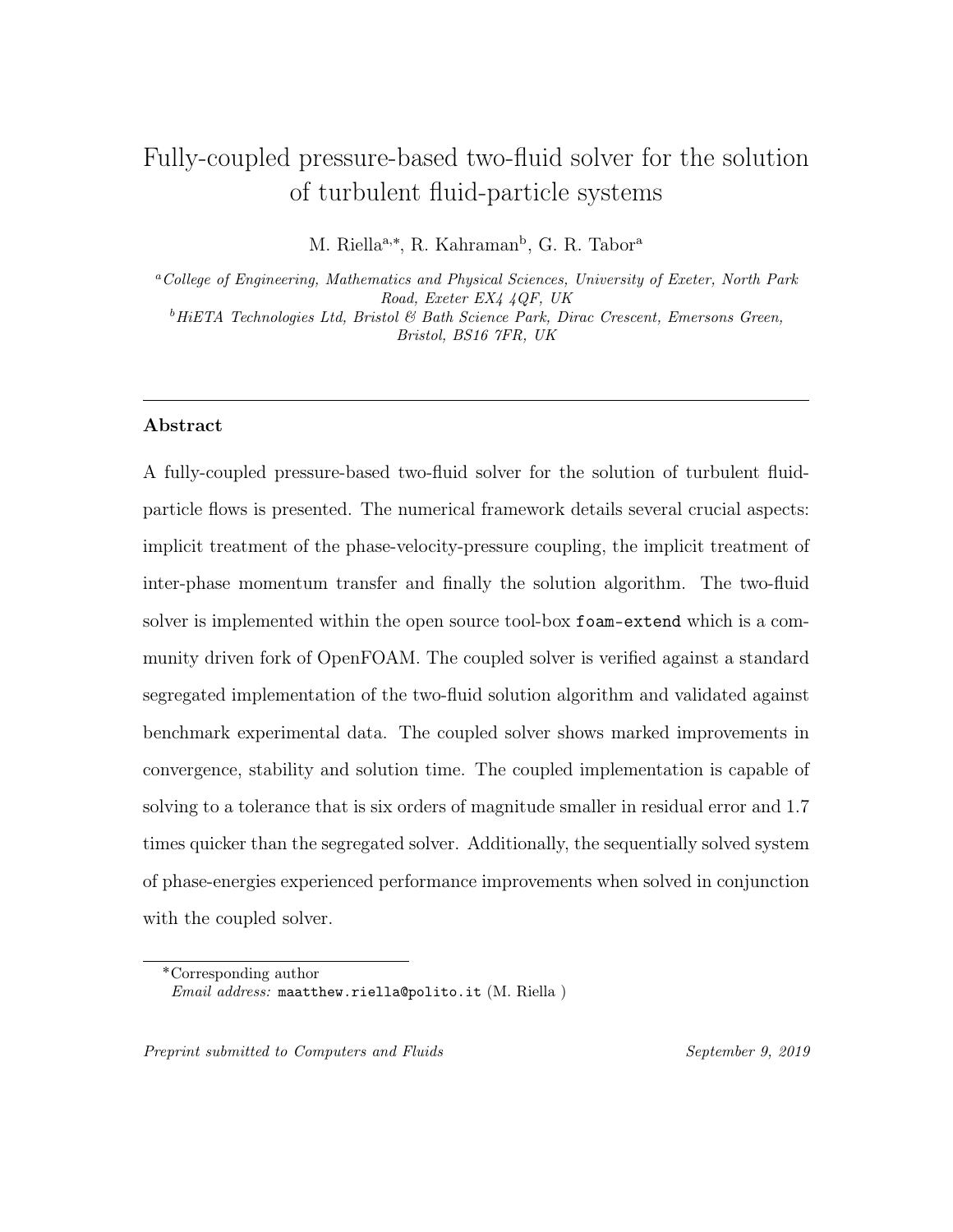<sup>271</sup> Given the structure of the block-coefficient, a description of the coefficients and <sup>272</sup> their physical meaning is required. We will now focus our attention on four sections <sup>273</sup> of the block-coefficient and for brevity concern ourselves with the particle-phase <sup>274</sup> coefficients.  $\mathbf{r}$  $\overline{a}$  $\mathbf{r}$ fi

$$
\begin{bmatrix} a_{u_{p,xi},u_{p,xy}} & 0 & 0 \ 0 & a_{u_{p,yi},u_{p,yy}} & 0 \ 0 & 0 & a_{u_{p,zi},u_{p,zy}} \end{bmatrix}; \begin{bmatrix} a_{u_{p,xi},u_{f,xy}} & 0 & 0 \ 0 & a_{u_{p,yi},u_{f,yy}} & 0 \ 0 & 0 & a_{u_{p,zi},u_{f,zy}} \end{bmatrix}.
$$
 (59)

 The first 3x3 block represents the coupling between the velocity components. These coefficients are filled by the implicitly discretised directional momentum equa- tions pertaining to the time derivative, convection, diffusion and drag in Eqs. [50](#page-20-0)  $278 \& 51$ . The explicitly discretised terms are moved to the source vector, Eq. [57](#page-24-0) i.e. 279 the terms found on the RHS of Eqs.  $50 \& 51$  $50 \& 51$ . The second 3x3 block introduces the cross-coupling coefficients. These represent the implicit treatment of drag which includes the phase-velocity of the opposing phase and is the eighth term on the LHS 282 of Eqs.  $50 \& 51$  $50 \& 51$ .

»

fi

<span id="page-25-0"></span>
$$
\begin{bmatrix} a_{u_{p,x_i},p_{f,j}} \\ a_{u_{p,y_i},p_{f,j}} \\ a_{u_{p,z_i},p_{f,j}} \end{bmatrix}; \qquad \begin{bmatrix} a_{p_{f,i},u_{p,x_j}} & a_{p_{f,i},u_{p,y_j}} & a_{p_{f,i},u_{p,z_j}} \end{bmatrix}.
$$
 (60)

 The first 1x3 block in Eq. [60](#page-25-0) denotes the phase-velocity-pressure coupling in the momentum equation. This pertains to the implicit treatment of the pressure 285 gradient, the ninth term in Eqs.  $50 \& 51$  $50 \& 51$ . The second block, 3x1 denotes the phase-velocity-pressure coupling in the pressure equation. This pertains to the implicit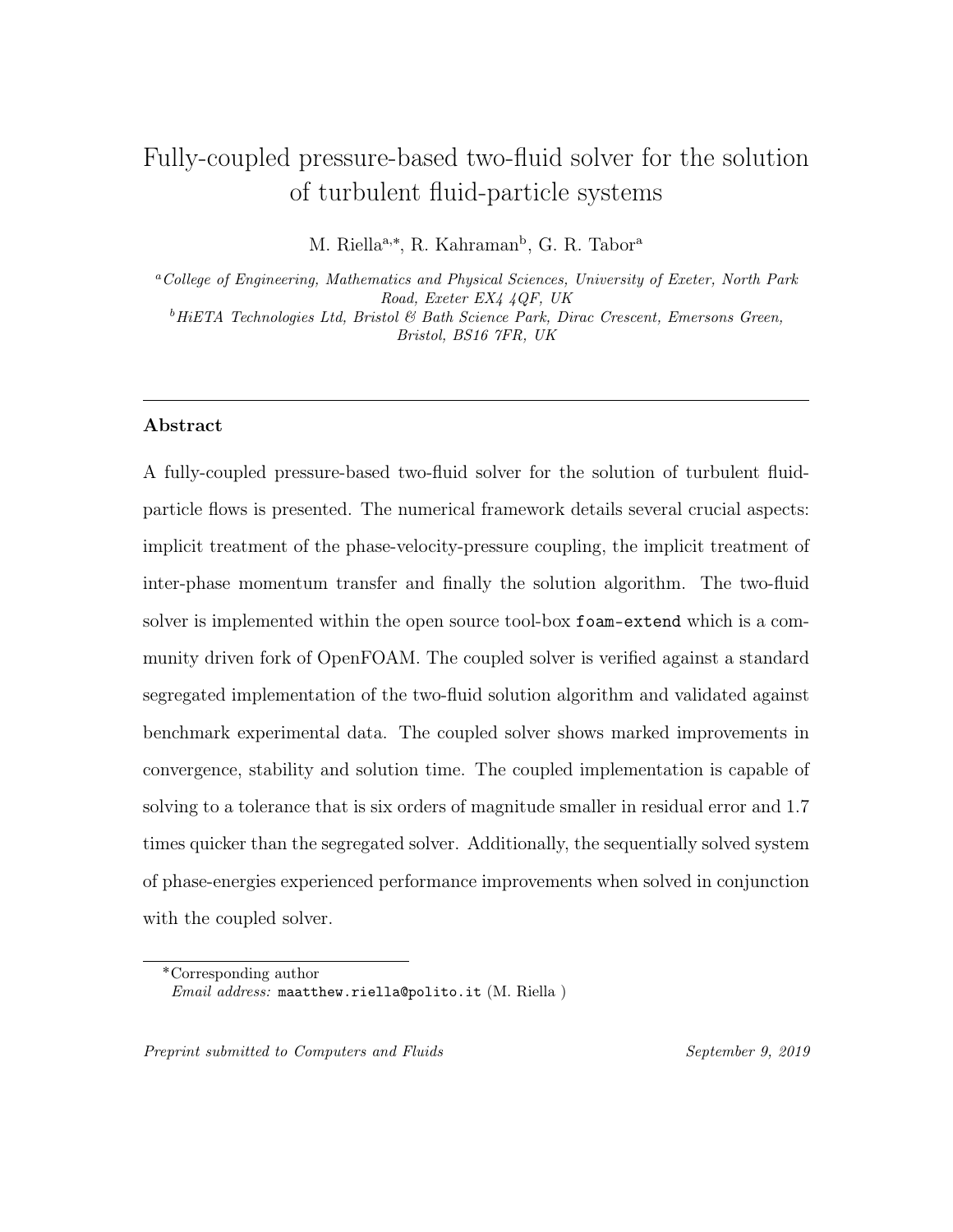<sup>287</sup> treatment of the terms inside in the divergence operator in Eq. [52](#page-21-2) i.e. the second term, with explicit boundary contributions populating the source vector,  $b_{p_{f,i}}$ .

<sup>289</sup> The implicitly treated pressure on the LHS of Eq. [52](#page-21-2) is fed into the coefficient 290  $a_{p_{f,i},p_{f,j}}$  with the explicit boundary contributions being fed into the corresponding source vector  $b_{p_{f,i}}$ . Finally, the explicit terms on the RHS of Eq. [52](#page-21-2) are fed into the 292 SOUICE Vector,  $b_{p_{f,i}}$ .

 Within the community driven branch of OpenFOAM called foam-extend several  $_{294}$  numerical tools have been developed to house coupled solvers [\[4,](#page-49-5) [7,](#page-49-6) [18\]](#page-51-7). The block- matrix machinery is extended in order to construct a 7x7 block matrix and ensure the correct populating of matrix coefficients. The matrix solvers are then used to solve the phase-velocity-pressure coupled system.

#### <sup>298</sup> 4.8. Simulation set-up and geometry

 The geometry used in the experiment of Tsuji et al. [\[33\]](#page-53-6) comprises of a vertically facing pipe with a diameter (D) of 0.035m and can be seen schematically in Fig. [1.](#page-26-0) 301 The length of the pipe (L) including the development section is,  $L = 5.2m$ . The mesh size is 50 cells in the x direction and 20 in the y direction with adequate spacing  $_{303}$  to ensure a  $y^{+} > 30$  criterion can be prescribed for the wall function. Due to the computational power available, and the amount of coefficients that need to be stored for each cell in the coupled solver, the mesh size had to be limited.

<span id="page-26-0"></span>

Figure 1: Schematic of the computational domain.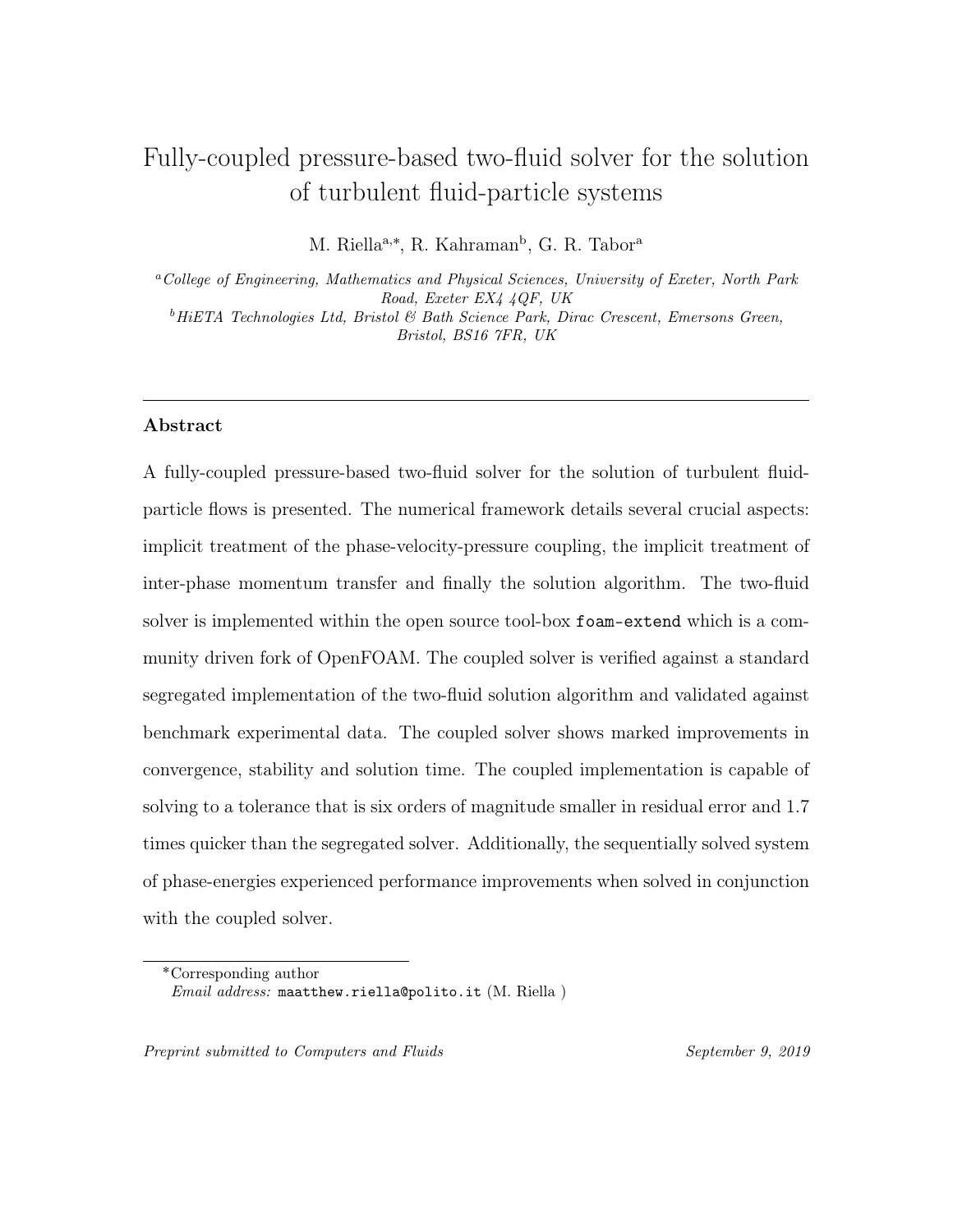At the inlet a Dirichlet boundary condition is prescribed for both phase velocities and a Neumann condition for pressure. At the outlet a Dirichlet boundary condition is prescribed for pressure and a Neumann condition for both phase velocities. For the particulate phase wall boundary conditions a Neumann boundary condition is prescribed for the velocity and turbulence statistics. For the fluid-phase, the no slip wall condition is prescribed for velocity and the standard wall functions are employed 312 for the turbulence statistics. Both  $k_p$  and  $\varepsilon_p$  are initialised as 1/3rd of their fluid 313 counterpart with  $\Theta_p = 1.0 \times 10^{-8} \text{m}^2 \text{s}^{-2}$ .

 Table [2](#page-27-0) details the cases simulated in this work. For the majority of the cases the centreline velocities were not recorded therefore the bulk velocities have been used. 316 The mean velocity  $(U_i^+ = u_x/u_m)$  and turbulence intensity  $(u_i^+ = (0.5k_i)^{1/2}/u_m)$  are normalised by the bulk velocity,  $u_m$  which is taken from the simulation due to the lack of recorded values in the experiment.

| Case | Mass loading | $d_p$   $\mu$ m | Density $\left[kgm^{-3}\right]$ | $U_m$  m/s |
|------|--------------|-----------------|---------------------------------|------------|
|      |              |                 | 1020                            | 15.6       |
|      | 2.1          |                 |                                 | 15.3       |
|      | $1.3\,$      | 0.5             | $\overline{\phantom{a}}$        | 10.8       |
|      | $2.9\,$      |                 |                                 | 10.8       |

<span id="page-27-0"></span>Table 2: Table of simulated cases

 Both the coupled and segregated solvers solve the phase-energy system of equa- tions in a sequential manner using generic relaxation factors of 0.7 and a PGiCG solver. The coupled solver employs the ILU preconditioner and the biconjugate gra- dient stabilised solver (BiCGSTAB) with no relaxation factors. For the segregated system of equations the pressure equation was solved using the generalised alge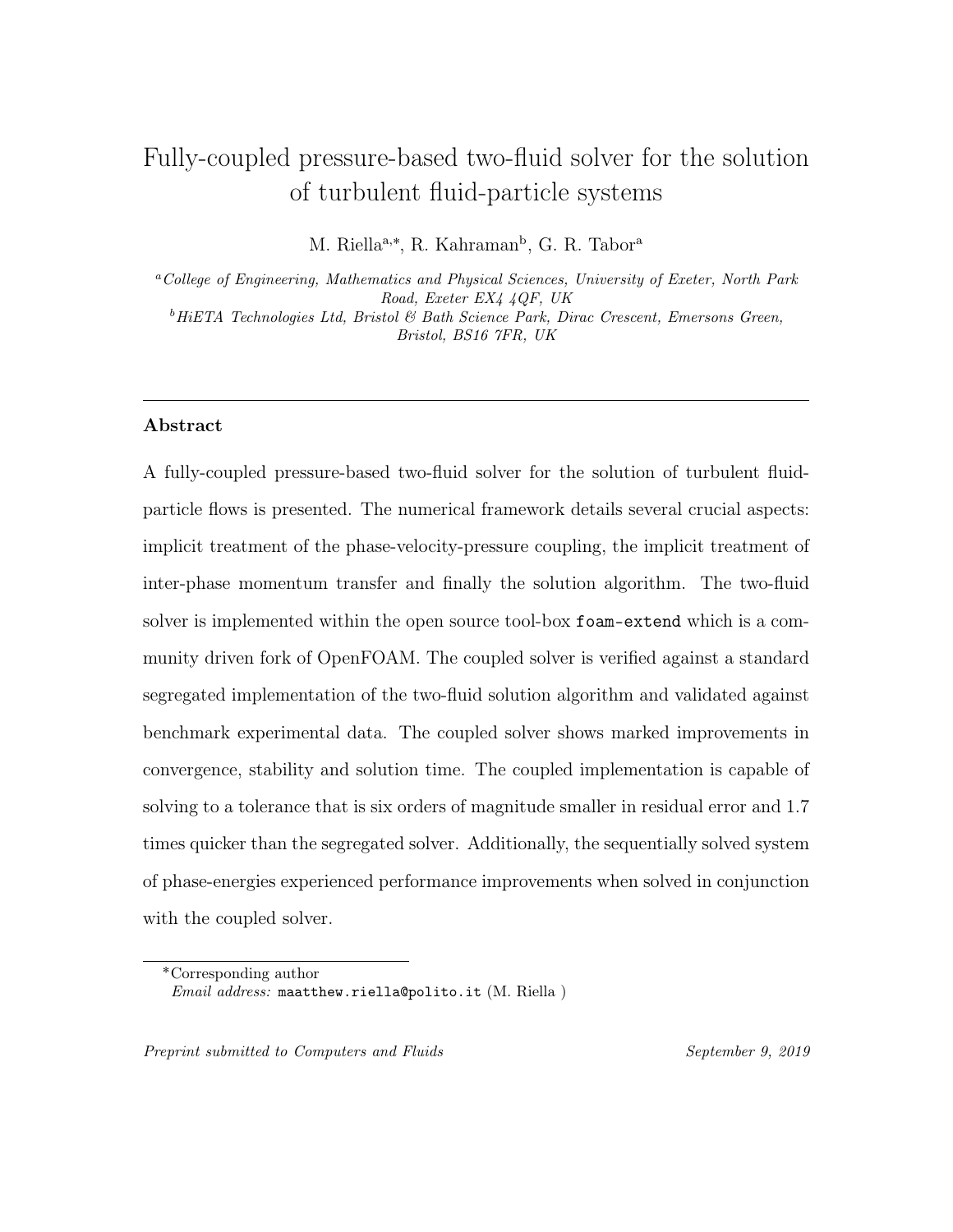braic multi-grid (GAMG) with a relaxation factor of 0.3. The volume fraction is solved using Multi-dimensional Universal Limiter with Explicit Solution (MULES) [\[40\]](#page-54-1) which is a flux-corrected transport algorithm which ensures robustness, stability and convergence. Time derivative terms are discretised using the first order accu- rate implcit Euler scheme, gradients are discretised using the Gauss linear scheme, convective terms are discretised using the first order upwind scheme. Finally, Lapla- cians are discretised with the second order accurate central differencing scheme. All simulations were run on a Dell XPS 13 - Intel Core i7 with 8GB of RAM.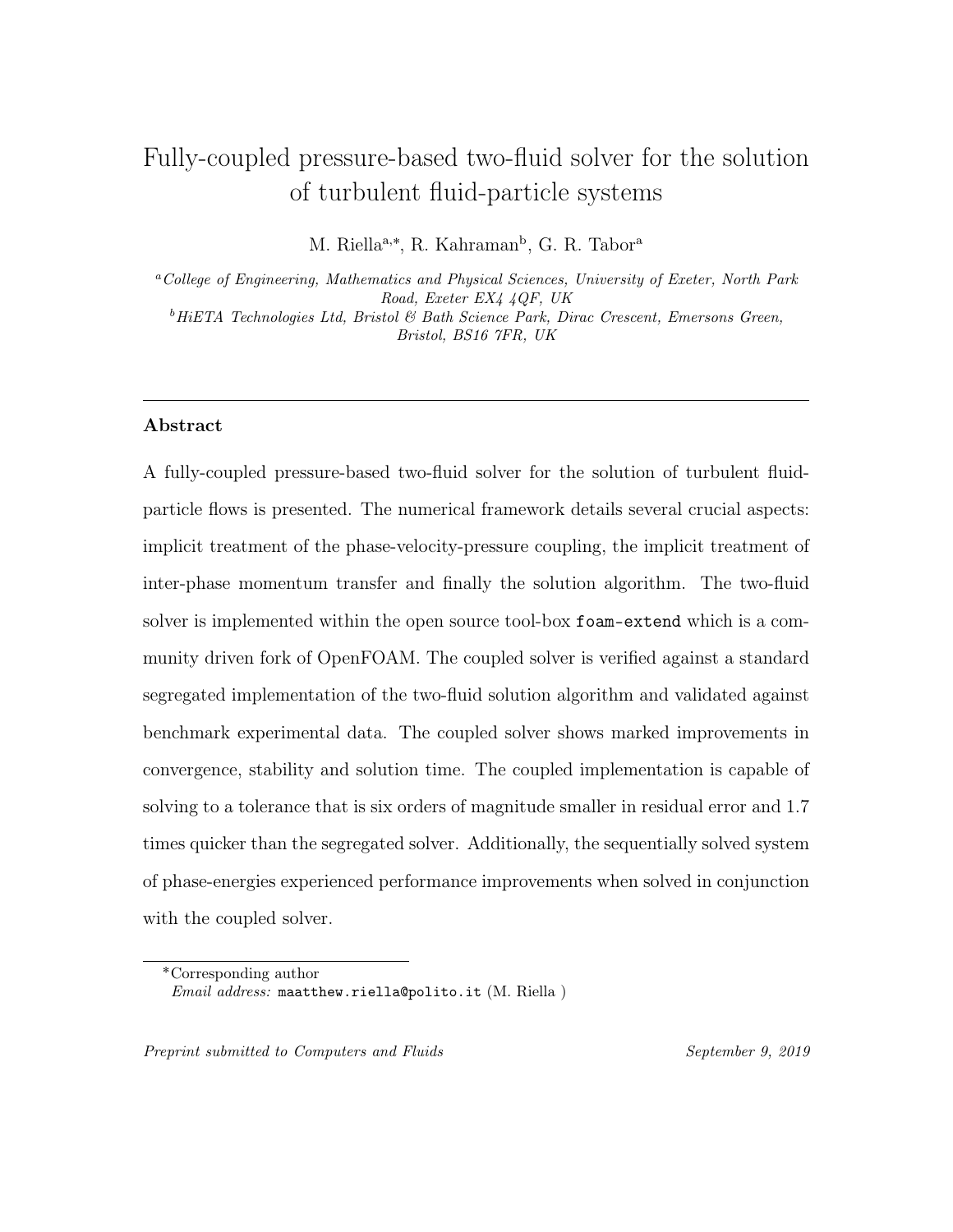#### 5. Results and discussion



<span id="page-29-0"></span>

Figure 2: Distribution of pressure across the horizontal midsection of the pipe.

Figure 3: Distribution of the phase-velocities across the horizontal midsection of the pipe.

 Fig. [2](#page-29-0) shows a comparison of the pressure drop across the pipe in both the coupled and segregated solver. Both solvers show identical behaviour with a linear drop across the length of the pipe. From the authors experience, this was greatly influenced by the momentum interpolation technique of Cubero et al. [\[9\]](#page-50-4) and implicit treatment of the drag correction in the divergence operator (Eq. [52\)](#page-21-2). In particular the behaviour of the pressure drop in cells close to the inlet proved particularly challenging and could not be realised without the the CMI of Cubero and Fueyo [\[8\]](#page-50-5). 

<sup>[3](#page-29-0)42</sup> Fig. 3 shows a comparison of the phase-velocities across the pipe in both the cou-pled and segregated solver. To highlight the influence of the inter-phase momentum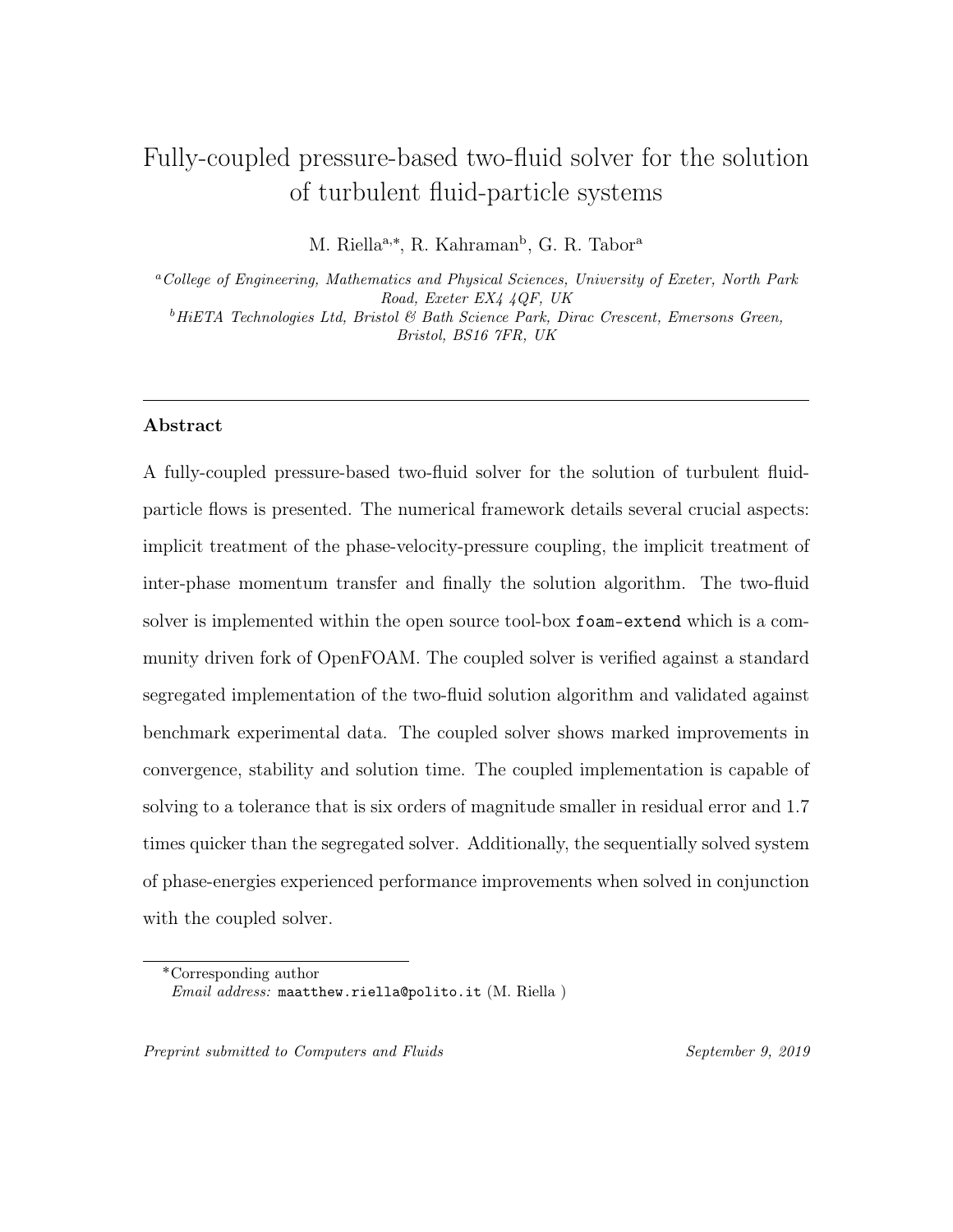<sup>344</sup> transfer the inlet velocity for the particle phase is a  $\approx 10\%$  of the fluid phase. Again <sup>345</sup> identical behaviour between solvers is demonstrated.

<span id="page-30-0"></span>

<sup>346</sup> 5.2. Validation of the coupled solver

Figure 4: Mean fluid velocity. Symbols Tsuji et al. [\[33\]](#page-53-6); curves are predictions for Case  $1 \& 2$ . et al. [33]; curves are predictions for Case  $1 \& 2$ . Figure 5: Mean particle velocity. Symbols Tsuji

<sup>3[4](#page-30-0)7</sup> Fig. 4 shows the mean fluid velocity profiles. Overall, the trend of the fluid be- haviour is captured, with the increase in mass loading resulting in a global reduction of fluid velocity (due to the direction of the body force) in both experimental and numerical predictions. In Case 1, there is an almost global over-prediction of the 351 mean velocity albeit small. In the near-wall region  $(r/R > 0.75)$  the momentum loss is difficult to capture correctly. The experimental results suggest that the numerical model is not producing enough mean shear. This would result in a higher rate of change in the near-wall region thus falling in line with the experimental data. This lack of momentum loss can also be affected by the co-variance coupling term. As the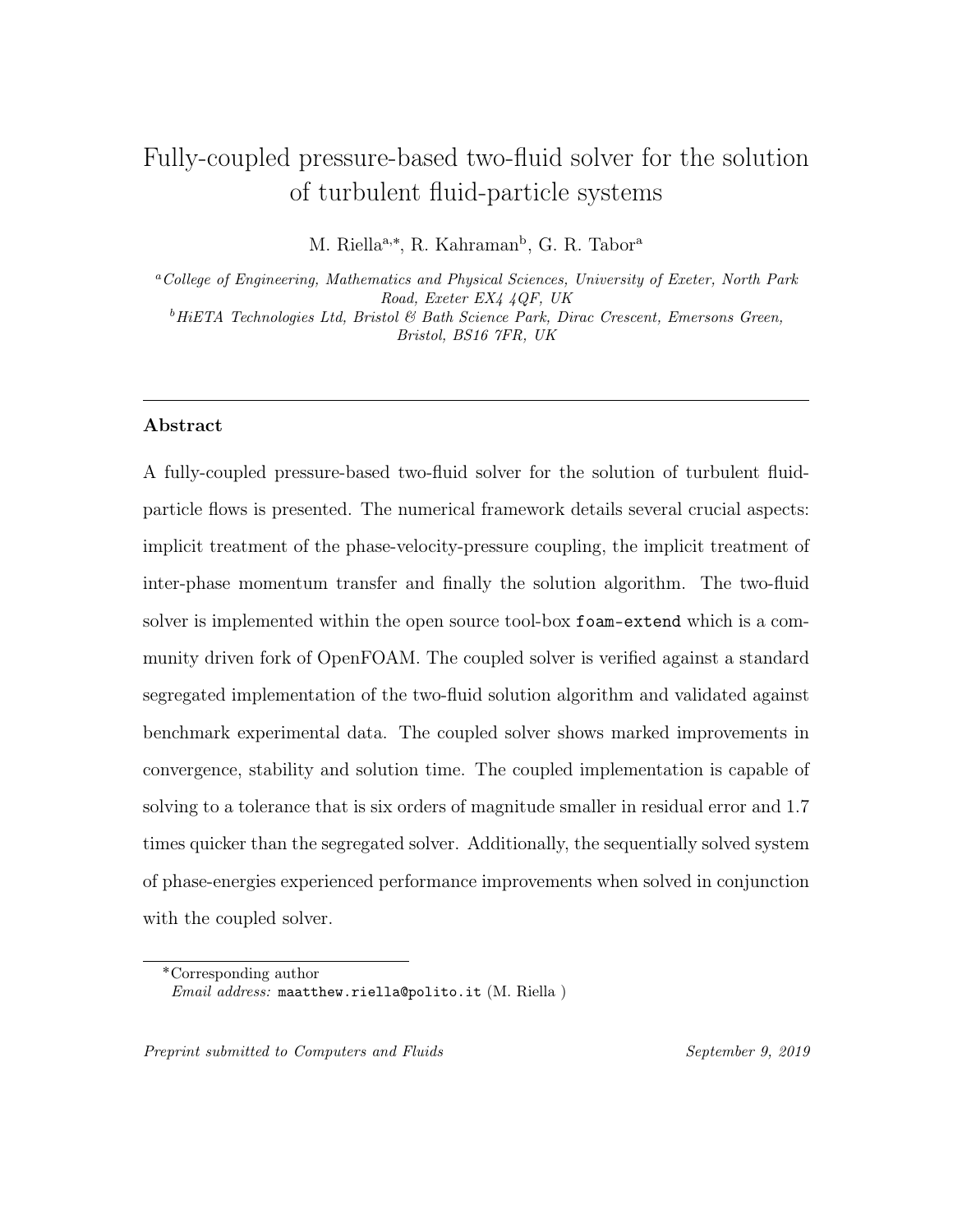particles are tightly coupled with the fluid phase the main mechanism for momentum transfer is drag. An under-prediction in the co-variance term will reduce momentum loss - which would result an over-prediction of mean velocity.

 For Case 2 this over-prediction is exacerbated and with an increased mass load-360 ing, in particular across  $(r/R < 0.5)$ . In the region  $(r/R > 0.75)$  a substantial relative velocity between Case 1 and Case 2 was observed in the experimental data. Throughout the simulations this behaviour was qualitatively predicted showing rea- sonable agreement. It should be noted that the instrument used to measure the flow statistics, namely the laser Doppler Velocimeter (LDV) can be an intrusive way of measuring velocity and turbulence statistics. Additionally, in the near-wall region it becomes particularly challenging to record reliably.

 $\frac{1}{367}$  Fig. [5](#page-30-0) shows the mean particle velocity predictions for Case 1 & 2. In the near wall region the slip condition enables a relative velocity between both phases to develop. 369 Experimentally this resulted in a negative,  $\mathbf{u}_r = \mathbf{u}_f - \mathbf{u}_p$  in the region  $(r/R > 0.75)$ 370 and a positive  $\mathbf{u}_r$  in the  $(r/R < 0.75)$  region. The slip boundary condition exhorts its influence over a quarter of the pipe - a finding that is consistent with the numerical prediction. The main discrepancy between the experimental and numerical results is across the near-wall region. The experimental results indicate that the particles remain largely correlated with the fluid-phases boundary layer. This is expected due to their tight coupling through drag and can be partly predicted by the model as the 376 influence of the fluid phase is felt across the particle velocities across  $(r/R > 0.75)$ .

 Two explanations for this lack of momentum loss can be offered. Firstly, this behaviour indicates that the turbophoresis force that is responsible for wall-normal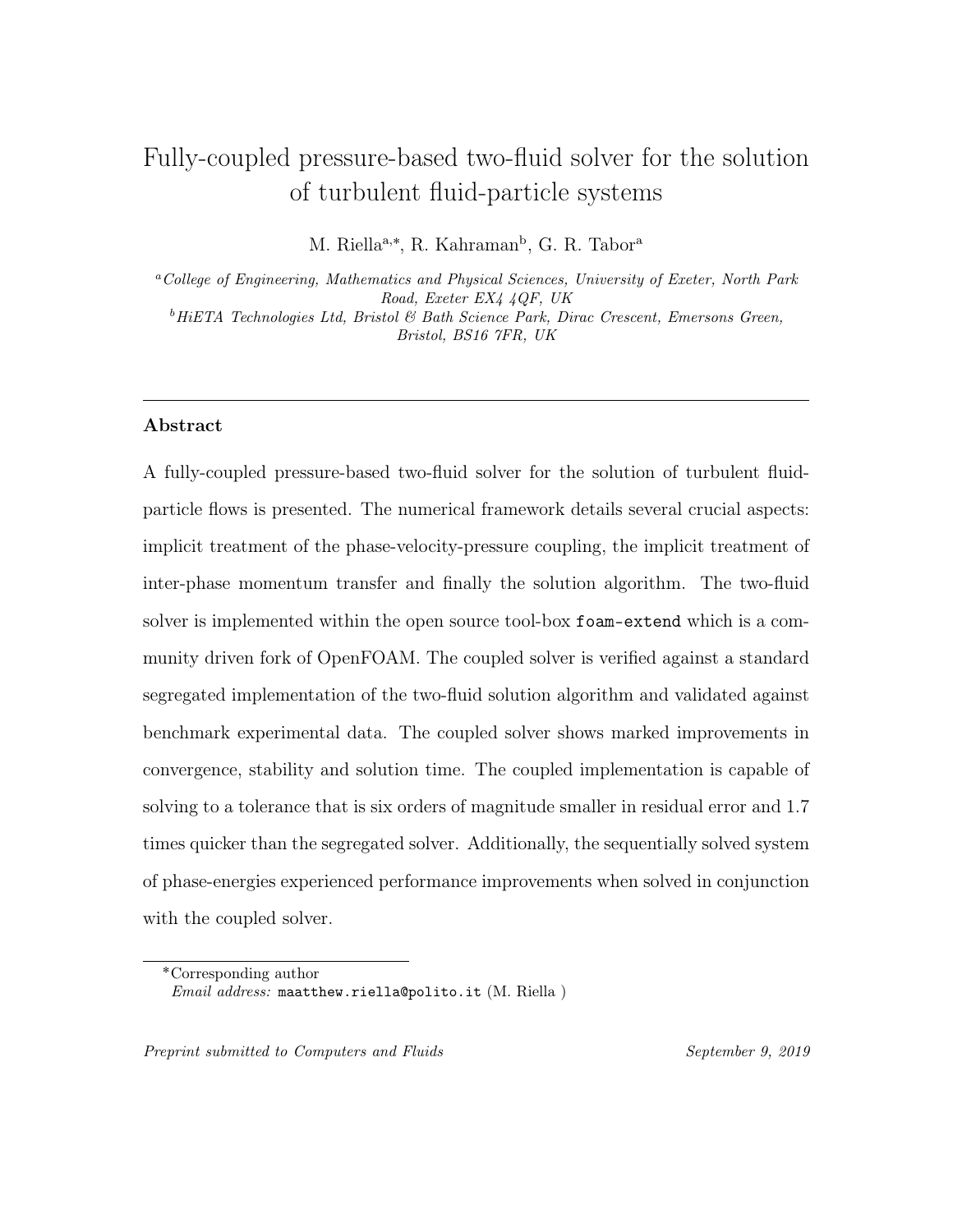migration of particles is being under predicted. Without the redistribution of par- ticles across the width of the pipe a more uniform velocity distribution is seen [\[30\]](#page-53-7). Secondly, the wall boundary condition was taking as slip assuming smooth walls. This is a speculative assumption and with the inclusion of boundary conditions that incorporate the effect of wall roughness [\[29\]](#page-52-4) the momentum loss in the boundary layer would be enhanced resulting in a closer prediction.

<span id="page-32-0"></span>

Figure 6: Mean fluid velocity. Symbols Tsuji et al.  $[33]$ ; curves are predictions for Case 3 & 4. for Case 3 & 4. Symbols Tsuji et al. [\[33\]](#page-53-6); curves are predictions

 $Figs 6 \& 7$  $Figs 6 \& 7$  $Figs 6 \& 7$  $Figs 6 \& 7$  show the results from Cases 3  $\& 4$ . In the former, the predicted mean fluid-velocities are in relatively good agreement with the experimental data with the main discrepancies being seen in the near-wall region. With increased mass loading 388 the difficult to capture [\[22\]](#page-52-6) reduction of fluid velocities in the core region  $(r/R <$  0.5) is reproduced. The increase in particle diameter and mass loading results in an accumulation of particles within the core of the pipe which are being dragged down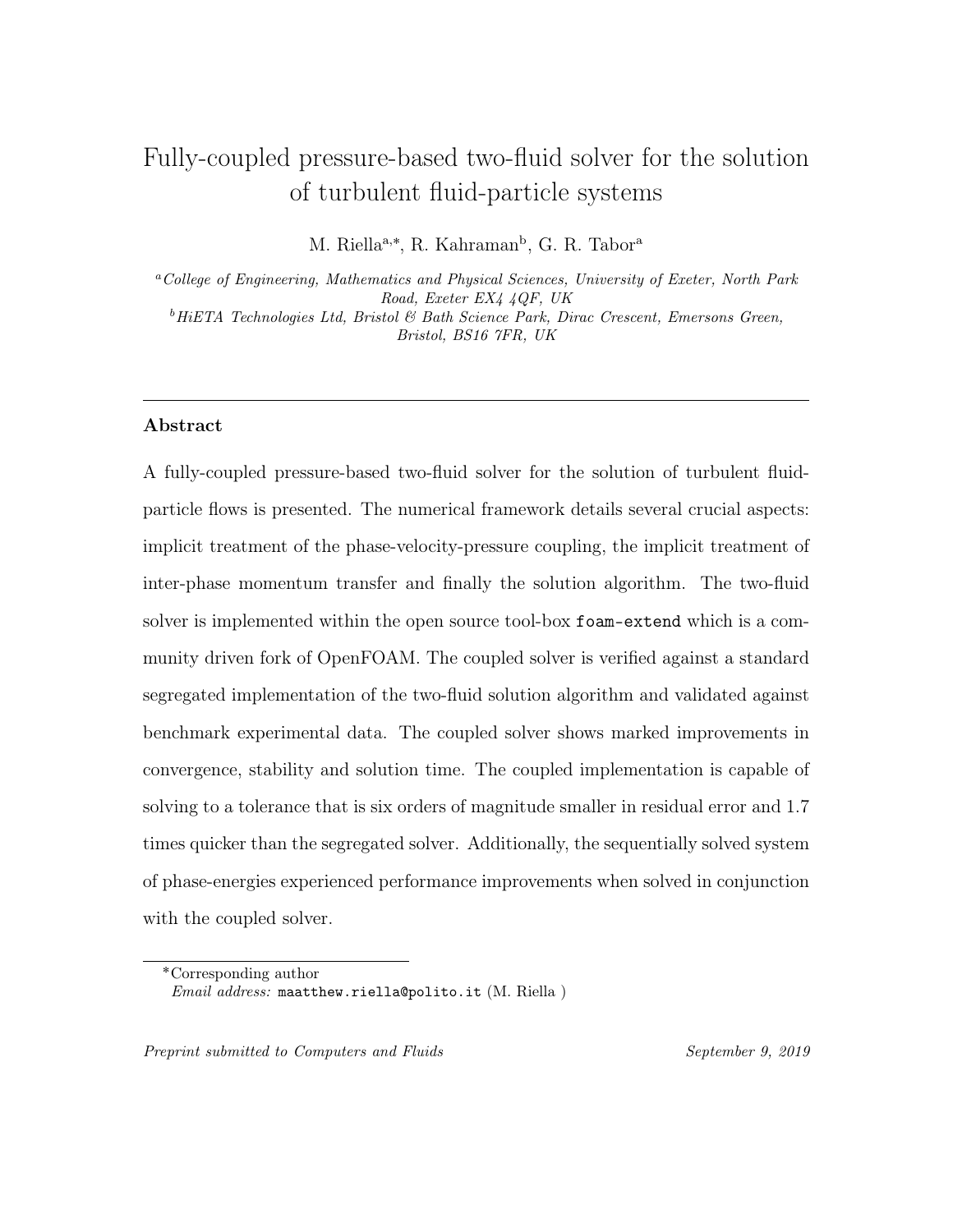by gravity. Due to the increase in Stokes number and increased likelihood of particle 392 collisions - the uncorrelated energy,  $\Theta_p$  experiences an increase in the core of the flow. This ensures that the particles are no longer closely correlated with the carrier 394 flow, i.e. increased dissipation in the correlated energy equations  $k_p - \varepsilon_p$ . Through the co-variance coupling terms (see Table [5\)](#page-48-0), as well as the inter-phase momentum transfer term, this behaviour can be captured. This results in the fluid phase velocity being "dragged" by the particle phase - a complex two-way coupled mechanism that is apparent in the numerical prediction and in the experimental observation. Due to the conservation of momentum across the pipe this results in an increase in the 400 velocities in the  $(0.5 > r/R > 0.75)$ .

 For Case 3, a good agreement is found with the centreline velocity but the main bulk of the velocities leading up to the near-wall region are under-predicted. This behaviour can be better explained by looking at Fig. [7.](#page-32-0) The fluid intensity result for Case 3 illuminates the situation. The over-prediction of the intensity across the centreline would manifest itself in an over-prediction in the turbulent viscosity calculation resulting in the predicted behaviour. Due to the non-linear profile of the experimental turbulence intensity the behaviour is difficult to capture within a Reynolds-Averaged methodology, in particular the use of the wall function also limits the situation further. To this end a near-wall pressure-velocity model has been recently proposed that can circumvent these problems in two-fluid simulations [\[30,](#page-53-7) [31,](#page-53-8) [28\]](#page-52-7).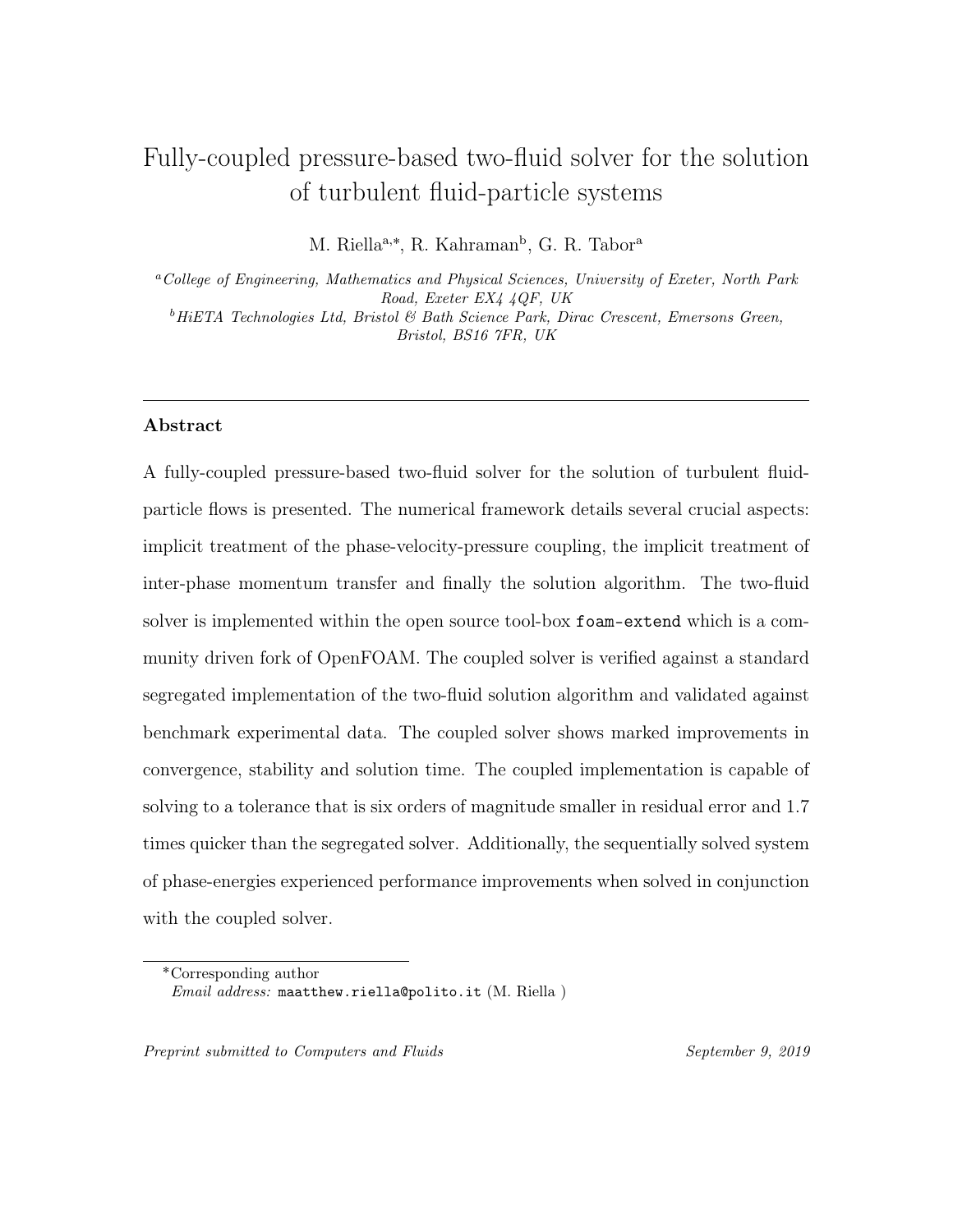#### <sup>412</sup> 5.3. Performance of the coupled solver vs segregated solver

<sup>413</sup> In this section both the coupled and segregated solvers are run for 30 seconds <sup>414</sup> of actual flow time on Case 1 under identical conditions with the CFL number kept <sup>415</sup> constant at 0.5.

 In order to ascertain the magnitude of the estimated error, the normalised residual error estimate is calculated according to Jasak [\[19\]](#page-51-6). The residual is normalised by the dominant diagonal coefficients in order to ascertain the behaviour of each variable more readily. This enables the formulation of a relative error.

$$
\varepsilon_r(\phi) = \frac{|b_i - A_{i,j}x_i|}{|A_{i,j}^n x_i^k - A_{i,j}^{n-1} x_i^{n-1}| + |b_i^k - A_{i,j}^{n-1} x_i^{n-1}|}.
$$
\n(61)

<sup>420</sup> A convergence criterion can be set as:

$$
\varepsilon_r(\phi) \leqslant \varepsilon_{res}.\tag{62}
$$

<sup>421</sup> Although we do not set a stop criterion in this study it should be noted that <sup>422</sup> conventionally residuals are set between  $\varepsilon_r < 10^{-3} - 10^{-6}$ . If we take the latter value <sup>423</sup> as our convergence criterion the two-fluid coupled solver converges in 161s whereas <sup>424</sup> the segregated solver fails to reach values near  $\varepsilon_r(\phi) = 10^{-6}$  and oscillate in the order 425 of  $\varepsilon_r(\phi) = 10^{-3} - 10^{-4}$ .

<sup>426</sup> Throughout we have only shown the residual behaviour for Case 1, although from the author's experience, this was representative of the typical behaviour seen across all four cases. As there are relatively small increases in mass loading the overall residual behaviour remained similar.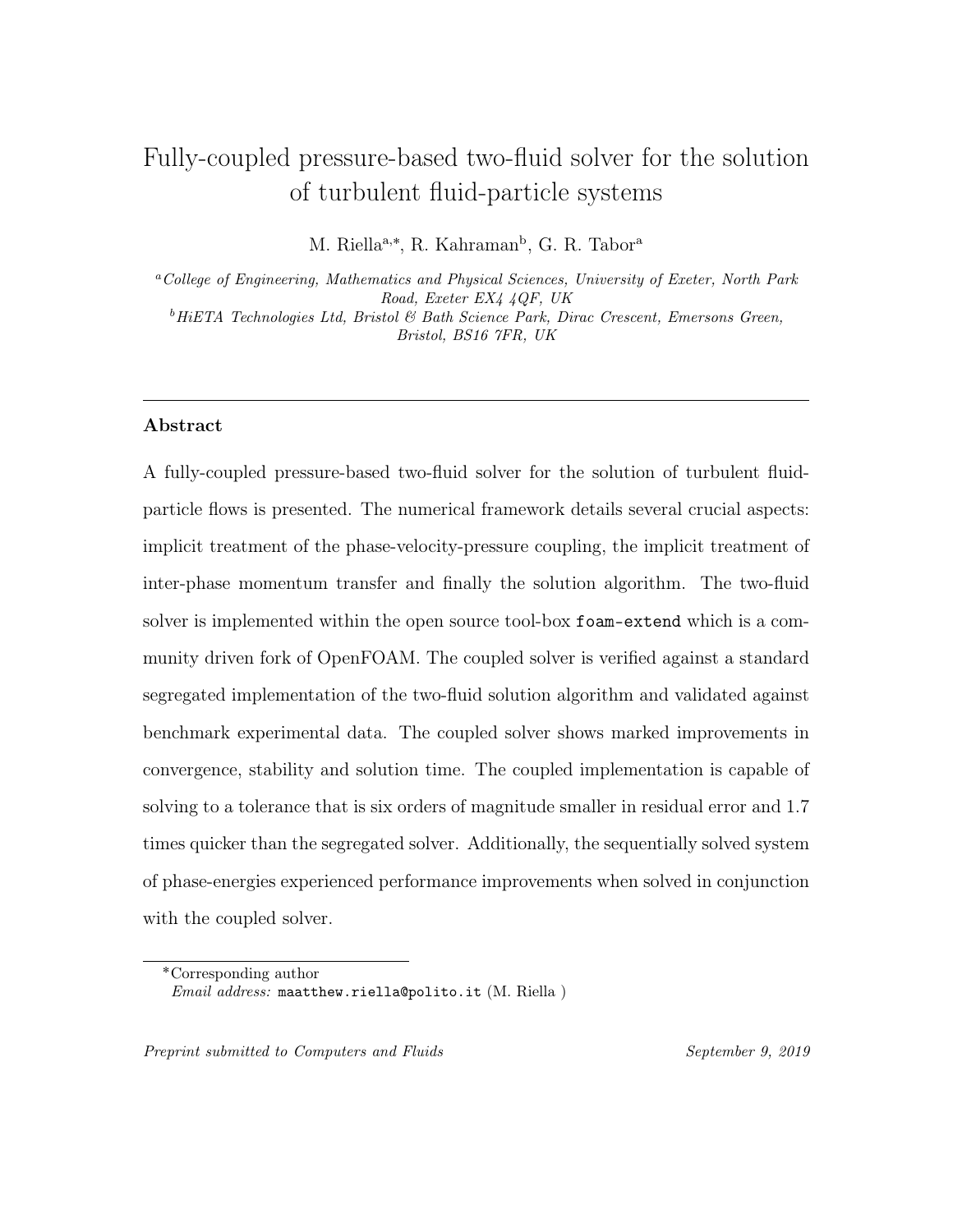<span id="page-35-0"></span>



Figure 8: Pressure residual behaviour for coupled and segregated solver.

Figure 9: Velocity component behaviour for the coupled solver.

 Figs. [8](#page-35-0) and [9](#page-35-0) show the normalised residual behaviour for pressure and phase velocity components. Due to the segregated solution algorithm used the phase ve- locity components are not explicitly solved for and are instead used to predict and correct, hence no data is available for a comparison. Fig. [8](#page-35-0) reveals some quite striking behaviour about the residual behaviour. The coupled two-fluid solver's ini- tial residual, due to the implicit treatment of the pressure correction, starts at the  $\varepsilon_r(p_f) = \mathcal{O}(10^{-4})$  - as the flow is driven by inlet condition for velocity, the pres- sure coefficients do not contain a substantial source. This residual error is driven down by several orders of magnitude within the first few iterations before reaching as an oscillatory steady state at  $\varepsilon_r(p_f) = \mathcal{O}(10^{-11}).$ 

 In the segregated solver typical residual behaviour is observed, showing saw- toothed behaviour, due to the relaxation factor. After some time, similar to the coupled solver, the solution reaches a steady-state with the residual remaining oscil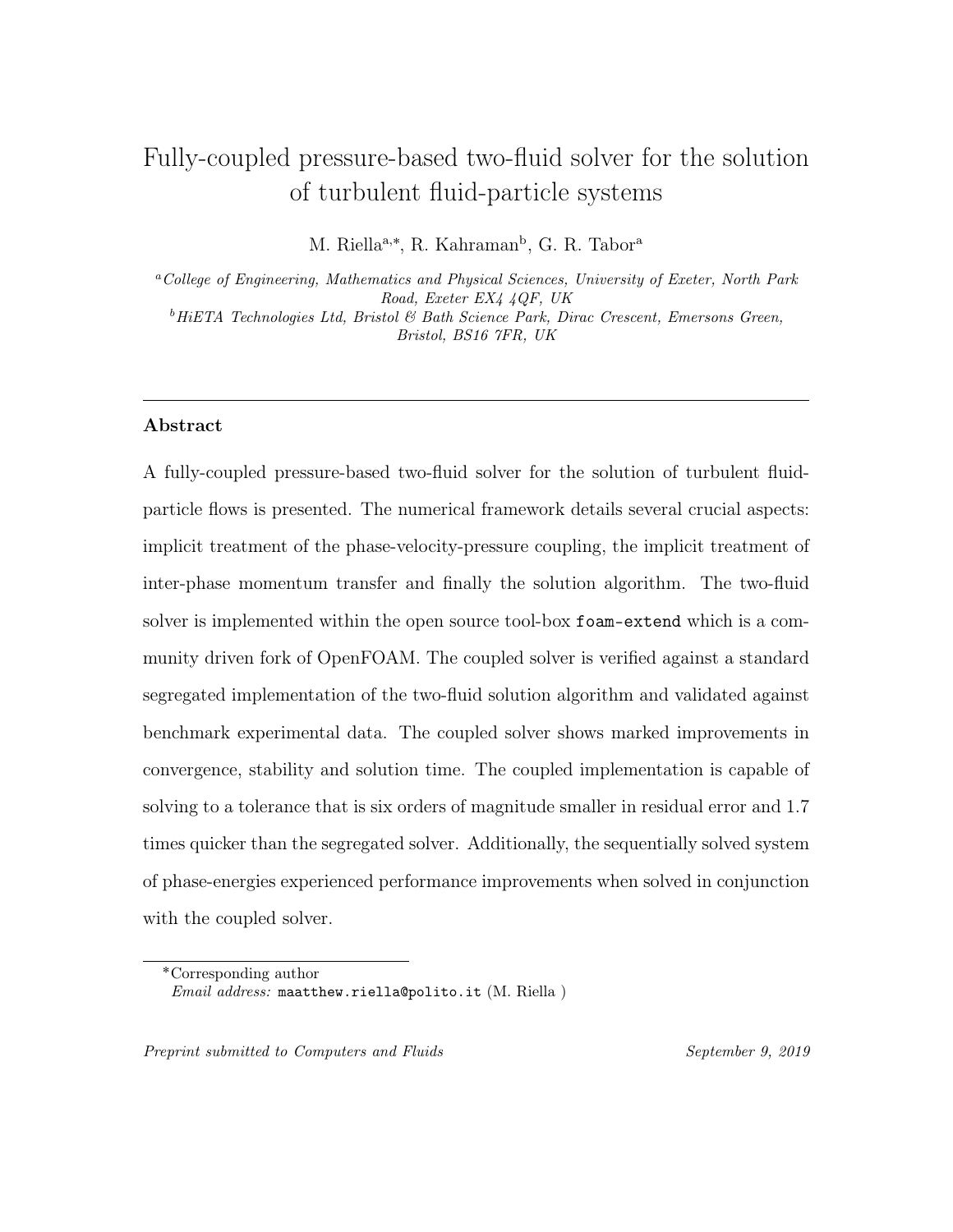latory until the simulation ends. The main contributor to the extension in time is the explicit calculation of the pressure equation. In the segregated solver crucial terms, drag and gravity, are moved to the pressure calculation - this increases the stability of the solution but puts a penalty on the computational time. This often results in a hefty amount of iterations to drive the pressure residual down to its prescribed tolerance before advancing the solution in time.

 Figure [9](#page-35-0) shows the four phase velocity components. It can be seen how the normalised residual behaviour follows the same qualitative behaviour of the pressure residual - a natural consequence of the block-coupled solution. Throughout the solution small spikes and oscillatory behaviour is experienced a feature that was also present in Uroić and Jasak [\[34\]](#page-53-5) and was shown to be an artifact of the linear solver BiCGSTAB. The two largest residuals are the momentum variables in the flow direction, this is expected due to their diagonal coefficients containing the dominant momentum flux and implicit drag correction. It is evident that the implicit treatment of the phase-velocity-pressure has positive benefits on the normalised residual error showing substantial improvements over the explicit treatment.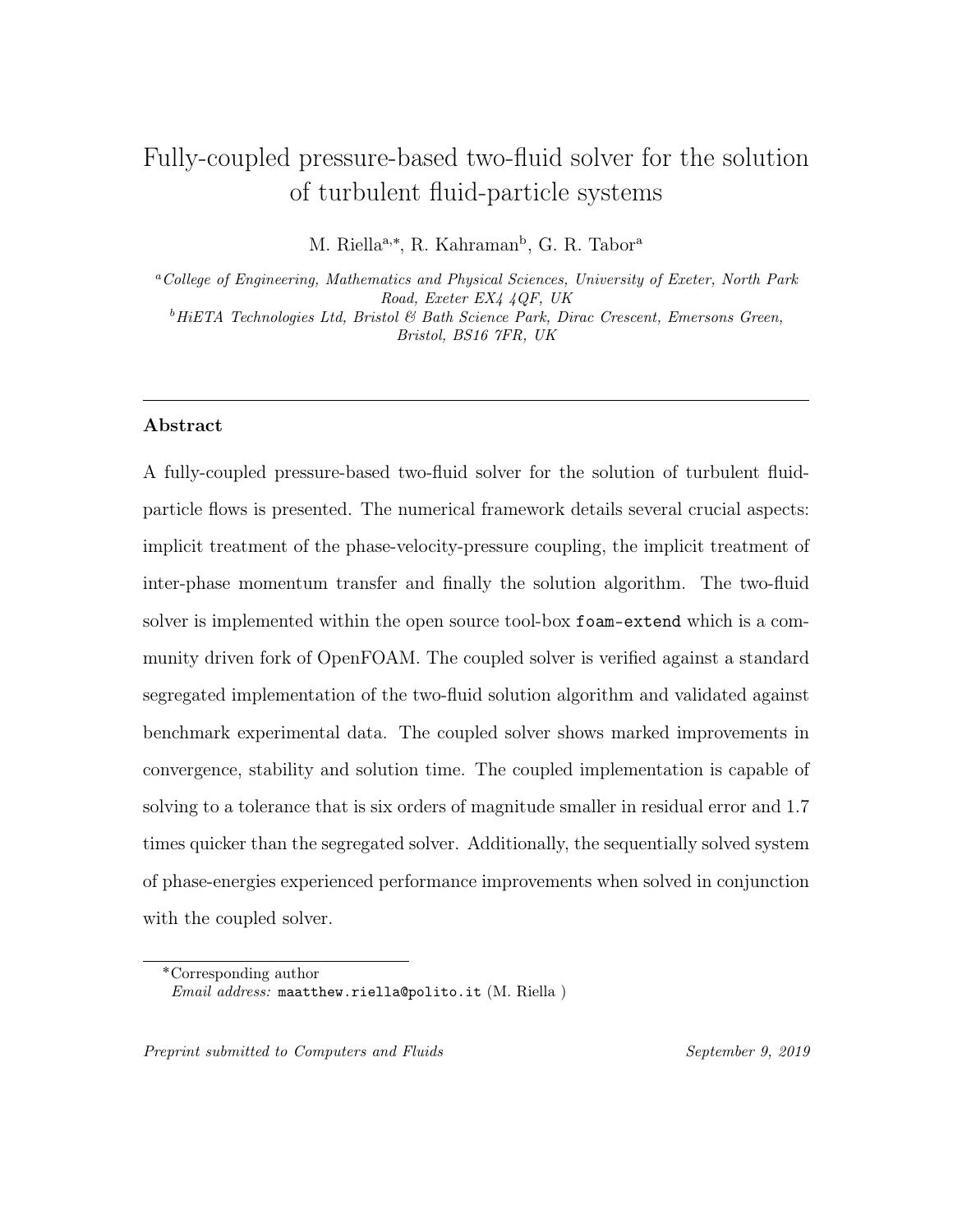<span id="page-37-0"></span>



Figure 10: Fluid turbulent dissipation residual behaviour.

Figure 11: Fluid turbulent kinetic energy residual behaviour.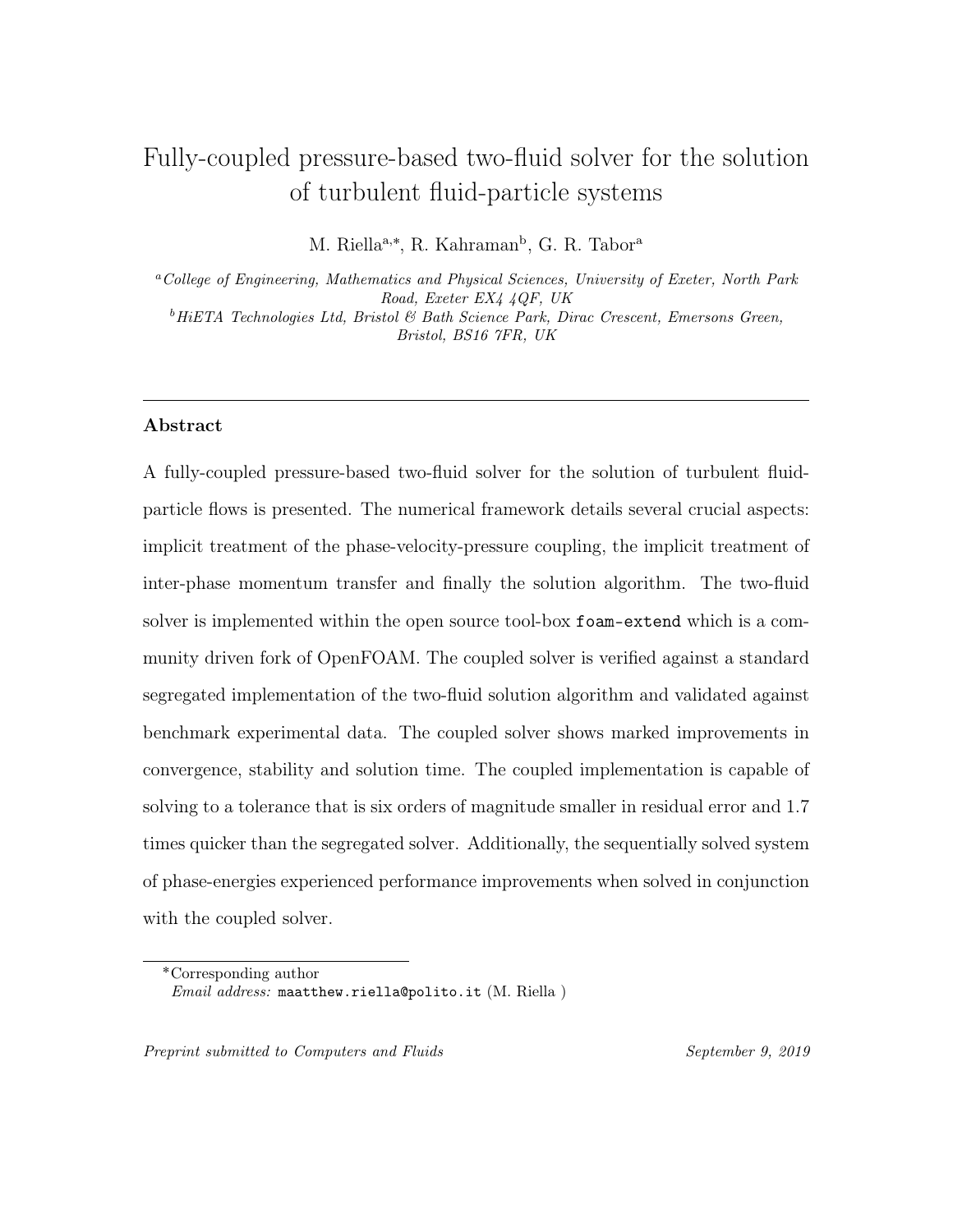<span id="page-38-0"></span>



Figure 12: Particle turbulent kinetic energy execution time.

Figure 13: Particle turbulent kinetic energy dissipation convergence.



Figure 14: Granular temperature convergence.

 Figures [10](#page-37-0) - [14](#page-38-0) show the residual behaviour for the phase-energy system. Overall, it can be seen that the coupled solver reduces the residual error across all turbulence variables resulting in a comparative drop of several orders of magnitude. The benefits of the implicit treatment of the phase-velocity-pressure coupling is carried over into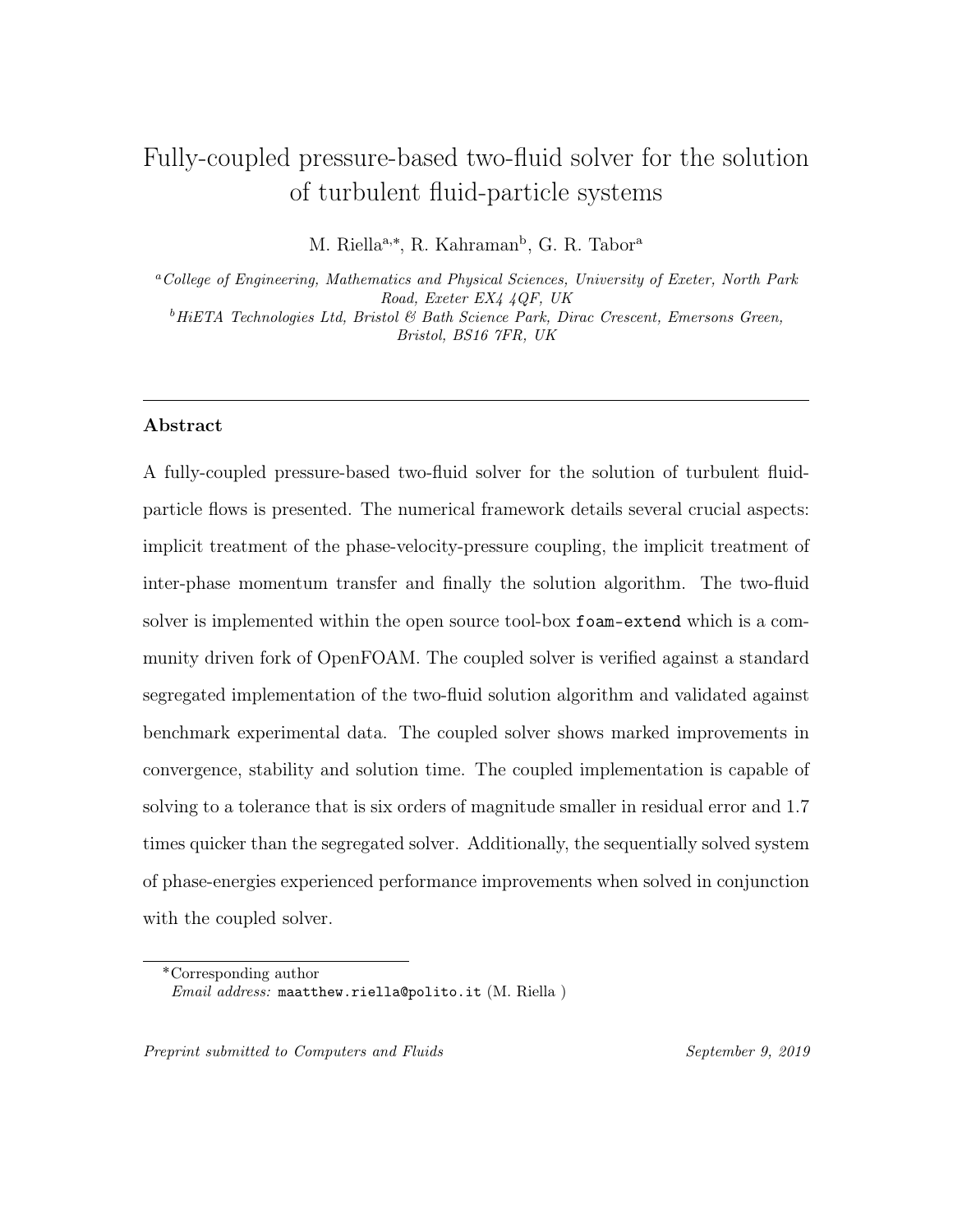the solution of phase-energies despite them being solved using a segregated solution algorithm.

 The segregated solution, on the other hand, displays similar residual error be- haviour across each turbulence variable. After an initial reduction the error tends to stall and oscillate around an unsatisfactory value, behaviour that is similar to that seen in the previous section. This is symptomatic of the segregated solution algo- rithm and further (minor) improvements in the residual error would require arbitrary tweaking of relaxation factors.

 In the Two-Fluid model employed in this work the phase-energy equations are cou- pled through inter-phase momentum transfer and the term is treated semi-implicitly. These system of equations, particle- and fluid-phase energy, are also suitable candi- dates for a block coupled solution as they can be coupled through: turbulent kinetic energy production, dissipation and inter-phase drag. This could provide further en- hancements in solution time and residual error. Moreover, this would enhance the coupling within the energy system resulting in a more robust and stable solution algorithm. In particular in flow regimes with large drag values e.g. small particle diameters.

 Finally, this methodology can be readily extended to more coupling mechanisms e.g. buoyancy, lift or virtual mass, and more sophisticated turbulence modelling e.g. LES, and more complicated physical process e.g. chemical reactions or heat transfer. The inclusion of which would certainly enhance the performance of the solution algorithm.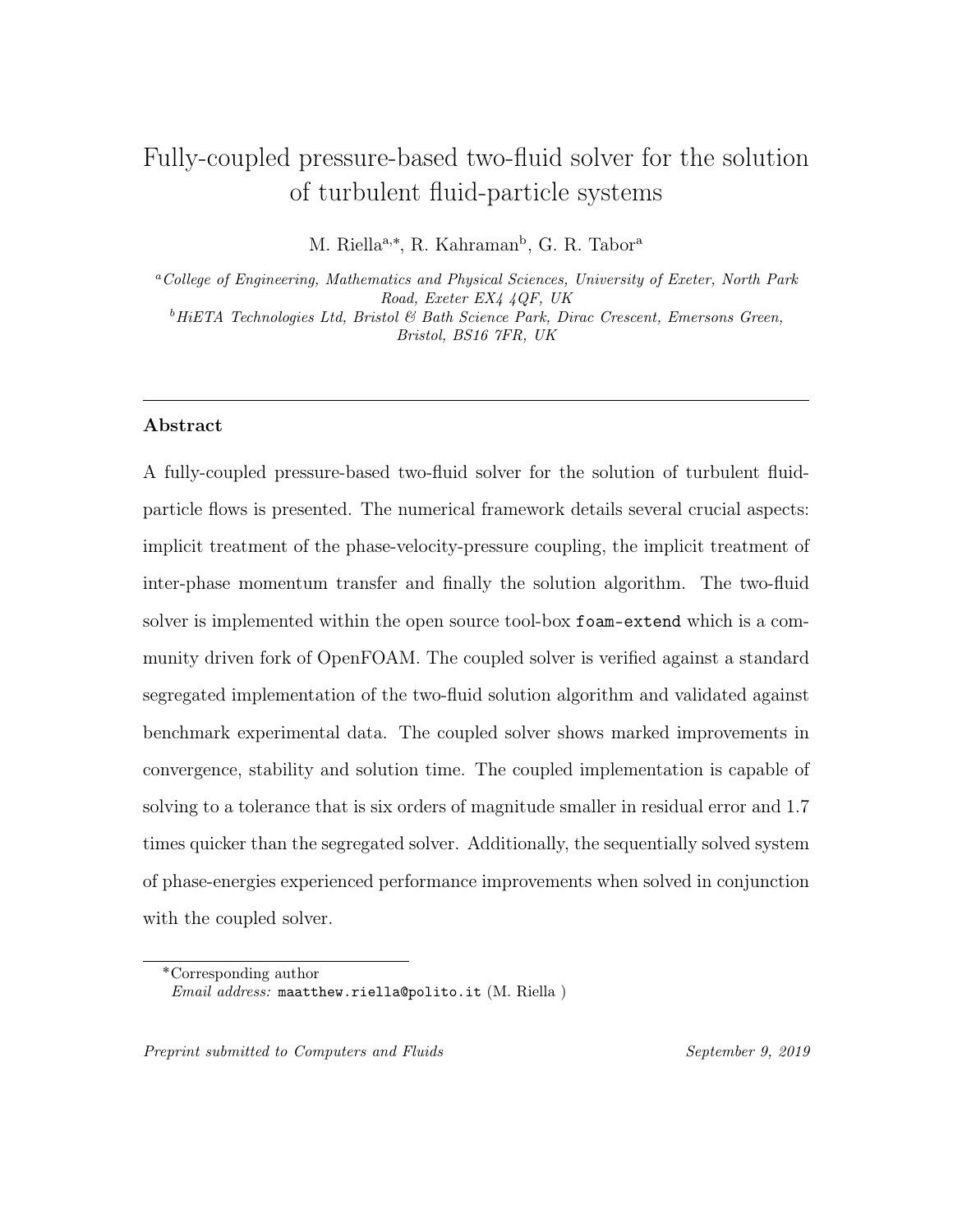#### 5.4. CFL number variation

 One additional benefit of an implicitly coupled phase-velocity-pressure solution is that the solution can be accelerated due to the implicit treatment of hitherto explicit terms, unlike in the segregated solver. The implicit treatment of the phase- velocity-pressure coupling and the inter-phase momentum transfer in particular en- ables the CFL number to be increased beyond conventional limits. In this section the simulations are rerun with incrementally increasing CFL number to ascertain the performance of both solvers.

<span id="page-40-0"></span>

|      | Courant No. $\vert$ Coupled Exe. $\vert$ s $\vert$ | Segregated Exe.  s      |
|------|----------------------------------------------------|-------------------------|
| 0.25 | 541                                                | 1022                    |
| 0.5  | 377                                                | 641                     |
|      | 235                                                | 320                     |
| 1.5  | 216                                                | 255                     |
| 2    | 176                                                | $\mathrm{N}/\mathrm{A}$ |
| 2.5  | 149                                                |                         |

Table 3: Total execution time of the coupled and segregated solvers under increasing CFL Number.

 Table [3](#page-40-0) details the solution execution time of each solver under increasing CFL number. Overall, it can be seen that the coupled solver out performs the segregated solver across each increment of CFL number. In addition, the coupled solver is able to achieve higher CFL numbers due to its implicit solution. This results in the coupled solver being 1.7 times quicker than than the segregated solver. Above CFL numbers of 1.5 the segregated solution becomes unstable and the solution is compromised. This is due to the explicit treatment of the phase-velocity-pressure coupling and the semi-implicit implementation of the inter-phase momentum transfer.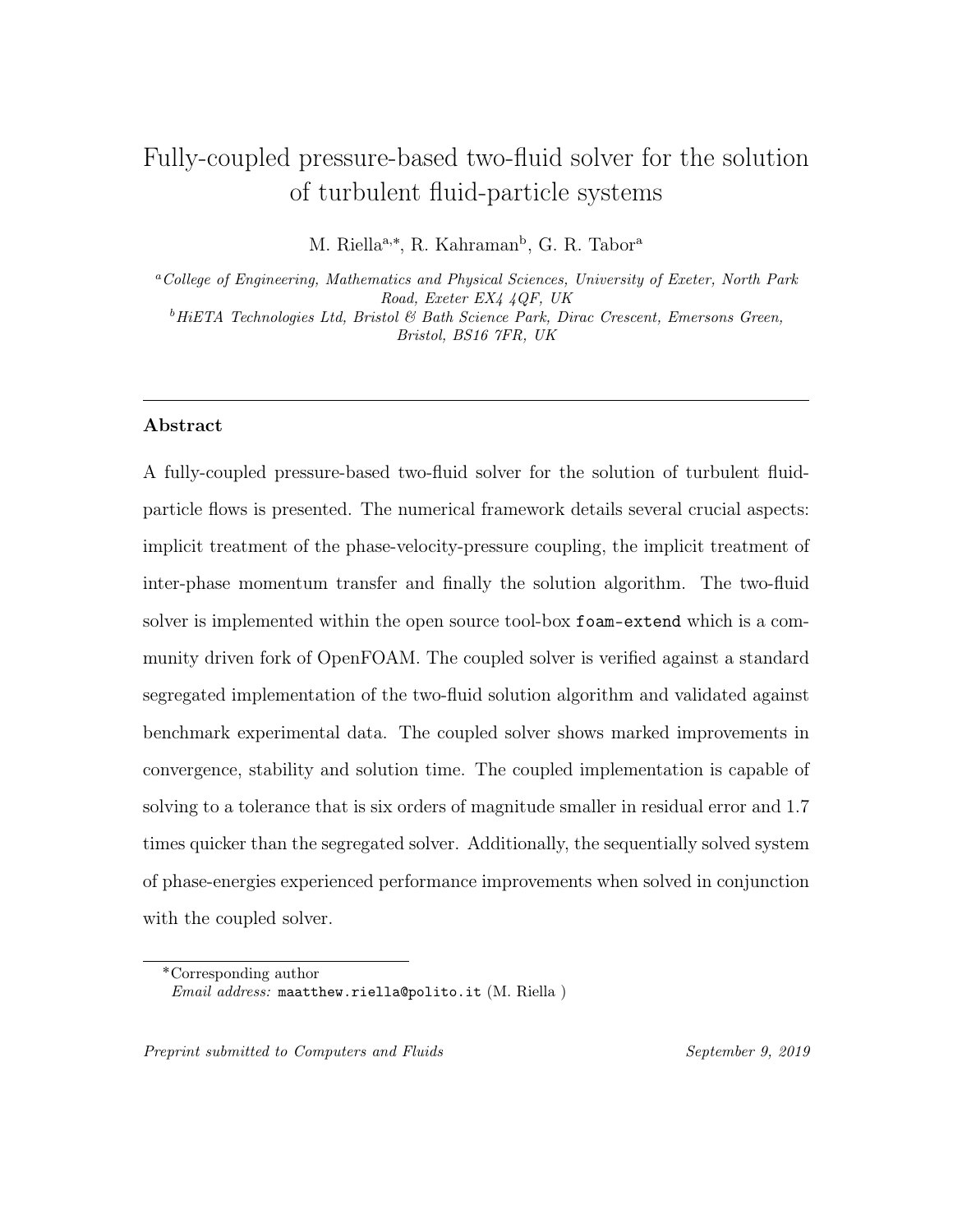For the solution of the block-matrix a fairly conventional matrix solver is em- ployed i.e. ILU preconditioner with BiCGSTAB. Recently, a more sophisticated ap- proach has been developed: a block-selective algebraic multigrid algorithm [\[34\]](#page-53-5). We note here that an aggregative algebraic multigrid algorithm exists within foam-extend but its performance was found to be unsatisfactory in comparison to BiCGSTAB. The block-selective algorithm has shown to provide substantial increases in the per- formance of the linear solver. In some cases completing the solution within half the time of the BiCGSTAB algorithm. This could further improve the results of the coupled solver with a further reduction in execution time.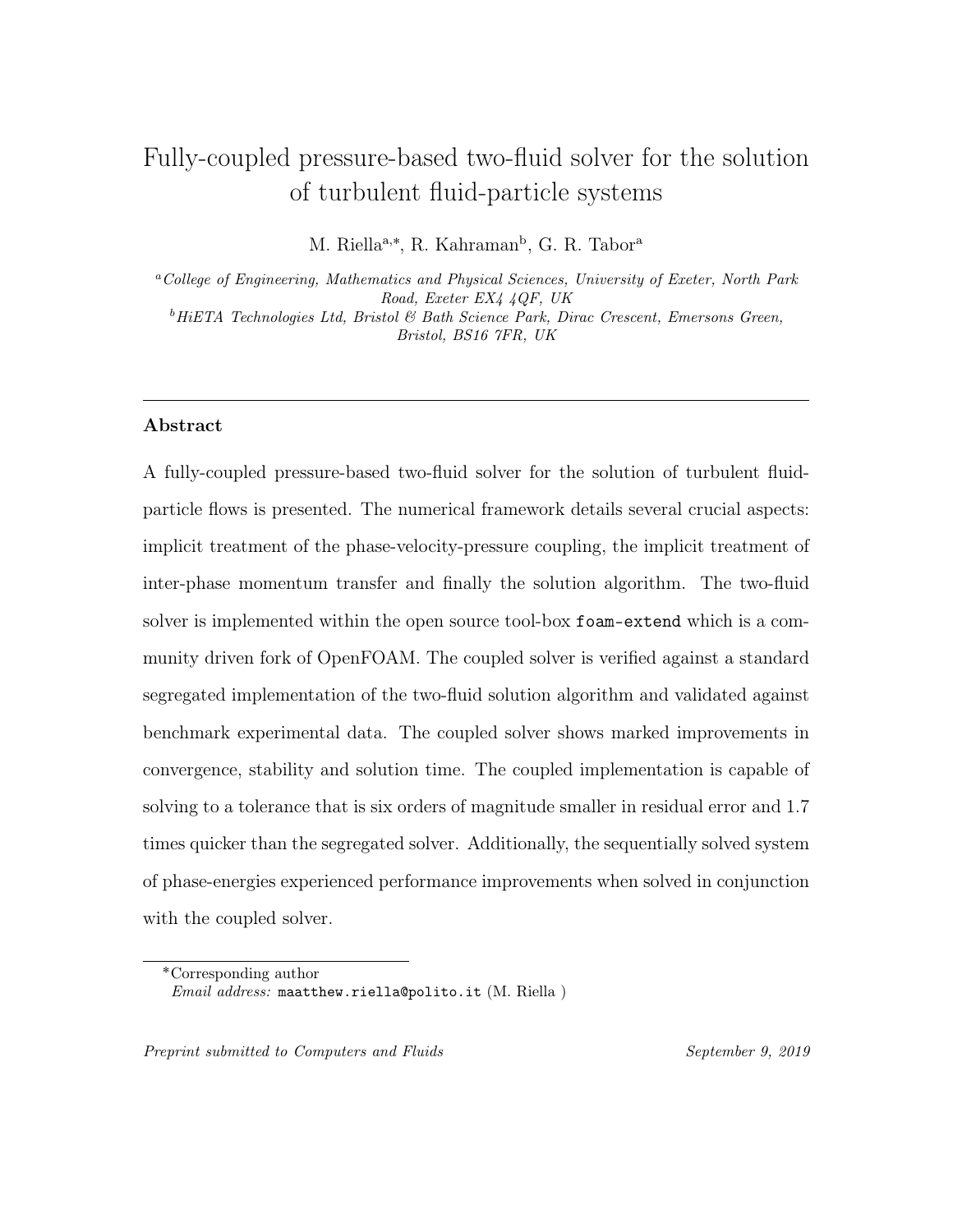#### 6. Conclusions

 In this work a fully-coupled pressure-based two-fluid framework for the solution of turbulent fluid-particle flows is presented. The numerical framework detailed several crucial aspects: implicit treatment of the phase-velocity-pressure coupling, the implicit treatment of inter-phase momentum transfer and finally the solution algorithm. The approach is directly contrasted with the segregated approach in order to compare key differences in the solution algorithm. The coupled two-fluid solver is verified and validated against the segregated solver and benchmark experimental data respectively, showing good agreement throughout. The performance of both the coupled and segregated solvers are also evaluated.

#### The papers main contributions can be summarised as follows:

- $\bullet$  A fully-coupled pressure-based two-fluid solver for fluid-particle flow is derived and implemented within foam-extend.
	-

 • The solver is validated against benchmark experimental data showing good agreement throughout.

- The coupled solver, in general, provides superior performance:
- Solving to a tolerance that is six orders of magnitude smaller in residual error.
- $\sim$  Completing the simulation 1.7 times quicker than the segregated solver.
- $\frac{529}{2}$  Able to increase the CFL number to 2.5 further accelerating the simulation as opposed to 1.5 in the segregated solver.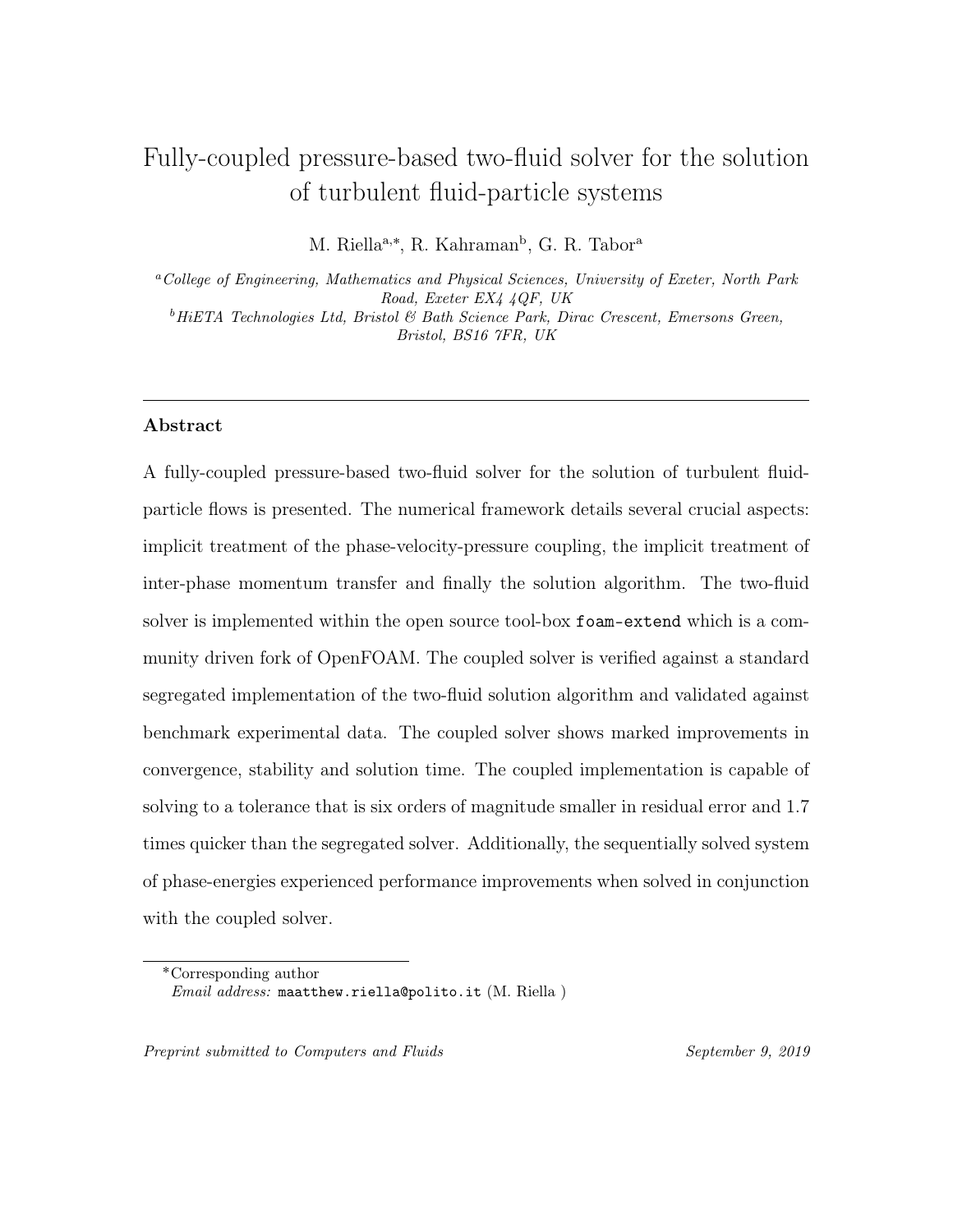• As an auxiliary benefit to the implicit treatment of the phase-velocity-pressure coupling the system of phase-energy equations, of which are solved sequentially, are solved to a tolerance that is seven times smaller in magnitude.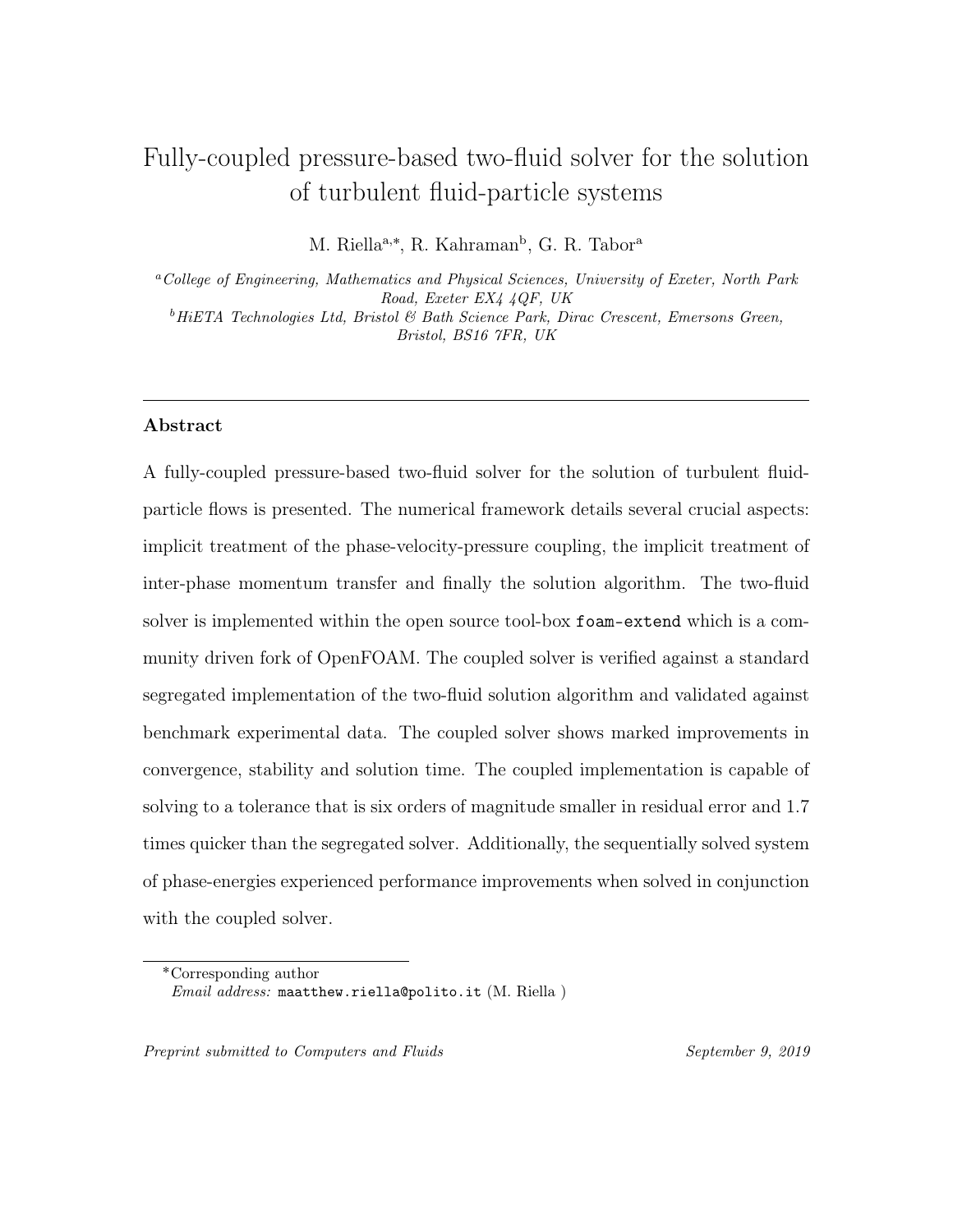# <sup>534</sup> Nomenclature

| $(\cdot)_f$        | cell to face interpolation                                              |
|--------------------|-------------------------------------------------------------------------|
| $\mathbf{A}_i$     | main diagonal of coefficients obtained from the discretisation pro-     |
|                    | cedure, $[s^{-1}]$                                                      |
| $C_D$              | drag coefficient, $[-]$                                                 |
| <b>CFL</b>         | Courant-Friedrichs-Lewy number                                          |
| D                  | pipe diameter,  m                                                       |
| $D_p$              | pressure diffusivity matrix, $\lceil \text{kg}^{-1} \text{sm}^3 \rceil$ |
| $d_p$              | particle diameter, $ m $                                                |
| $d_{i}$            | numerical coefficient ratio                                             |
| $g_0$              | radial distribution coefficient, $ - $                                  |
| g                  | gravity, $\left[\text{ms}^{-2}\right]$                                  |
| $H_i$              | off-diagonal of coefficients obtained from the discretisation proce-    |
|                    | dure, $\left[\text{ms}^{-2}\right]$                                     |
| $k_i$              | turbulent kinetic energy, $\lceil m^2 s^{-2} \rceil$                    |
| $\Gamma$           | pipe length, $ m $                                                      |
| $\mathbf P$        | number of phases                                                        |
| $p_i$              | phase-pressure,  Pa                                                     |
| $Re_p$             | particle Reynolds number, $ - $                                         |
| $\mathbf{S}_f$     | surface area vector, $[m^2]$                                            |
| t                  | time,  s                                                                |
| $\mathbf{u}_i$     | phase-velocity, $\left[\text{ms}^{-1}\right]$                           |
| $\boldsymbol{u}_i$ | phase-velocity component, $\lceil ms^{-1} \rceil$                       |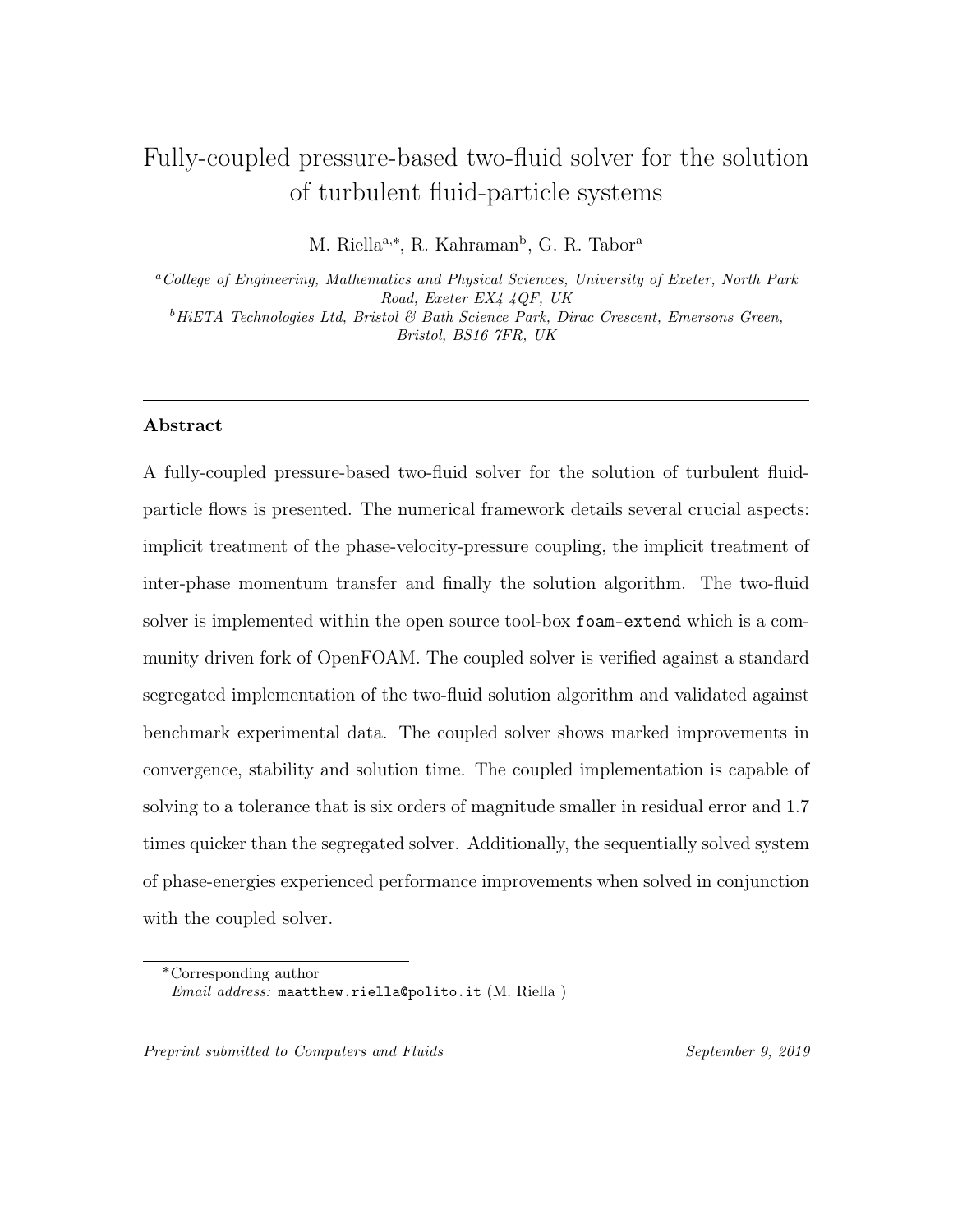# <sup>535</sup> Greek letters

| $\alpha_i$          | volume fraction, $ - $                                                                   |
|---------------------|------------------------------------------------------------------------------------------|
| $\beta$             | momentum exchange coefficient, $\lceil \text{kgm}^{-3} \text{s}^{-1} \rceil$             |
| $\Gamma$            | generic diffusion coefficient                                                            |
| $\varepsilon_i$     | turbulent kinetic energy dissipation, $\lceil m^2 s^{-3} \rceil$                         |
| $\Theta_p$          | granular temperature, $\lceil m^2 s^{-2} \rceil$                                         |
| $\kappa_p$          | particle fluctuation energy, $\lceil m^2 s^{-2} \rceil$                                  |
| $\kappa_{\Theta s}$ | diffusion coefficient for granular energy, $\lceil \text{kgm}^{-1} \text{s}^{-1} \rceil$ |
| $\mu_i$             | shear viscosity, $\lceil \text{kgm}^{-1} \text{s}^{-1} \rceil$                           |
| $\mu_{i,t}$         | turbulent shear viscosity, $\lceil \text{kgm}^{-1} \text{s}^{-1} \rceil$                 |
| $\nu_i$             | kinematic viscosity, $\lceil m^2 s^{-1} \rceil$                                          |
| $\nu_{i,t}$         | turbulent kinematic viscosity, $\lceil m^2 s^{-1} \rceil$                                |
| $\rho_i$            | density, $\lceil \text{kgm}^{-3} \rceil$                                                 |
| $\tau_d$            | particle relaxation time, s                                                              |

<sup>536</sup> Subscripts

|                  | fluid                          |
|------------------|--------------------------------|
| $\dot{i}$        | $\text{cell } i$               |
| $\dot{j}$        | cell $j$                       |
| $\boldsymbol{k}$ | general index denoting a phase |
| $\,m$            | $1-k$                          |
| $\, p$           | particle                       |
| $\,r$            | relative                       |
| T                | total                          |
| $\mathcal{X}$    | x direction                    |
| $\boldsymbol{y}$ | y direction                    |
| $\overline{z}$   | z direction                    |
|                  | face interpolated value        |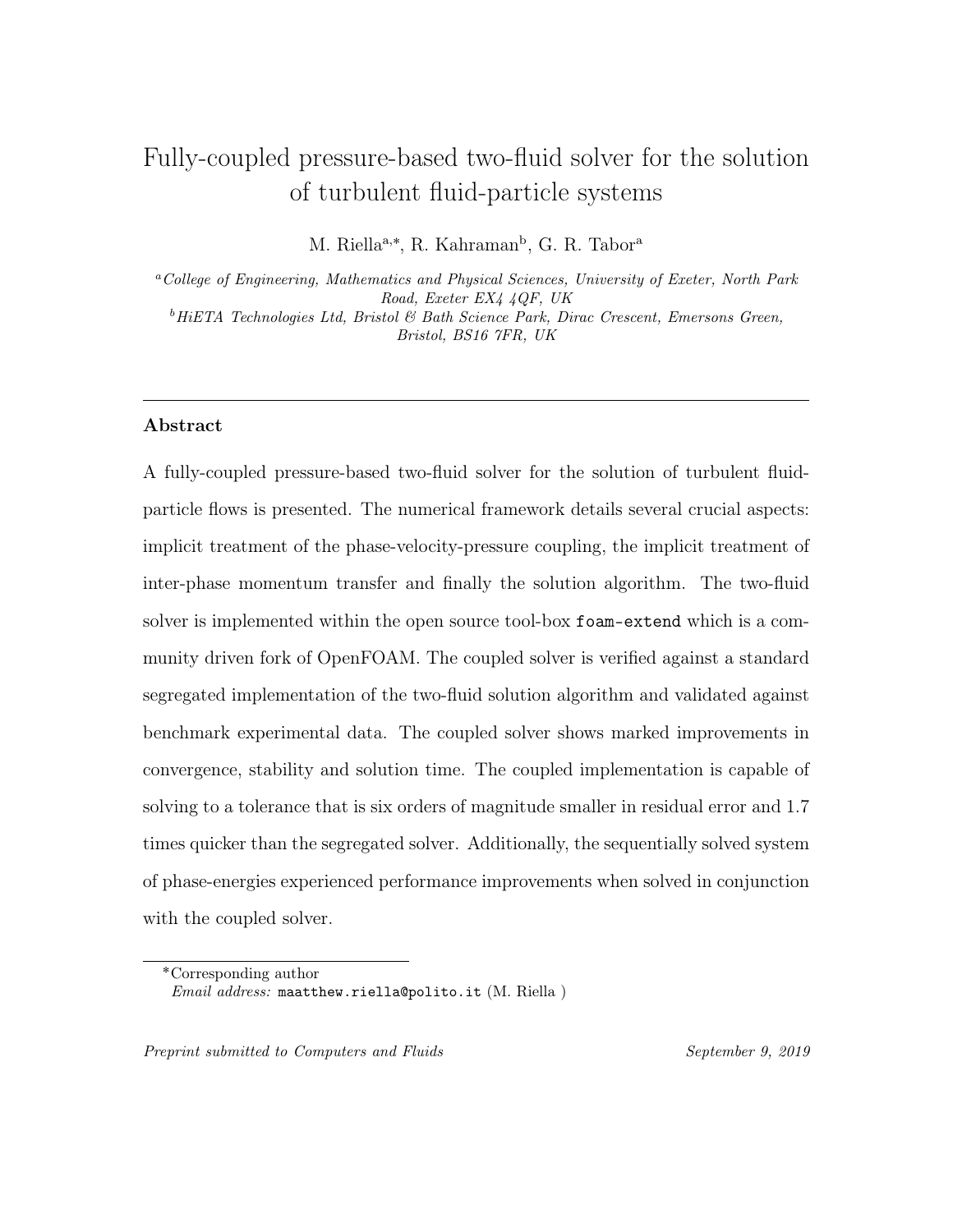# <sup>537</sup> Superscripts

| $\ast$           | predicted                    |
|------------------|------------------------------|
|                  | surface normal gradient      |
| φ                | generic variable             |
| $\boldsymbol{k}$ | values at current iteration  |
| $k-1$            | values at previous iteration |
| $\boldsymbol{p}$ | pressure                     |
| P                | phases                       |
| t.               | current time step            |
| $t-1$            | old time step                |
|                  |                              |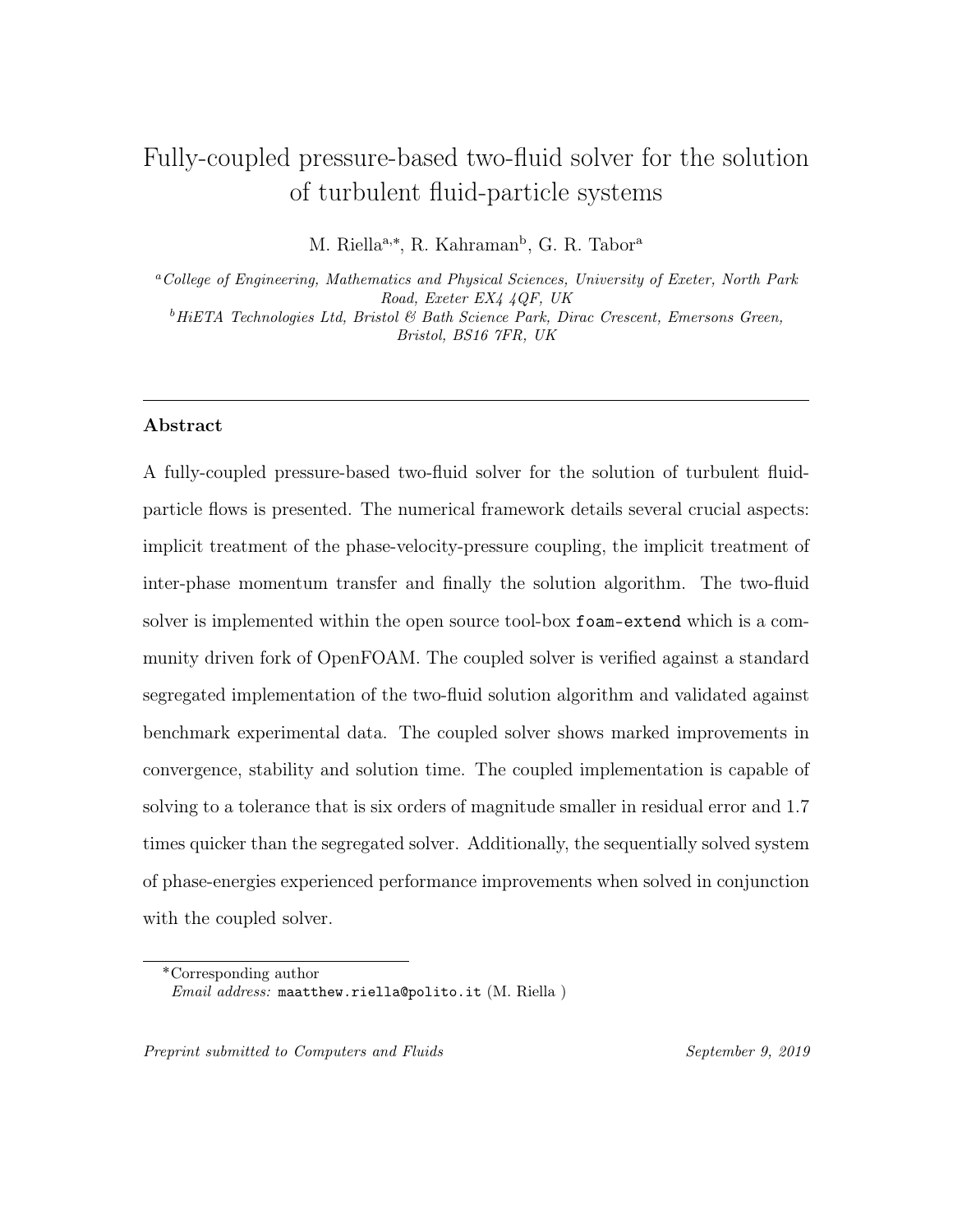<span id="page-47-0"></span>Table 4: Model characteristics & turbulence variables.

$$
\beta = \frac{\rho_p \alpha_p}{\tau_d} = \frac{3}{4} \frac{\alpha_p \alpha_f \rho_f \mathbf{u}_r}{d_p} C_d
$$
  
\n
$$
C_d = \begin{cases} \frac{24}{Re_p} \Big[ 1 + 0.15 Re_p^{0.287} \Big] & \text{if } Re_p < 1000 \\ 0.44 & \text{if } Re_p \geq 1000 \end{cases}
$$
  
\n
$$
Sc_{fp} = (k_f / k_p)^{1/2}
$$
  
\n
$$
St = \tau_d / \tau_f
$$
  
\n
$$
\tau_f = k_f / \varepsilon_f
$$
  
\n
$$
e = 1
$$
  
\n
$$
\Pi_p = 2\nu_{pt} \overline{\mathbf{S}}_p : \overline{\mathbf{S}}_p + \frac{2}{3} k_p \nabla \cdot \mathbf{u}_p
$$
  
\n
$$
\Pi_f = 2\nu_{ft} \overline{\mathbf{S}}_f : \overline{\mathbf{S}}_f + \frac{2}{3} k_f \nabla \cdot \mathbf{u}_f
$$
  
\n
$$
\overline{\mathbf{R}}_{\text{eff},p} = -2\nu_{\text{eff},p} \overline{\mathbf{S}}_p
$$
  
\n
$$
\overline{\mathbf{R}}_{\text{eff},f} = -2\nu_{\text{eff},f} \overline{\mathbf{S}}_f
$$
  
\n
$$
\overline{\mathbf{S}}_f = \frac{1}{2} [\nabla \mathbf{u}_p + (\nabla \mathbf{u}_p)^T] - \frac{1}{3} \nabla \cdot \mathbf{u}_p \mathbf{I}
$$
  
\n
$$
\frac{C_1}{C_1} \frac{C_2}{C_2} \frac{C_3}{C_3} \frac{C_4}{C_4} \frac{C_5}{C_5} \frac{\beta_k}{\beta_k} \frac{\beta_k}{C_{fp}} \frac{C_{fp}}{C_{pf}}
$$
  
\n1.44 1.92 1 1 1 1 1 1 1 1 0.09 0.09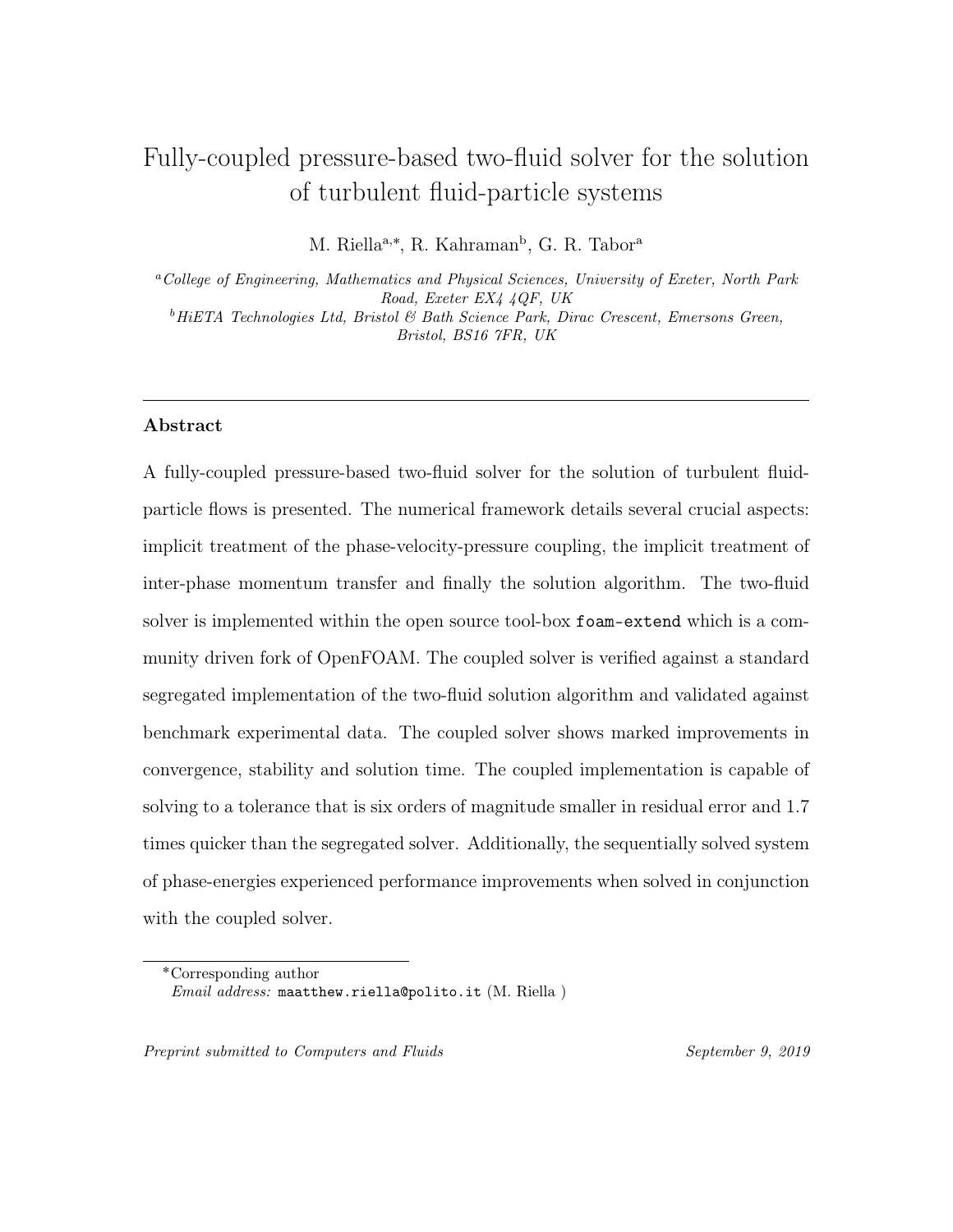<span id="page-48-0"></span>Table 5: Definition of variables.

$$
\kappa_p = k_p + 1.5\Theta_p
$$
\n
$$
\mu_f = \rho_f \nu_f
$$
\n
$$
\mu_{ft} = \alpha_f \rho_f \nu_{ft} = \alpha_f \rho_f C_{fu} k_f^2 / \varepsilon_f
$$
\n
$$
\mu_p = \alpha_p \rho_p \nu_p = \frac{2\mu_{pdi}}{(1+e)g_0} \Big[ 1 + \frac{4}{5} (1+e)g_0 \alpha_p \Big]^2 + \frac{4}{5} \alpha_p^2 \rho_p d_p g_0 (1+e) \Big( \frac{\Theta_p}{\pi} \Big)^{1/2}
$$
\n
$$
\mu_{pdil} = \frac{5\sqrt{\pi}}{96} \rho_p d_p \Theta_p^{1/2}
$$
\n
$$
\mu_{pt} = \alpha_p \rho_p \nu_{pt} = \alpha_p \rho_p C_{pu} k_p^2 / \varepsilon_p
$$
\n
$$
p_p = \rho_p \alpha_p \Theta_p + 2(1+e) \rho_p \alpha_p^2 g_0 \Theta_p
$$
\n
$$
\gamma = \frac{12(1-e^2)g_0}{\sqrt{\pi}d_p} \alpha_p^2 \rho_p \Theta_p^{3/2}
$$
\n
$$
\kappa_{\Theta} = \frac{2}{(1+e)g_0} \Big[ 1 + \frac{6}{5} (1+e)g_0 \alpha_p \Big]^2 \kappa_{\Theta, dil} + 2\alpha_p^2 \rho_p d_p g_0 (1+e) \Big( \frac{\Theta_p}{\pi} \Big)^{\frac{1}{2}}
$$
\n
$$
\kappa_{\Theta, dil} = \frac{75}{384} \sqrt{\pi} \rho_p d_p \Theta_p^{1/2}
$$
\n
$$
g_0 = \Big[ 1 - \Big( \frac{\alpha_p}{\alpha_{p,max}} \Big)^{\frac{1}{3}} \Big]^{-1}
$$
\n
$$
k_{fp} = \beta_k \sqrt{k_f k_p}
$$
\n
$$
\varepsilon_{fp} = \beta_e \sqrt{\varepsilon_f \varepsilon_p}
$$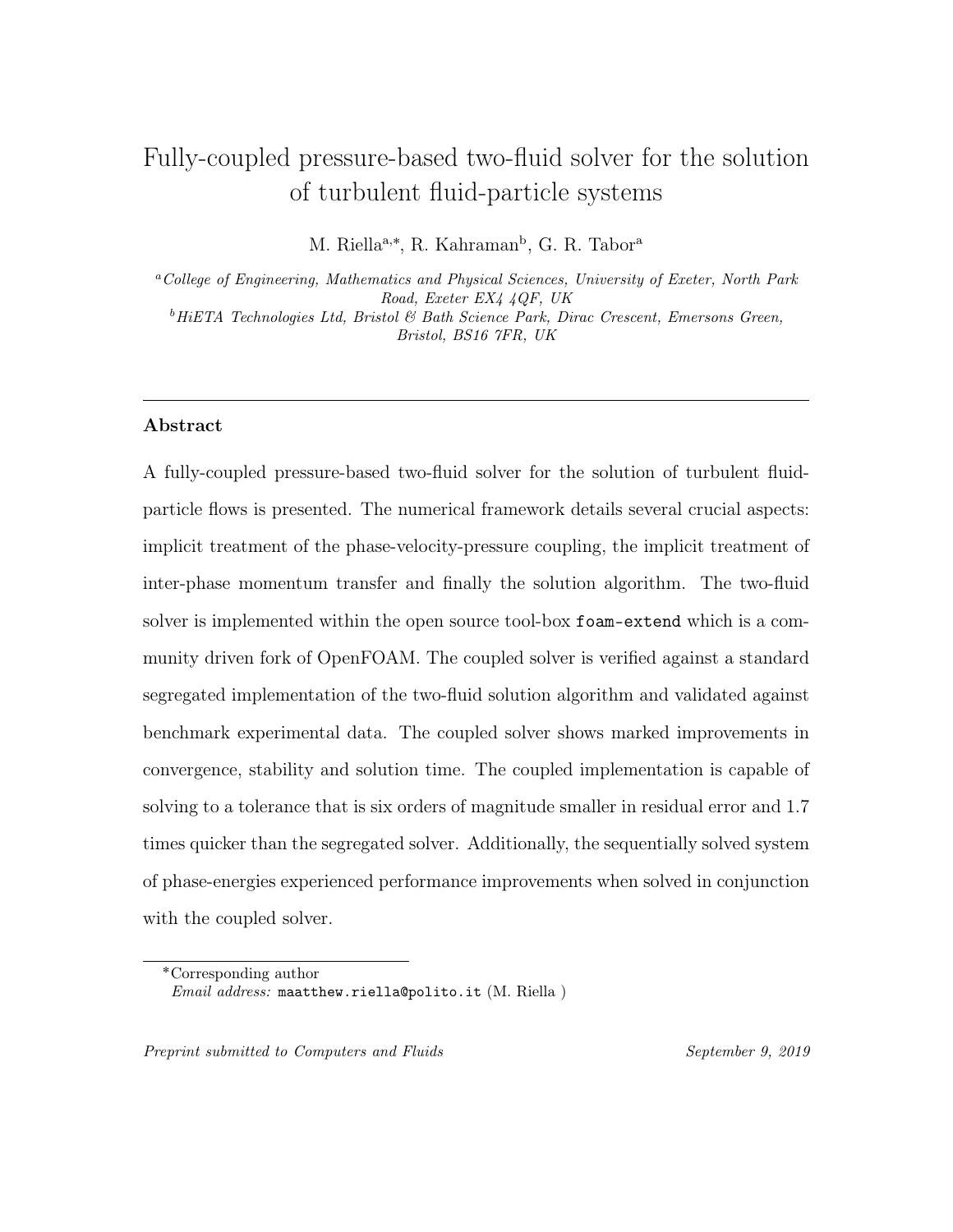#### 7. Bibliography

- <span id="page-49-0"></span> [1] Anderson, T. B. and Jackson, R. (1967). Fluid mechanical description of fluidized 540 beds: Equations of Motion. Industrial and Engineering Chemistry Fundamentals,  $541 \qquad 6(4):527-539.$
- <span id="page-49-2"></span> [2] Braaten, M. and Patankar, S. (1989). A block-corrected subdomain solution procedure for recirculating flow calculations. Numerical Heat Transfer, Part B: Fundamentals,  $15(1):1-20$ .
- <span id="page-49-4"></span> [3] Burns, A., Splawski, A., Lo, S., and Guetari, C. (2001). Application of coupled 546 solver technology to cfd modeling of multiphase flows with cfx. WIT Transactions on Engineering Sciences, 30.
- <span id="page-49-5"></span> [4] Cardiff, P., Tuković, Ž., Jasak, H., and Ivanković, A. (2016). A block-coupled fi-549 nite volume methodology for linear elasticity and unstructured meshes. Computers & structures, 175:100–122.
- <span id="page-49-3"></span> [5] Caretto, L., Curr, R., and Spalding, D. (1972). Two numerical methods for <sub>552</sub> three-dimensional boundary layers. Computer Methods in Applied Mechanics and Engineering,  $1(1):39 - 57$ .
- <span id="page-49-1"></span> [6] Chen, Z. and Przekwas, A. (2010). A coupled pressure-based computational method for incompressible/compressible flows. Journal of Computational Physics,  $556 \qquad 229(24):9150 - 9165.$
- <span id="page-49-6"></span>[7] Clifford, I., J. H. (2009). The application of a multi-physics toolkit to spatial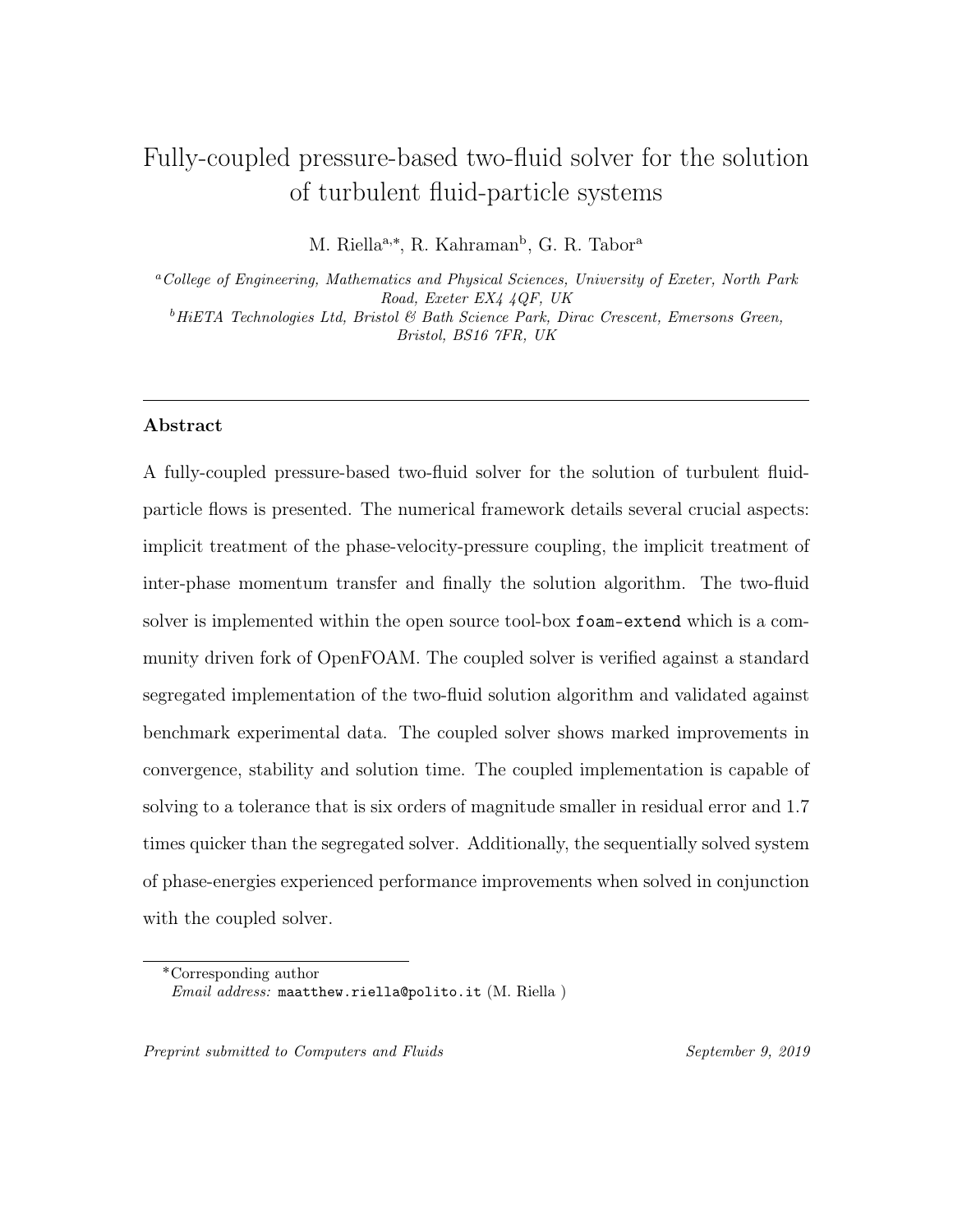- reactor dynamics. In International Conference on Mathematics, Computational Methods Reactor Physics, Curran Associates, Saratoga Springs, New York.
- <span id="page-50-5"></span> [8] Cubero, A. and Fueyo, N. (2007). A compact momentum interpolation procedure <sub>561</sub> for unsteady flows and relaxation. Numerical Heat Transfer, Part B: Fundamen- $_{562}$  tals,  $52(6):507-529$ .
- <span id="page-50-4"></span> [9] Cubero, A., Sánchez-Insa, A., and Fueyo, N. (2014). A consistent momentum interpolation method for steady and unsteady multiphase flows. Computers Chem- $_{565}$  ical Engineering,  $62:96-107$ .
- <span id="page-50-2"></span> [10] Darwish, M., Abdel Aziz, A., and Moukalled, F. (2015). A coupled pressure- based finite-volume solver for incompressible two-phase flow. Numerical Heat Transfer, Part B: Fundamentals, 67(1):47–74.
- <span id="page-50-0"></span> [11] Darwish, M., Sraj, I., and Moukalled, F. (2007). A coupled incompressible flow solver on structured grids. Numerical Heat Transfer, Part B: Fundamentals,  $52(4):353-371.$
- <span id="page-50-1"></span> [12] Darwish, M., Sraj, I., and Moukalled, F. (2009). A coupled finite volume solver for the solution of incompressible flows on unstructured grids. Journal of Compu-tational Physics, 228(1):180–201.
- <span id="page-50-3"></span> [13] Ferreira, G. G., Lage, P. L., Silva, L. F. L., and Jasak, H. (2019). Implemen-tation of an implicit pressure-velocity coupling for the eulerian multi-fluid model.
- Computers Fluids,  $181:188 207$ .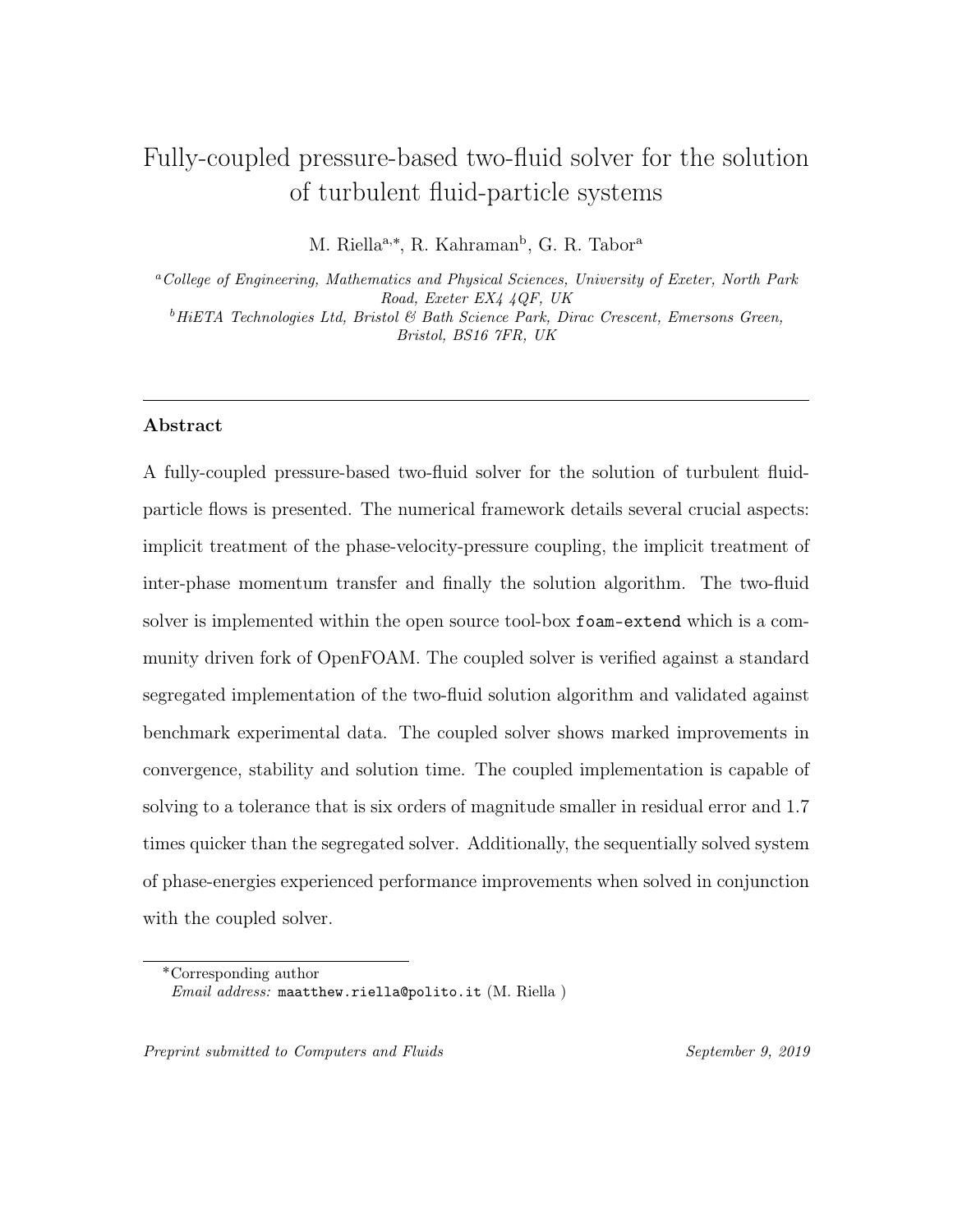- <span id="page-51-0"></span> [14] Ferziger, J. H. and Peric, M. (2002). Computational Methods for Fluid Dynam-*ics*. Springer.
- <span id="page-51-5"></span> [15] Fox, R. O. (2014). On multiphase turbulence models for collisional fluid-particle flows. Journal of Fluid Mechanics, 742:368–424.
- <span id="page-51-3"></span> [16] Hutchinson, B., Galpin, P., and Raithby, G. (1988). Application of additive correction multigrid to the coupled fluid flow equations. Numerical Heat Transfer,  $584 \qquad 13(2):133-147.$
- <span id="page-51-1"></span> [17] Issa, R. I. (1986). Solution of the implicitly discretised fluid flow equations by operator-splitting. Journal of Computational Physics, 62(1):40–65.
- <span id="page-51-7"></span> [18] Jareteg, K., Vukčević, V., and Jasak, H. (2014). pucoupledfoam-an open source coupled incompressible pressure-velocity solver based on foam-extend. In 9th OpenFOAM Workshop.
- <span id="page-51-6"></span> [19] Jasak, H. (1996). Error Analysis and Estimation for the Finite Volume Method with Applications to Fluid Flows. PhD Thesis, Imperial College London(June).
- <span id="page-51-2"></span> [20] Karki, K. C. and Mongia, H. C. Evaluation of a coupled solution approach for fluid flow calculations in body-fitted co-ordinates. International Journal for  $_{594}$  Numerical Methods in Fluids,  $11(1):1-20$ .
- <span id="page-51-4"></span>[21] Lonsdale, R, D. (1991). An algebraic multigrid scheme for solving the navier-
- stokes equations on unstructured meshes. In Proc. 7th Int. Conf. on Numerical
- Methods in Turbulent and Laminar Flows.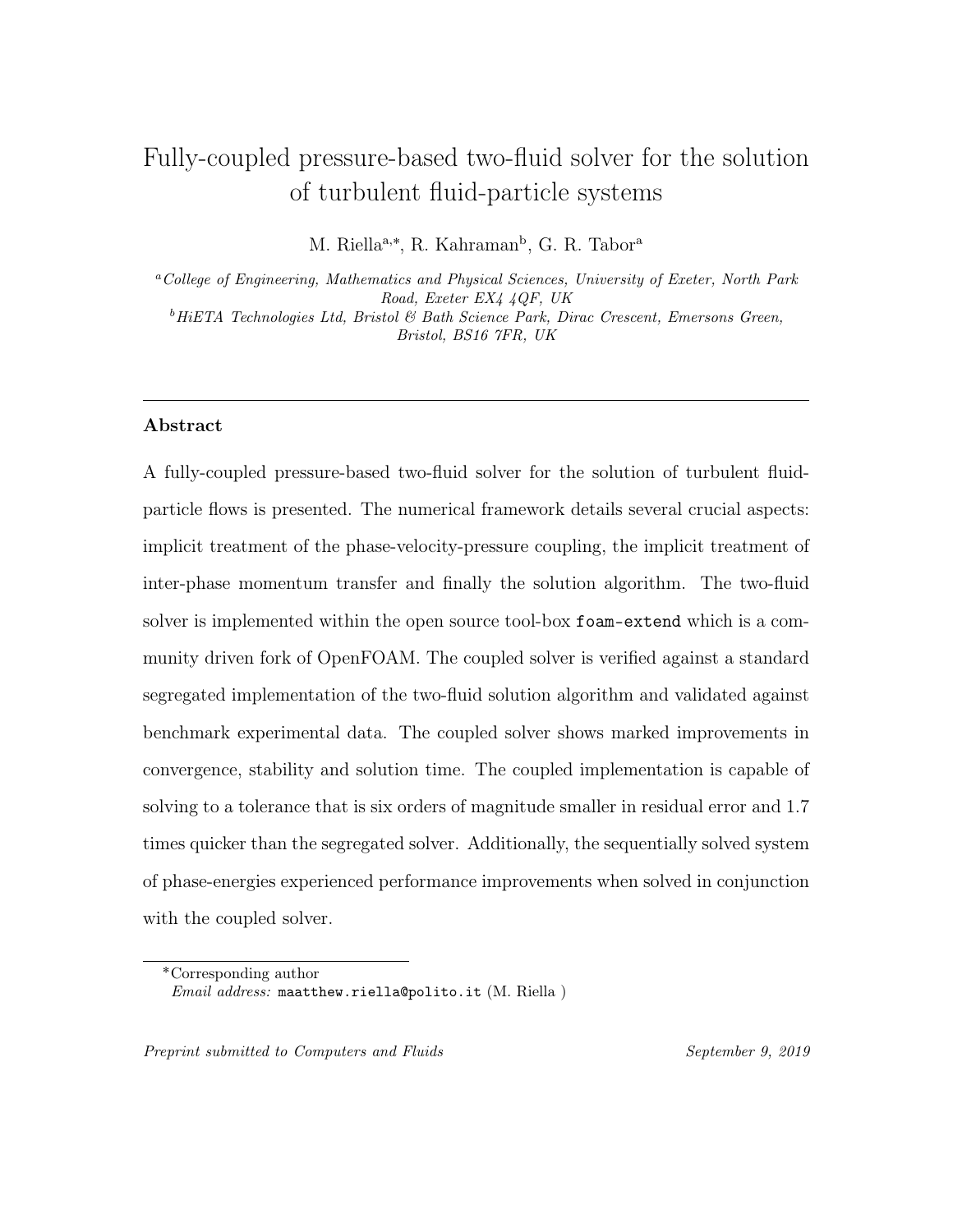- <span id="page-52-6"></span> [22] Lun, C. K. K. (2000). Numerical simulation of dilute turbulent gas–solid flows. International Journal of Multiphase Flow, 26(10):1707–1736.
- <span id="page-52-1"></span> $\frac{600}{23}$  Mazhar, Z. (2001). A procedure for the treatment of the velocity-pressure cou-
- <sub>601</sub> pling problem in incompressible fluid flow. Numerical Heat Transfer: Part B:  $_{602}$  Fundamentals,  $39(1):91-100$ .
- <span id="page-52-2"></span> [24] Mazhar, Z. (2016). A novel fully implicit block coupled solution strategy for the ultimate treatment of the velocity–pressure coupling problem in incompressible fluid flow. Numerical Heat Transfer, Part B: Fundamentals, 69(2):130–149.
- <span id="page-52-0"></span> [25] Patankar, S. V. and Spalding, D. B. (1983). A calculation procedure for heat, <sub>607</sub> mass and momentum transfer in three-dimensional parabolic flows. In Numeri- cal Prediction of Flow, Heat Transfer, Turbulence and Combustion, pages 54–73. Elsevier.
- <span id="page-52-3"></span>[26] Raw, M. (1995). A Coupled Algebraic Multigrid Method for the 3D Navier-Stokes
- Equations, pages 204–215. Vieweg+Teubner Verlag, Wiesbaden.
- <span id="page-52-5"></span> [27] Rhie, C. M. and Chow, W. L. (1983). A numerical study of the turbulent flow 613 past an isolated airfoil with trailing edge separation.  $A/A$   $\dot{\mathcal{A}}$ , pages 1525–1532.
- <span id="page-52-7"></span> [28] Riella, M. (2019). Turbulence modelling of fluid-particle interaction. PhD thesis, University of Exeter. http://hdl.handle.net/10871/37927.
- <span id="page-52-4"></span> [29] Riella, M., Kahraman, R., and Tabor, G. (2018). Reynolds-averaged two-fluid model prediction of moderately dilute fluid-particle flow over a backward-facing  $\epsilon_{18}$  step. International Journal of Multiphase Flow,  $106:95 - 108$ .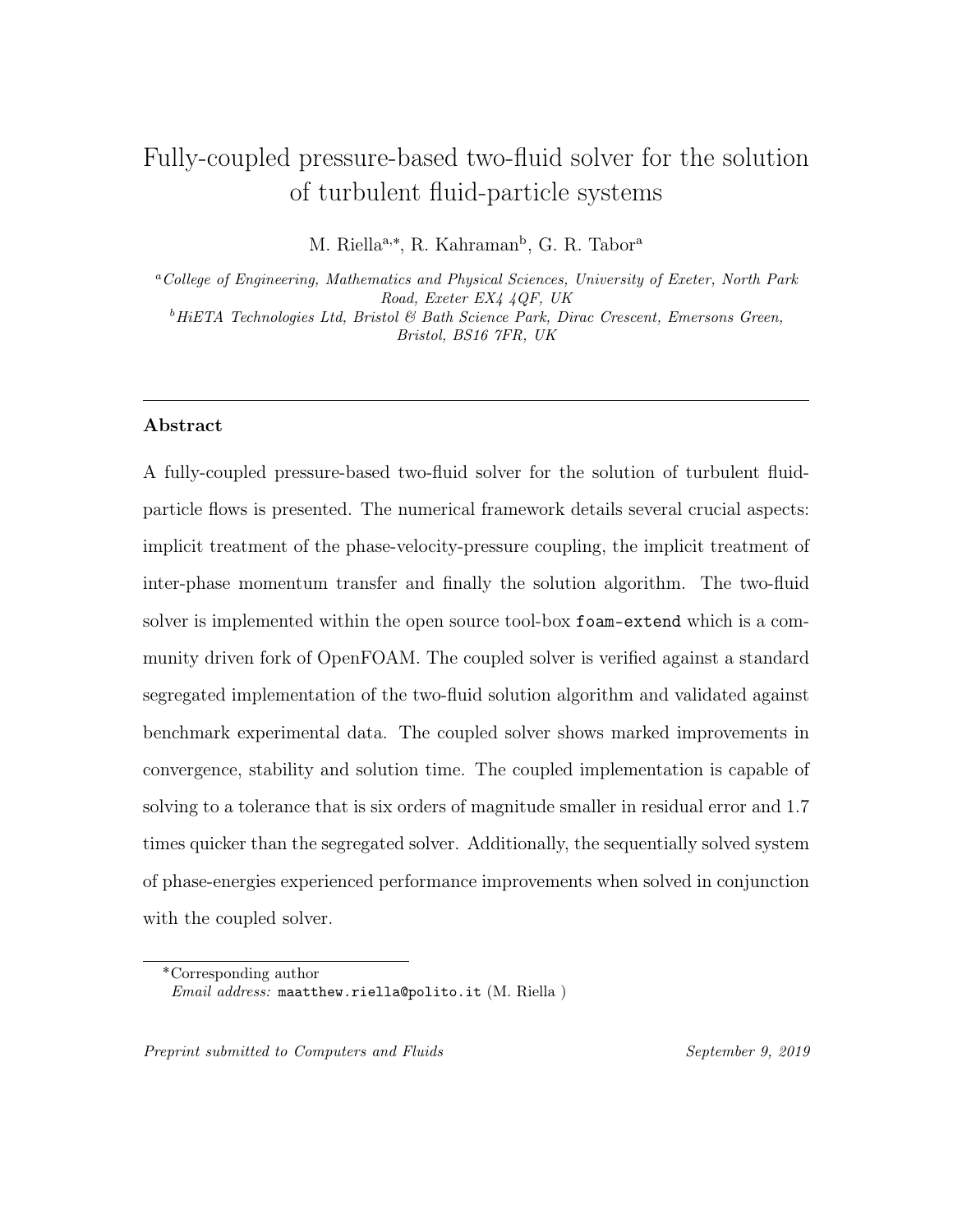- <span id="page-53-7"></span> [30] Riella, M., Kahraman, R., and Tabor, G. (2019a). Inhomogeneity and anisotropy <sub>620</sub> in eulerian-eulerian near-wall modelling. *International Journal of Multiphase Flow*, 114:9 – 18.
- <span id="page-53-8"></span> [31] Riella, M., Kahraman, R., and Tabor, G. (2019b). Near-wall modelling in eulerian-eulerian simulations. Computers Fluids, 190:206 – 216.
- <span id="page-53-3"></span> [32] Rusche, H. (2002). Computational Fluid Dynamics of Dispersed Two-Phase Flows at High Phase Fractions. PhD Thesis, (December).
- <span id="page-53-6"></span>[33] Tsuji, Y., Morikawa, Y., and Shiomi, H. (1984). LDV measurements of an air-
- solid two-phase flow in a vertical pipe. Journal of Fluid Mechanics, 120:385–409.
- <span id="page-53-5"></span> [34] Uroić, T. and Jasak, H. (2018). Block-selective algebraic multigrid for implicitly 629 coupled pressure-velocity system. Computers & fluids,  $167(1):100-110$ .
- <span id="page-53-0"></span> [35] Vanka, S. (1986). Block-implicit multigrid solution of navier-stokes equations in  $\epsilon_{31}$  primitive variables. Journal of Computational Physics,  $65(1):138-158$ .
- <span id="page-53-2"></span>[36] Webster, R. An algebraic multigrid solver for navier-stokes problems. Interna-
- tional Journal for Numerical Methods in Fluids, 18(8):761–780.
- <span id="page-53-1"></span> [37] Webster, R. An algebraic multigrid solver for navier-stokes problems in dis- crete second-order approximation. International Journal for Numerical Methods 636 *in Fluids*,  $22(11):1103-1123$ .
- <span id="page-53-4"></span> [38] Weller, H. (2002). Derivation, modelling and solution of the conditionally aver-638 aged two-phase flow equations. Tech. Rep. OpenCFD Ltd.